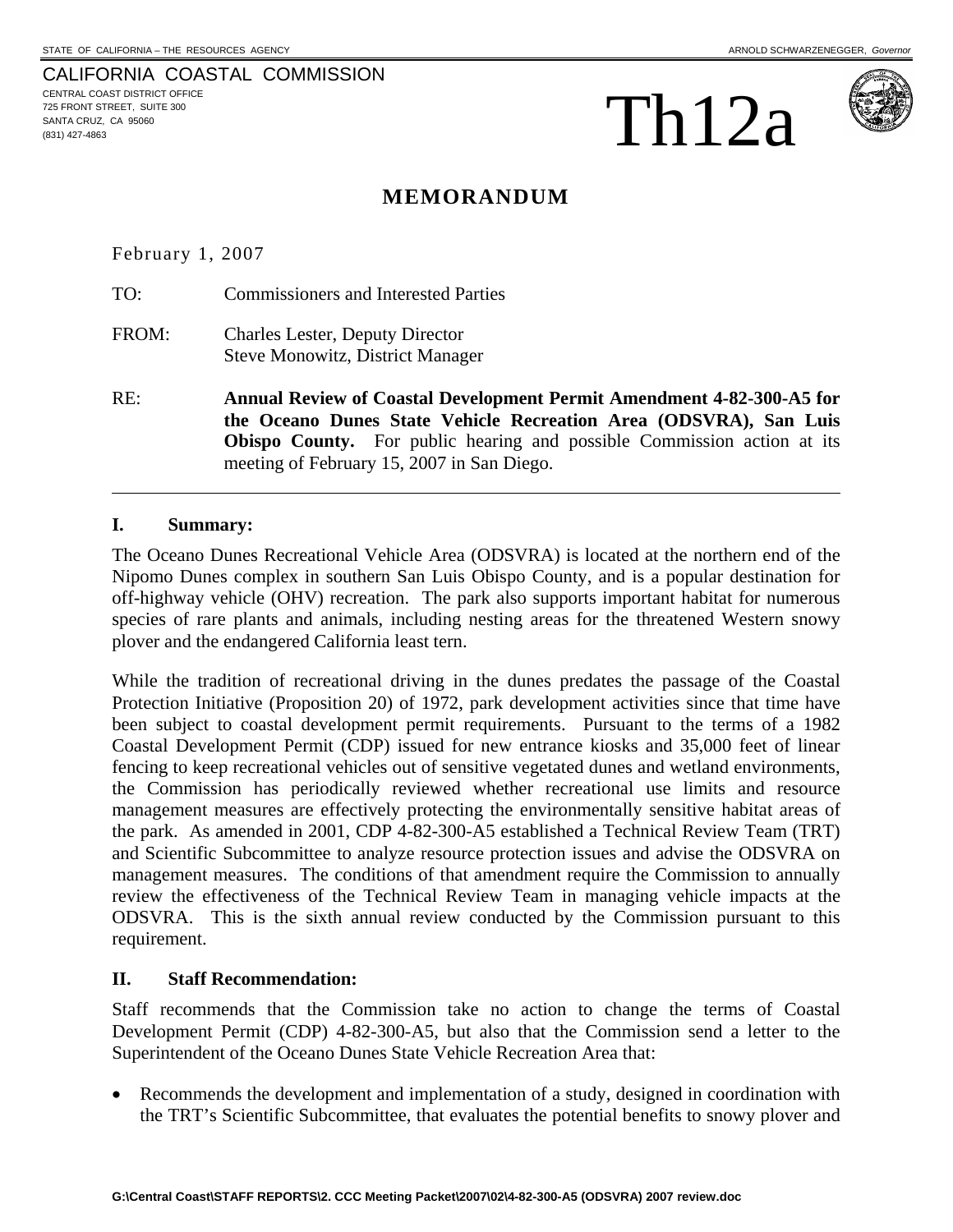least tern nesting habitats associated with a year-round closure of the nesting area to recreational vehicles;

- Requests the preparation of a report and supporting maps that compare the location of existing fencing to the location of dune habitat fencing established by 4-82-300 and 4-82- 300-A4, identify current routes for equestrian access pursuant to 4-82-300-A4, and describe the status of the dune restoration program required by Special Condition 2 of 4-82-300;
- Suggests a process and timeline for completing the habitat conservation planning process and associated environmental reviews, and identifies key issues that should be addressed, including further analysis of alternative routes to the recreational riding area; and
- Identifies the need for State Parks to amend Coastal Development Permit 4-82-300 in a manner that: resolves the "interim" nature of existing recreational vehicle access routes; addresses any discrepancies between the current approach to fencing and vegetation management/restoration and the fencing and restoration plans approved by the permit and subsequent amendments; and brings the TRT process to a close.

A draft letter is attached to this report as Exhibit 5.

# **III. Background:**

In 1982, the Coastal Commission approved Coastal Development Permit (CDP) No. 4-82-300 for the construction of habitat fencing and entrance kiosks at Oceano Dunes State Vehicular Recreation Area (ODSVRA). That permit and subsequent amendments have established limits to the numbers of vehicles and campsites allowed, and required ongoing reviews to ensure that off-highway vehicle (OHV) recreation is managed consistent with the protection of sensitive dune habitats.

The various amendments to CDP 4-82-300 have employed different approaches to review whether management measures are effectively protecting the environmentally sensitive habitat areas contained within the park. On February 14, 2001, the Commission approved a fifth amendment to the permit that authorized State Park's proposal to establish a Technical Review Team (TRT) as an alternative to the carrying capacity analysis approach that had been established in 1994. The TRT was created to oversee monitoring of environmental and use trends in the Park, and to advise the Superintendent on resource management issues. As a condition of Commission approval, the TRT was required to include an independent Scientific Subcommittee that was to identify, develop and evaluate the scientific information needed by decision makers to ensure that the natural resources are adequately managed and protected. The Commission also required the permit to be renewed annually. Specifically, Special Condition 2 states:

**Renewal of Permit.** Annually, the Commission shall review the overall effectiveness of the Technical Review Team in managing vehicle impacts at the ODSVRA. If the Commission is satisfied with the review, this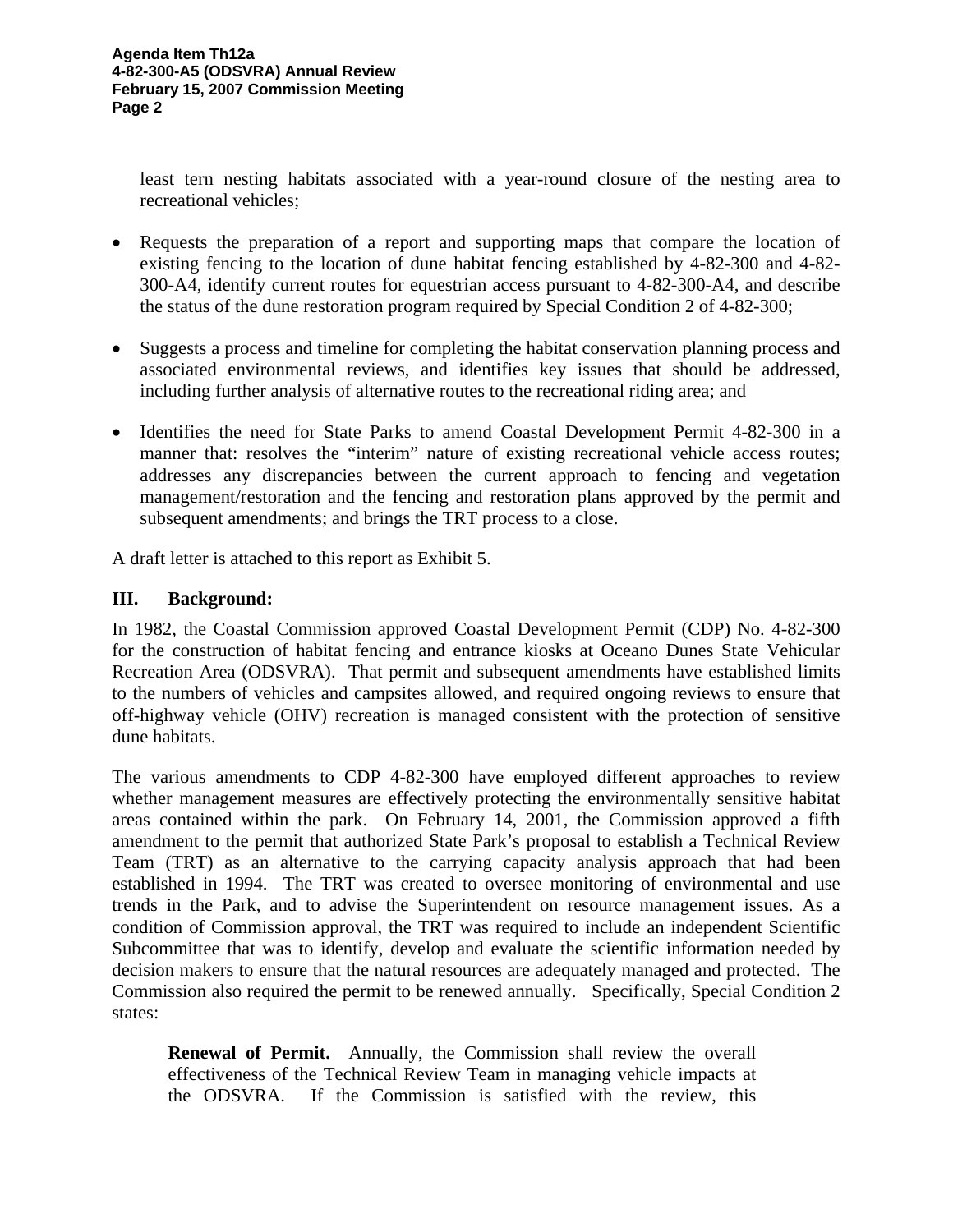amendment will remain in effect for an additional year. A longer permit may be requested in the future. Otherwise, an alternative approach to resource management, or set of management measures, may be instituted through this review process.

As previously noted, this is the sixth annual review conducted since the 2001 amendment. Although the Commission has not modified permit conditions in previous reviews, it has requested implementation of specific management measures. Exhibit 6 provides a collection of the letters and memos that have been previously sent to State Parks as a result of prior annual reviews.

# **IV. Analysis**

A. Summary of 2006 Nesting Season Results

As summarized by the TRT's annual report, attached as Exhibit 1, the 2006 snowy plover and least tern nesting report prepared by State Parks found that:

*Snowy Plovers had a good hatching success with 74.3% hatch rate, but a poor fledgling success with only a 7.4% chick fledgling rate. Predation is believed to have been a major factor in the poor survival of chicks. California Least Terns had a significantly better success rate locally; the fledgling rate for the least tern chicks was 80% with a total of at least 36 chicks fledged. This rate was comparatively better than the nesting success of other areas within their range.* 

The very low fledgling success rate for snowy plover chicks is the second to lowest rate that has been recorded since 1998, and was a disappointing end to what appeared to be a good start to the 2006 season, during which 117 plover nests were established (the second highest number of nests recorded since 1998). The hatching rate was also good, with 74% of the nests hatching and a total of 230 chicks hatched (the second highest number of chicks recorded since 1998). Only 17 (or 7.4%) of these chicks survived to fledging. A comparison of this data to prior years can be found in the table attached to this report as Exhibit 7.

Although predation was suspected as major factor in the high mortality of plover chicks in 2006, this could not be documented, as explained on page 23 of the 2006 nesting report:

*It is often the case that chick disappearance is not witnessed or cause of loss is not determined. In 2006, predation of chicks was not documented. It is important to note that there are many hours each day (including almost all of night) when resource staff or predator control specialists are either not present or not in a position to observe predation. In addition, predation can occur quickly, often leaving little or no evidence behind (this may especially be the case with chick predation). It is likely that only a small percentage of predation events of chicks, fledglings, and adults are witnessed or documented during most breeding*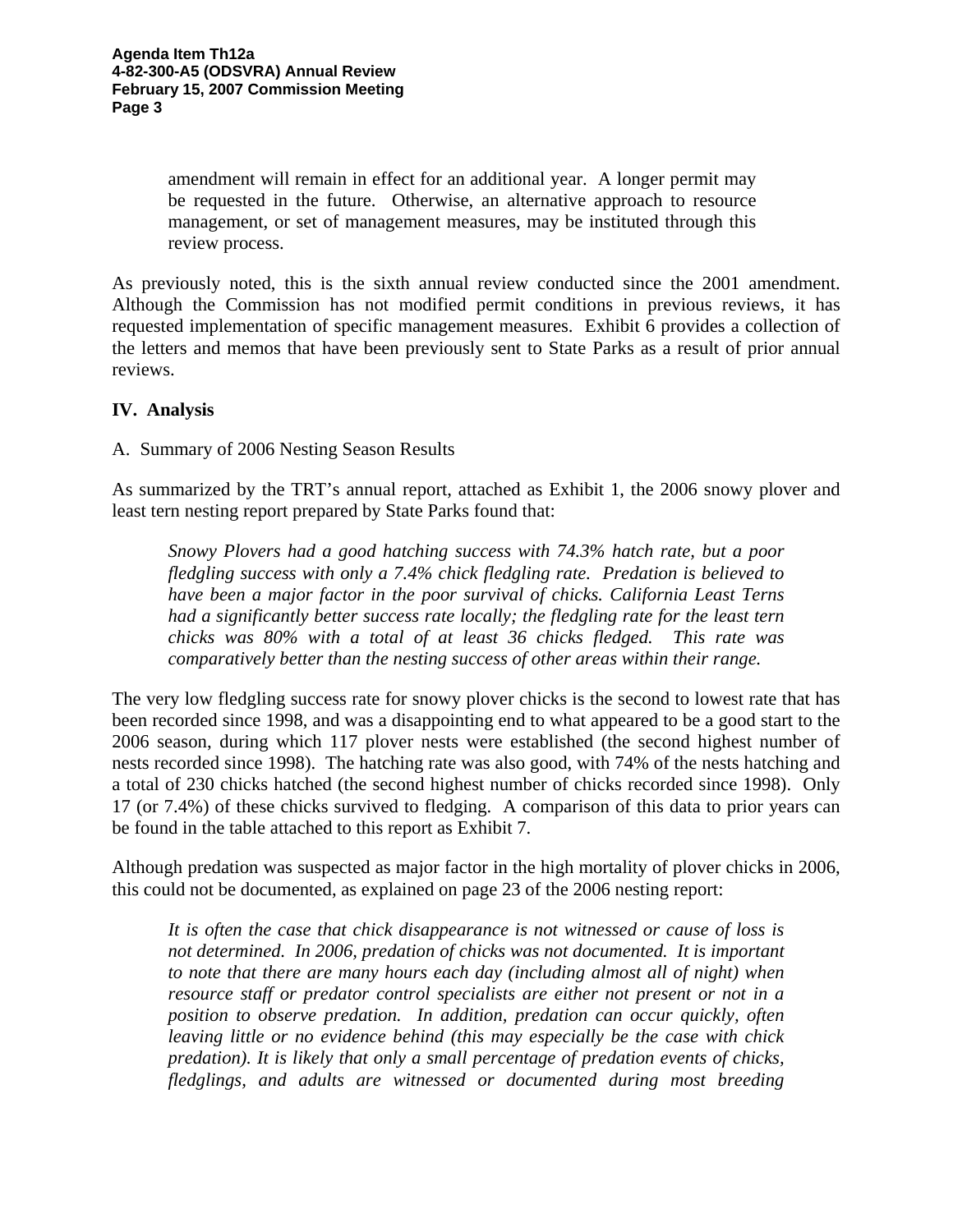*seasons. We do suspect that predation was a major factor in the high mortality of chicks in 2006.* 

As in prior years, the 2006 nesting report includes recommendations intended to maximize and improve the effectiveness of habitat monitoring and resource protection efforts. These recommendations, and the TRT's Scientific Subcommitee's analyses of these recommendations, are attached to this report as Exhibit 2. Among the recommendations intended to address the high plover chick loss experienced in 2006, is the proposal to conduct additional research of predation events and other predation management strategies.

B. Analysis of Park Management Activities

The monitoring and management of snowy plover and least tern habitat at the ODSVRA is one of the most extensive such efforts in the state. It includes, but is not limited to: the preparation and distribution of educational materials to visitors of the park; the installation of temporary fencing to protect designated nesting areas and established nests; extensive monitoring of the number of nests established, the number of chicks hatched, and fledgling success rates; and, the implementation of an intensive predator management plan. There appears to be general agreement among various interested parties that State Parks is doing an excellent job of monitoring and managing plover and least tern habitat areas given existing recreational use patterns. Whether these existing recreational use patterns result in effective protection of sensitive habitats and general coastal access and recreation opportunities, however, continues to be a controversial issue, as detailed below.

1. Size and Location of Protected Habitats

A significant park management issue that has been on an on-going issue since the Commission approved CDP 4-82-300 is whether the fencing and entrance kiosks installed pursuant to that permit would adequately protect sensitive coastal dune habitats. At the time that the Commission reviewed State Park's initial fencing and kiosk proposal, conservation efforts were focused on protecting vegetated areas and wetlands within the dunes, as well as natural habitats near Oso Flaco Lake. Towards this end, the Commission's approval of the proposed entrance kiosks and fencing was conditioned to prohibit the entrance kiosk at Oso Flaco (Special Condition 1C), and required supplemental fencing (Special Condition 3E).

The kiosk and fencing project approved by the Commission in 1982 was also viewed as an initial phase of State Parks longer term program to manage OHV use in a manner consistent with Coastal Act requirements.<sup>1</sup> Pursuant to the terms of Special Condition 1B (cited above), failure to establish a *permanent* staging area within the specified timeframe provides grounds for the permit to be reviewed and modified by the County and/or the Commission. More Specifically, Special Condition 6 of 4-82-300 provided:

 $\overline{\phantom{a}}$ 

<sup>&</sup>lt;sup>1</sup> Findings for approval of 4-82-300, pages 6 and 9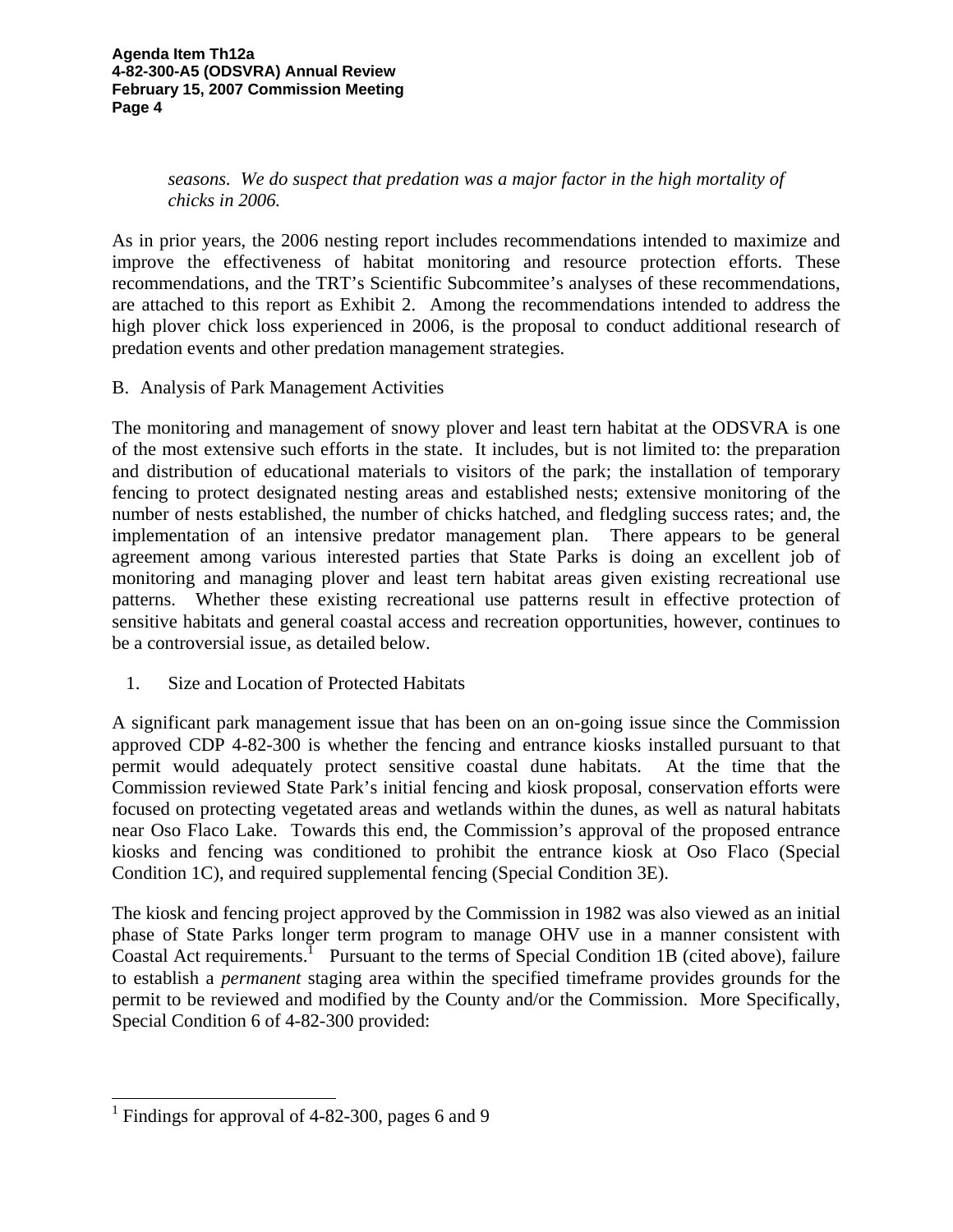*6. Six months after the issuance of this permit, and annually thereafter until a permanent staging area is operational, a formal review of the effectiveness of the conditions of this permit shall take place. This review shall be undertaken jointly by designated representatives of the California Coastal Commission, the California Department of Fish and Game, the County of San Luis Obispo, the Community of Oceano, the California Department of Parks and Recreation, and user groups.* 

*If after each of the annual reviews, or after the three year review required in condition 1(b) above, it is found that the Off-Highway Vehicle (OHV) use within the Pismo Dunes State Vehicle Recreation Area (PDSVRA) is not occurring in a manner which protects environmentally sensitive habitats and adjacent community values consistent with the requirements of the San Luis Obispo County Local Coastal Program Land Use Plan, then OHV access may be further limited pursuant to the access and habitat protection policies of the County certified Land Use Plan. If the above reviews find that OHV use within the PDSVRA is consistent with the protection of environmentally sensitive habitats and adjacent community values, and/or that additional staff and management revenues become available to the California Department of Parks and Recreation, levels of OHV use of the PDSVRA may be increased to a level not to exceed the enforcement and management capabilities available to the Pismo Beach State Park Units.* 

This condition was replaced by the Permit Renewal condition cited on page 2 of this report pursuant to CDP amendment 4-82-300-A5. Thus, the Commission's ability to require modifications to current management measures where necessary to protect coastal resources consistent with Coastal Act requirements was initially established by Special Condition 6 of 4- 82-300, and retained by Special Condition 2 of CDP amendment 4-82-300-A5. Special Condition 1B of 4-82-300 which is cited on page 7 of this report and remains in effect provides another basis for the Commission to review and modify this permit.

Notwithstanding these conditions, the Commission has consistently sought to resolve management issues in coordination with State Parks, the County and other interested parties, rather than mandate management changes through the permit review process. For example, in 2003, the Commission voted 7 to 1 to recommend that State Parks expand the portion of beach seasonally closed to recreational use in order to protect Snowy Plover and Least Tern nesting areas. This expansion was carried out by State Parks late in the 2003 season, in part as a result of a settlement agreement with the Sierra Club. Since that time, the size of the seasonally protected nesting area has remained the same. Whether or not the size and duration of the seasonal protections provide adequate protection of plover and least tern habitat is an issue that is anticipated to be addressed through the Habitat Conservation Planning process described below.

With respect to the fencing installed pursuant to 4-82-300, the Commission staff has received a letter from the Santa Lucia chapter of the Sierra Club (attached as Exhibit 8) raising concerns that the fencing required to protect vegetated dune and archaeological resource areas are not being maintained, and that required restoration activities are not been effectively implemented.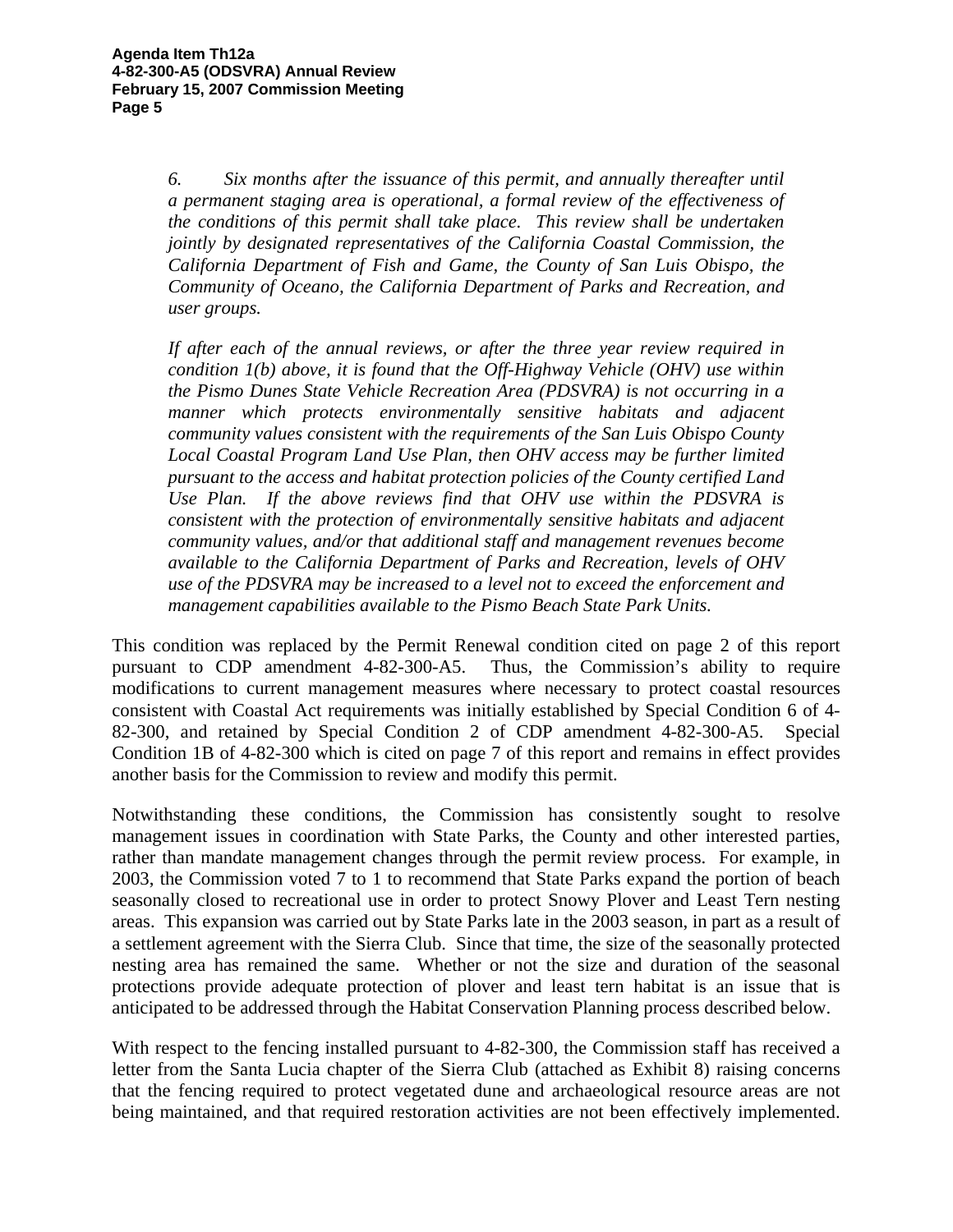The letter also raises concerns regarding equestrian use of the dune preserve portion of the park. In the interest of resolving these concerns and ensuring compliance with permit requirements regarding fencing and equestrian access, the recommended letter to the superintendent requests the preparation of a report that: compares the location of existing fencing to the location of dune habitat fencing established by 4-82-300 and 4-82-300-A4; identifies current routes for equestrian access pursuant to 4-82-300-A4; and, describes the status of the dune restoration program required by Special Condition 2 of 4-82-300.

2. Seasonal vs. Year Round Protection of Nesting Area

Another issue raised during prior annual reviews relates to the protection of the snowy plover and least tern nesting habitat areas on a year round basis. Currently, the nesting area is fenced off during from recreational vehicle use during the nesting season, which runs from March 1 to September 30. Since 2004, and again this year, the TRT's Scientific Subcommittee has recommended that State Parks study whether a year-round closure of the nesting area would improve plover and tern habitat quality and productivity. Accordingly, in 2004, the Commission sent a letter to State Parks (attached to this report as Exhibit 6), recommending that such a study be conducted.

Despite this recommendation and subsequent efforts by the Commission staff to persuade State Parks to undertake this study, State Parks remains opposed to studying any option that results in a reduction in riding or camping areas. As an alternative, State Parks has attempted to create natural habitat conditions by placing wood chips, vegetation, and driftwood in the nesting area at the start of the nesting season. The results of this effort were monitored in 2006. According to the 2006 report from the TRT's Scientific Subcommittee (attached as Exhibit 2), there were more nests in areas where wood chips were placed than in bare areas, and there was reasonable nest success in the wood chipped areas.) The Scientific Subcommittee continues to recommend that the potential benefits of a year round closure be studied. (For a discussion of this issue, please see pages 3-5 and Attachment 1 of the Scientific Subcommittee's 2006 recommendations and comments, attached as Exhibit 2). The TRT has been unable to reach a consensus on this matter.

The recommended letter to the superintended addresses this issue by requesting the development and implementation of a study, designed in coordination with the TRT's Scientific Subcommittee, that evaluates the potential benefits to snowy plover and least tern nesting habitats associated with a year-round closure of the nesting area to recreational vehicles.

3. Alternative Access Routes

The route by which vehicles access the recreational riding area is another long standing issue that has significant implications on resource protection and access management. Currently, street legal vehicles, with or without all-terrain vehicles (ATVs) in tow, access the beach from either Grande Avenue in Grover Beach or Pier Avenue in Oceano. Vehicles then traverse the beach in a southerly direction to access the riding area. This involves driving along a stretch of shoreline used by pedestrians and general beach goers, many of whom are residents and visitors of the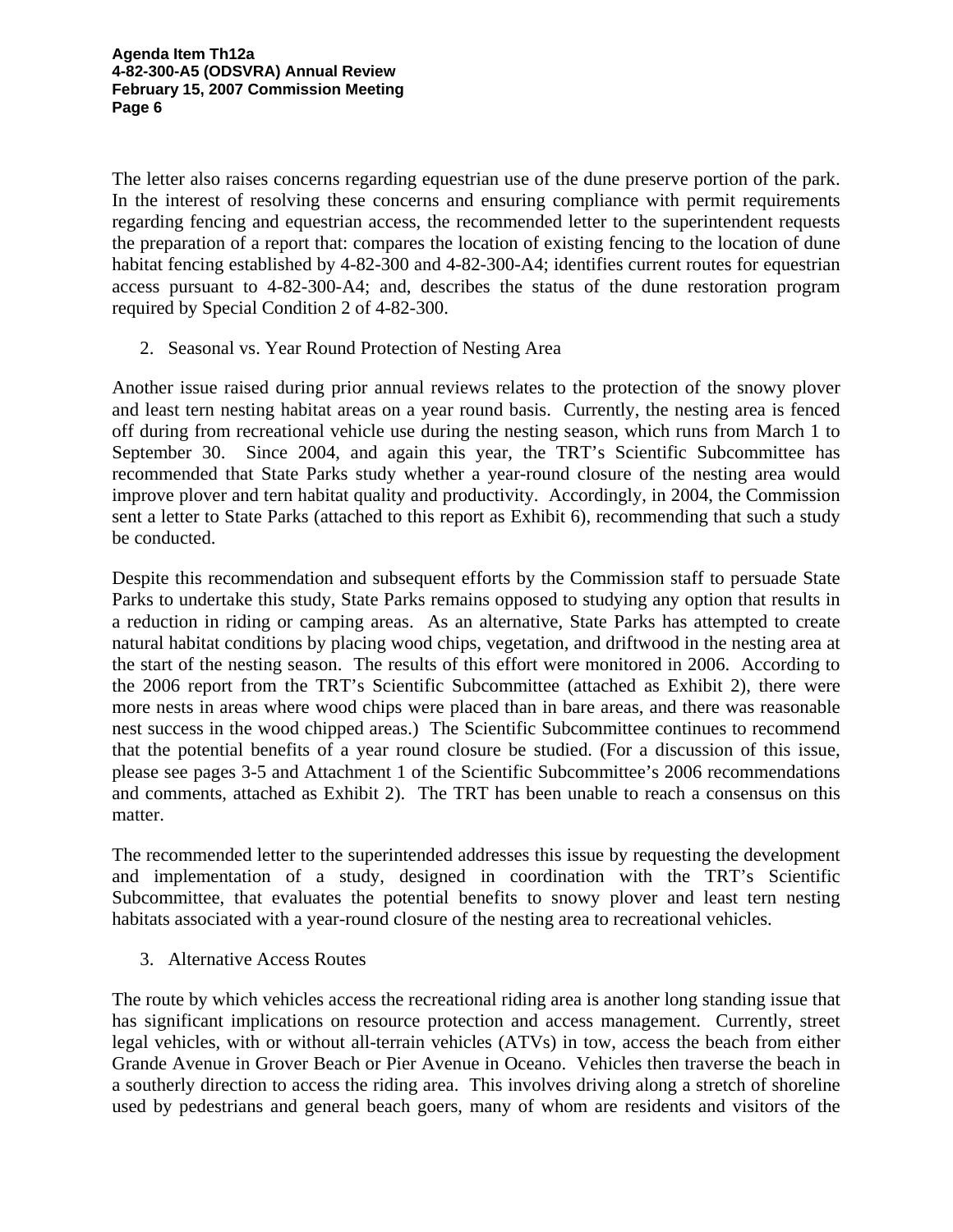residential neighborhood south of Pier Avenue. This mix of vehicles and pedestrians has resulted in user conflicts and public safety issues. Vehicles en-route to the riding area must also drive through the mouth of Arroyo Grande creek, which provides habitat for Steelhead trout and Tidewater goby. ATV's are currently off-loaded from street legal vehicles at a staging area located south of Arroyo Grande Creek.

In the interest of minimizing these impacts, the existing access route and staging area has always been recognized as an "interim" access route and staging area, while the establishment if a new access route and staging area south of Arroyo Grande Creek (e.g., along Oso Flaco Road or directly from Highway One) was being pursued. This is reflected by the 1975 State Park General Development and Resource Management Plan, which discusses establishing a primary access route from Highway one, while retaining secondary access from Pier/Grande Avenues and Oso Flaco Road, in order to minimize vehicle traffic on the beach. Accordingly, as approved and amended in 1982, CDP 4-82-300-A clearly describes the existing access route and staging area as temporary only, and established the following condition, which as modified by amendment A4 to the permit, remains applicable today:

# *1. Staging Area Location:*

*A. An interim OHV staging area shall be operational no later than September 15, 1982 in a designated area on or adjacent to the beach south of the two mile post (Exhibit C). This staging area shall remain operational subject to the stated conditions and standards herein until such time as a permanent staging area is constructed.* 

*Upon implementation of the interim beach staging area, all OHVs, ATCs and other non-street legal vehicles shall be trailored to and from Grande and Pier Avenues. At all times such vehicles when under their own power, shall be prohibited north of the northerly terminus of Sand Highway.* 

*B. A permanent staging area site shall be selected as expeditiously as possible but in no case later than 18 months from the effective date of the County's LUP certification consistent with the following standards. Construction of this permanent staging area shall begin no later than three (3) years from the date of the certification of the County's LUP of its LCP. If construction and operation of a permanent staging area cannot be accomplished within the above time limits, this permit shall be subject to review and modification if necessary or appropriate by the County or the Commission or either in consultation with the other. Prior to construction, the County's LUP and the State Parks General Development Plan shall be amended to include the selected site with all additional standards or conditions for its design and operation. At the present time, there are several known locations which shall be considered and evaluated for staging area use, these locations are: Callendar Road area; the stables/agricultural lands area south of Arroyo Grande Creek; Agricultural lands*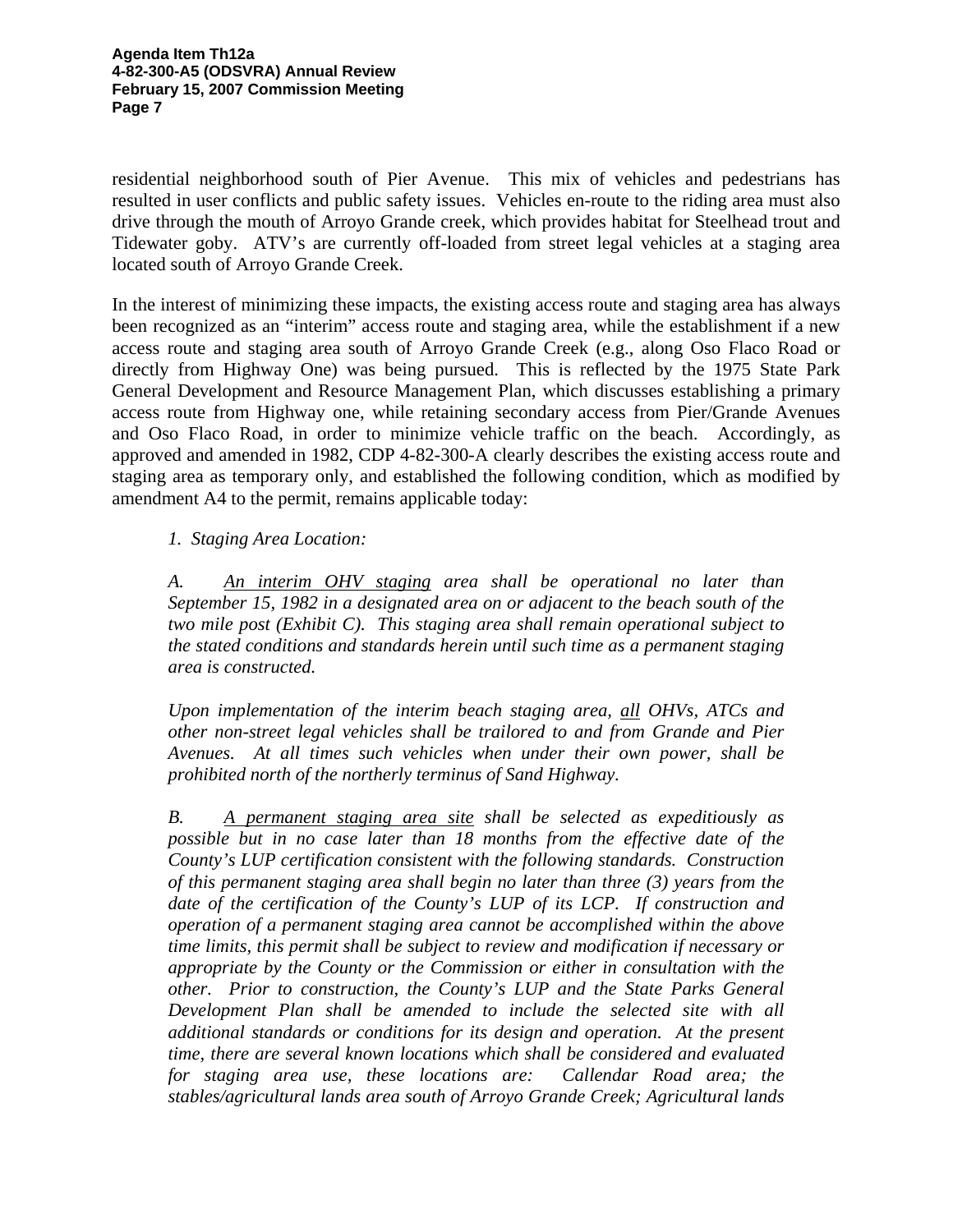*north of Oso Flaco Creek adjacent to the Union Oil property; on the beach as per the interim staging area described herein (see Exhibit C). Other potential sites may also be evaluated. The site selection process shall include an environmental impacts analysis adequate to enable the selection of the least environmentally damaging location for the use. Accordingly, the on and off-site impacts of each alternative shall be measured against the impacts of each of the others. In selecting the site and amending the County's LUP and the State Parks General Development Plan to incorporate the selected site, the following standards must be found to have been met: 1) that the site selected is the least environmentally damaging alternative; and 2) that all feasible design and operational related mitigations have been incorporated to minimize adverse environmental impacts. Additional standards for site selection are in their order of importance: locating a site which reduces to the maximum extent feasible OHV related impacts to the residential character of the community of Oceano; locating a site which facilitates the successful separation and regulation of recreational uses within the park itself; locating a site which can be constructed and operational expeditiously.* 

*C. Oso Flaco Lakes Area: An off-highway vehicle staging area shall not be constructed at the Oso Flaco Lake site indicated on Exhibit C. As part of the fencing proposed in this project, the Oso Flaco causeway to the PSVRA shall be permanently closed to vehicular traffic. Pedestrian access only shall be allowed over the causeway or in the vicinity of the Oso Flaco Lakes effective no later than March 1, 1992.* 

*By acceptance of this permit the applicant agrees to not close equestrian access at Oso Flaco Lake until March 1, 1992 or sooner if an alternative equestrian access solution is provided. The intent of this condition is to allow additional time for all parties involved in the attempt to locate alternative access routes to the beach to identify a site which would be suitable and acceptable to the Commission. The Commission will review and make a decision on the appropriateness of that site at a subsequent date. If an alternative equestrian access route is provided prior to March 1, 1992, the applicant will submit the proposed route to the Commission for its review and approval at a subsequent date. In the event an alternative equestrian access route is not provided, equestrian access through Oso Flaco Lake Natural Area can be closed on March 1, 1992.* 

*The state owned agricultural lands south of Oso Flaco Lakes may be utilized for the development of a campground for passive recreational use of the dune areas within the Park excluded from OHV use. The State Parks and Recreation Department shall amend its General Development Plan accordingly. Uses in this camping area shall be permitted only if consistent with the resource protection policies of the San Luis Obispo County Land Use Plan; 100 foot buffering*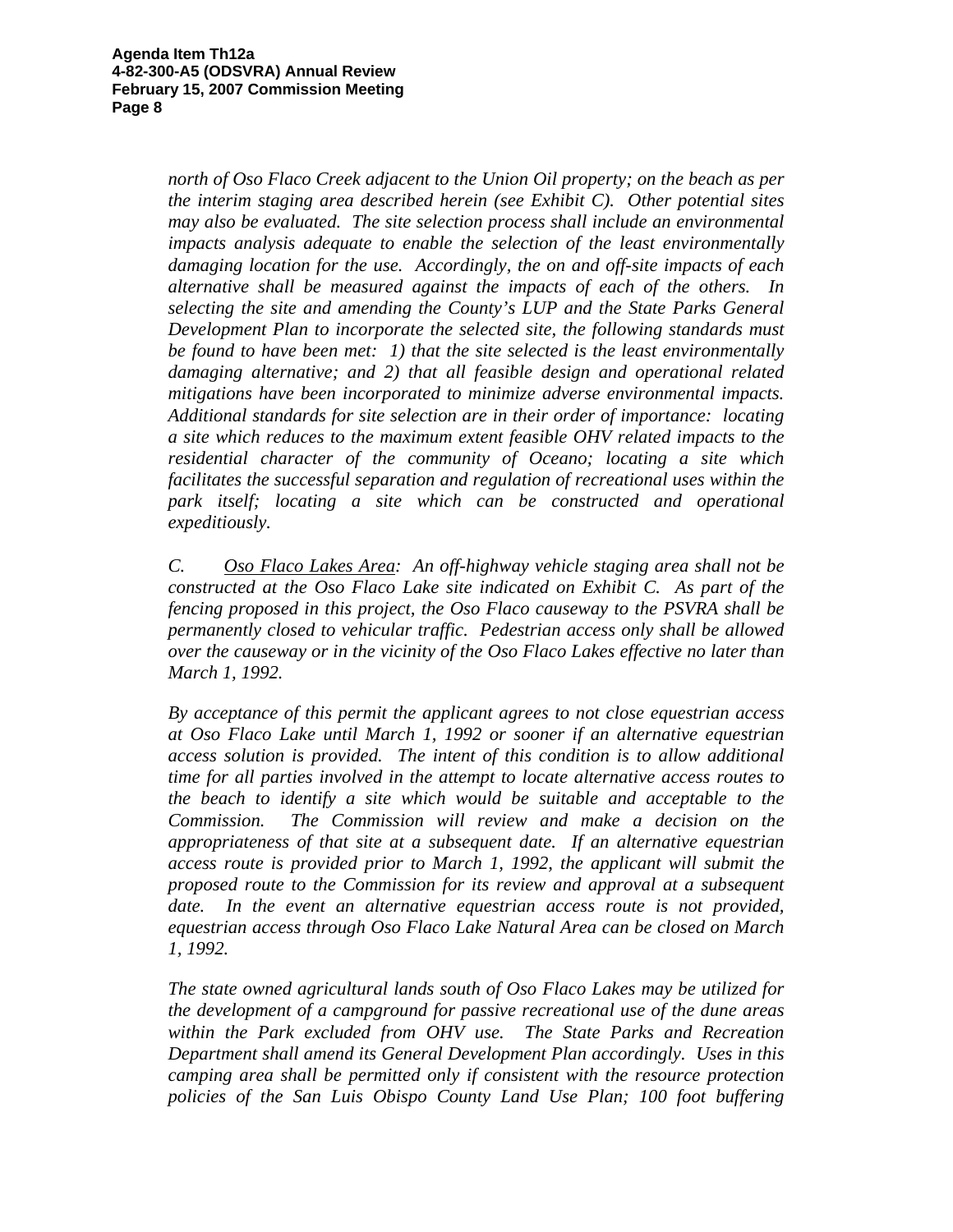*setbacks from the lakes, creek and wetlands shall be applied at a minimum with greater setbacks required if necessary, only resource dependent uses and passive recreational activities shall be permitted.* 

To date, State Parks has conducted two reviews of alternative accessways, but has yet to address the specific requirements of the above permit condition, which necessitates that State Parks either obtain a permit for a permanent staging area site, or apply for an amendment to CDP 4-82- 300 to delete this requirement. The most recent study of alternative accessways and staging areas was released by State Parks in November 2006. As reported to the Commission during the 2006 annual review, the TRT identified its intention to review this study as a research priority for the upcoming year. The study was presented to the TRT in December 2006, and the recommendations contained in the report are summarized on pages 3 and 4 of the TRT's Annual Report (attached to this staff report as Exhibit 1). Neither the TRT nor the Scientific Subcommittee formally reviewed or commented on the study as of yet. This study follows a 1991 EIR prepared under the direction of State Parks to evaluate the environmental effects of developing alternative accessways. Both studies point out that there are potentially significant adverse impacts associated with the development of alternative access routes and staging areas.

The conclusions of these studies do not, however, substitute for the need to comply with Special Condition 1 of the original permit as described above. To address this need, the recommended letter to the Superintendent identifies the need for State Parks to amend Coastal Development Permit 4-82-300 in a manner that resolves this "interim" nature of existing recreational vehicle access routes.

Another recent action underscoring the need to consider alternative access routes and staging areas is the San Luis Obispo County Planning Commission's decision to uphold an appeal of the staff's determination that the proposed sale of County Land within the ODSVRA to State Parks is consistent with the County's General Plan. One of the factors contributing to the Planning Commission's decision was the fact that the LCP's South County Area Plan designates this County owned property as a "buffer area". In the event that the County decides not to renew the existing lease to State Parks (which expires in 2008) or sell the property to State Parks, and this decision is accompanied by a restriction on vehicle use on County owned property, this may necessitate relocation of the existing interim staging area, and would provide additional reasons for focusing recreational vehicle access to the south of Arroyo Grande Creek and County owned lands.

In addition, and as described further below, State Parks is in the process of developing a Habitat Conservation Plan (HCP) for the ODSVRA and other State Park units along the San Luis Obispo County coastline. The primary purpose of the Habitat Conservation Plan is to ensure that park management, maintenance, and development activities protect threatened and endangered plant and animal species consistent with state and federal Endangered Species Acts. Future action on the HCP by the US Fish and Wildlife Service may be subject to Commission review pursuant to the federal consistency provisions established by the federal Coastal Zone Management Act. In addition, all development activities contemplated by the HCP will be subject to coastal development permit requirements. For these reasons, it will be critical that the HCP also address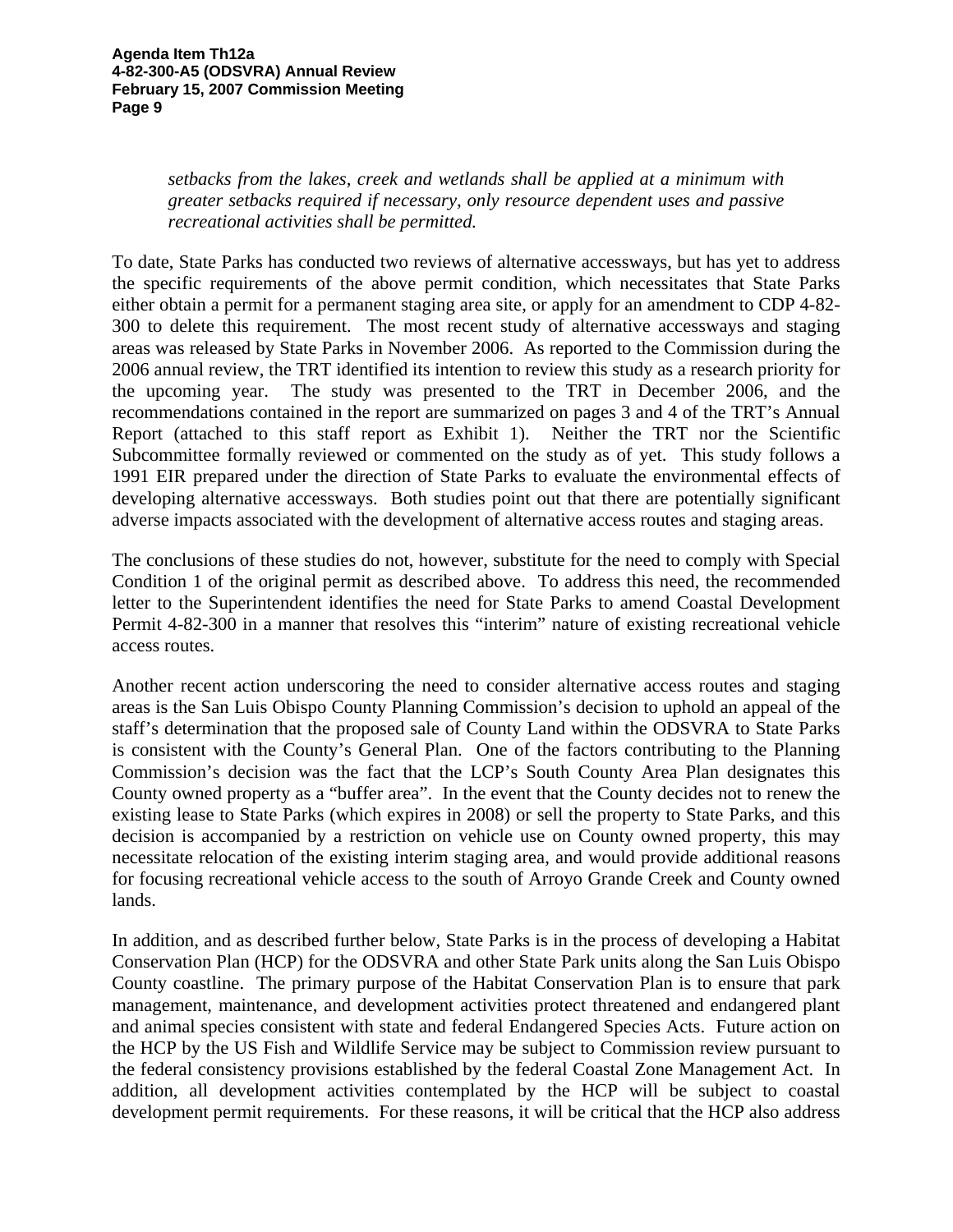the Chapter 3 policies of the Coastal Act as well as the San Luis Obispo County certified Local Coastal Program. A complete analysis of the positive and negative environmental impacts associated with alternative access routes will therefore be an essential ingredient to HCP development.

4. Habitat Conservation Planning

The development of a Habitat Conservation Plan (HCP) for the ODSVRA has been identified as an appropriate method to resolve park management issues. According to prior condition compliance staff reports, State Parks agreed to develop an HCP to address plover and least tern habitat in 1994.

The need to develop an HCP is not limited to Endangered Species Act compliance. Taking a comprehensive look at what is needed to effectively protect special status species and their habitats within the ODSVRA, and to maximize coastal access and recreation opportunities within these constraints, provides an opportunity to resolve many of the issues that have been debated for over 30 years. Many interested parties have been looking towards the HCP as a process for reaching closure on these long-standing issues. According to the consultant hired by State Parks to prepare the HCP, the release of a public review draft is anticipated sometime in 2007.

# C. Evaluation of TRT Effectiveness

As reported in prior years, the primary work of the TRT and its Scientific Subcommittee has been to review and comment on the annual snowy plover and least tern nesting reports and associated recommendations. Throughout the six years of its existence the TRT and Scientific Subcommittee have made various attempts to identify and prioritize research management tasks and studies that should be pursued, in accordance with permit requirements, but has never concluded deliberations on a completed study and developed associated management recommendations as originally envisioned by CDP Amendment 4-82-300-A5. For example, State Parks has studied the environmental impacts of night riding, patterns of winter shorebird use, and the type of fish and aquatic habitats present in the Arroyo Grande Lagoon, with the input of both the TRT and its Scientific Subcommittee. As reported to the Commission in 2006, the TRT reviewed these reports in 2005, but has never taken formal action on these studies.

As noted above, many interested parties have been looking to the upcoming HCP as an opportunity to bring closure to controversial park management issues that are periodically raised anew. This includes members of the TRT, many of whom have expressed an interest in developing an "end" strategy. The level of TRT participation is clearly on the decline, as exemplified by the fact that staff from the Department of Fish and Game and the US Fish and Wildlife Service have not participated on the TRT for the past two years, despite conditions of CDP 4-82-300-A5 that require their membership on the TRT. The TRT's interest in using the HCP process as an opportunity to transition out of the current form of management review was made clear when it established "participation and review of the HCP" as its top research priorities for 2006. As stated in the staff report prepared for the Commission's 2006 annual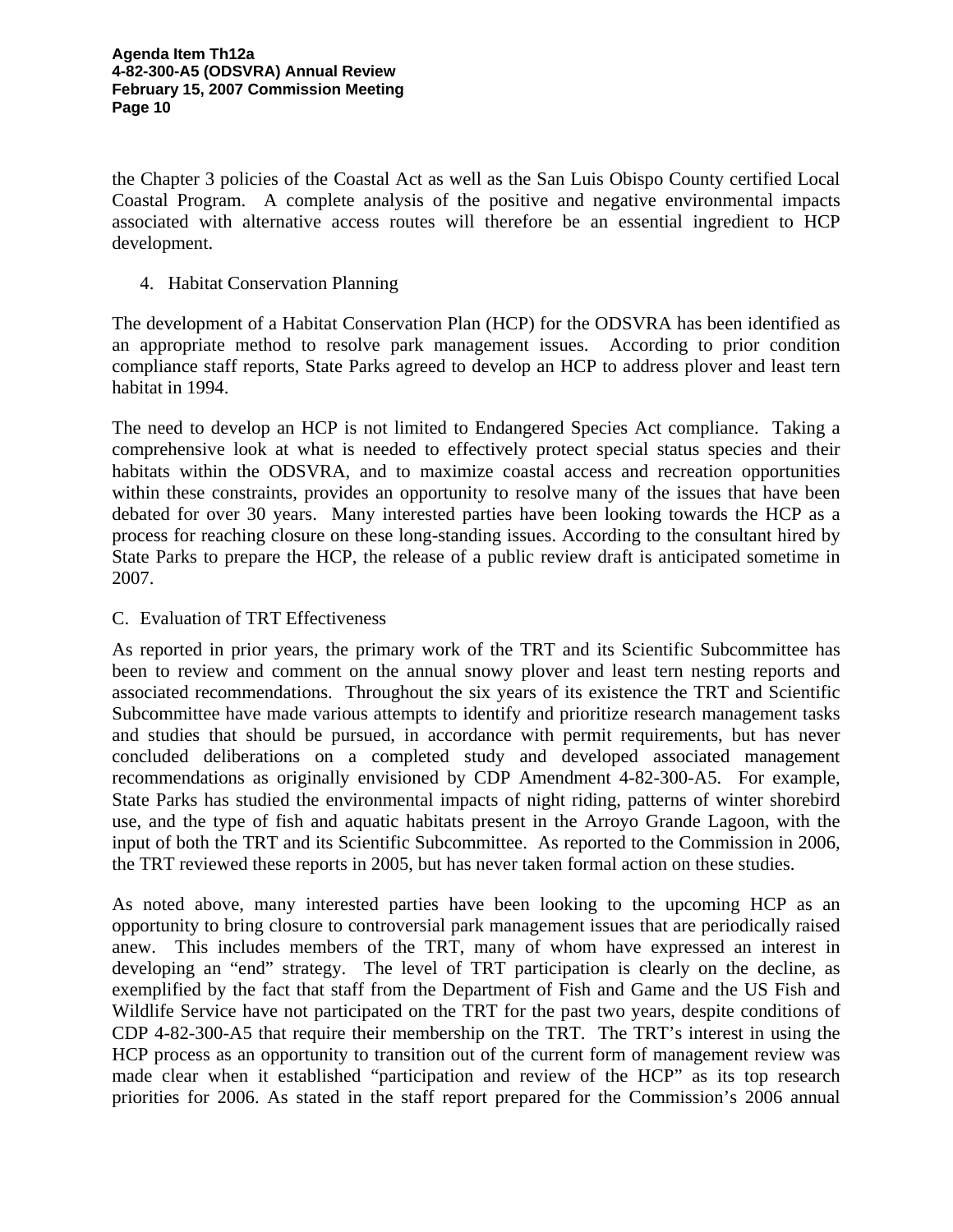**Agenda Item Th12a 4-82-300-A5 (ODSVRA) Annual Review February 15, 2007 Commission Meeting Page 11** 

review, "there appears to be general consensus among TRT members that one of its' priorities for the upcoming year should be to develop a plan, and associated permit amendment proposal, that would phase out the TRT and refocus the park management review and feedback process to one that is more oriented to the upcoming HCP development, review, and implementation process."

Despite the fact that the TRT has not made notable progress in developing a transition plan, the need for such a plan remains evident. The concluding remarks of the TRT facilitator contained in this years annual review states that "while much progress has been made over the six-year life of the advisory committee, the time has come to transition into a more regional approach provided by the Habitat Conservation Plan process". Towards this end the recommended letter to the Superintendent suggests a process and timeline for completing the habitat conservation planning process and a parallel CDP amendment that would brings the TRT process to a close.

# **IV. Conclusion:**

It is time to resolve long-standing coastal development permit issues regarding the appropriate location for both equestrian and recreational vehicle access and staging within the ODSVRA, and to complete that habitat conservation planning process. This is needed to carry out prior commitments, comply with regulatory requirements, and ensure that the method of park management review and oversight remains engaged and productive. The letter from the Commission to the park superintendent is intended to facilitate these important steps in a cooperative manner.

# **Attached Exhibits:**

- Exhibit 1: 2006 Annual Report Cover Letter
- Exhibit 2: 2006 Scientific Subcommittee Recommendations
- Exhibit 3: Special Conditions of 4-82-300-A5
- Exhibit 4: ODSRVA Site Map
- Exhibit 5: Draft Letter to Superintendent
- Exhibit 6: Prior Commission Letters and Memos Regarding Previous Annual Reviews
- Exhibit 7: Table of Snowy Plover Nesting, Hatching, and Fledgling Data from 1998 to 2006
- Exhibit 8: Correspondence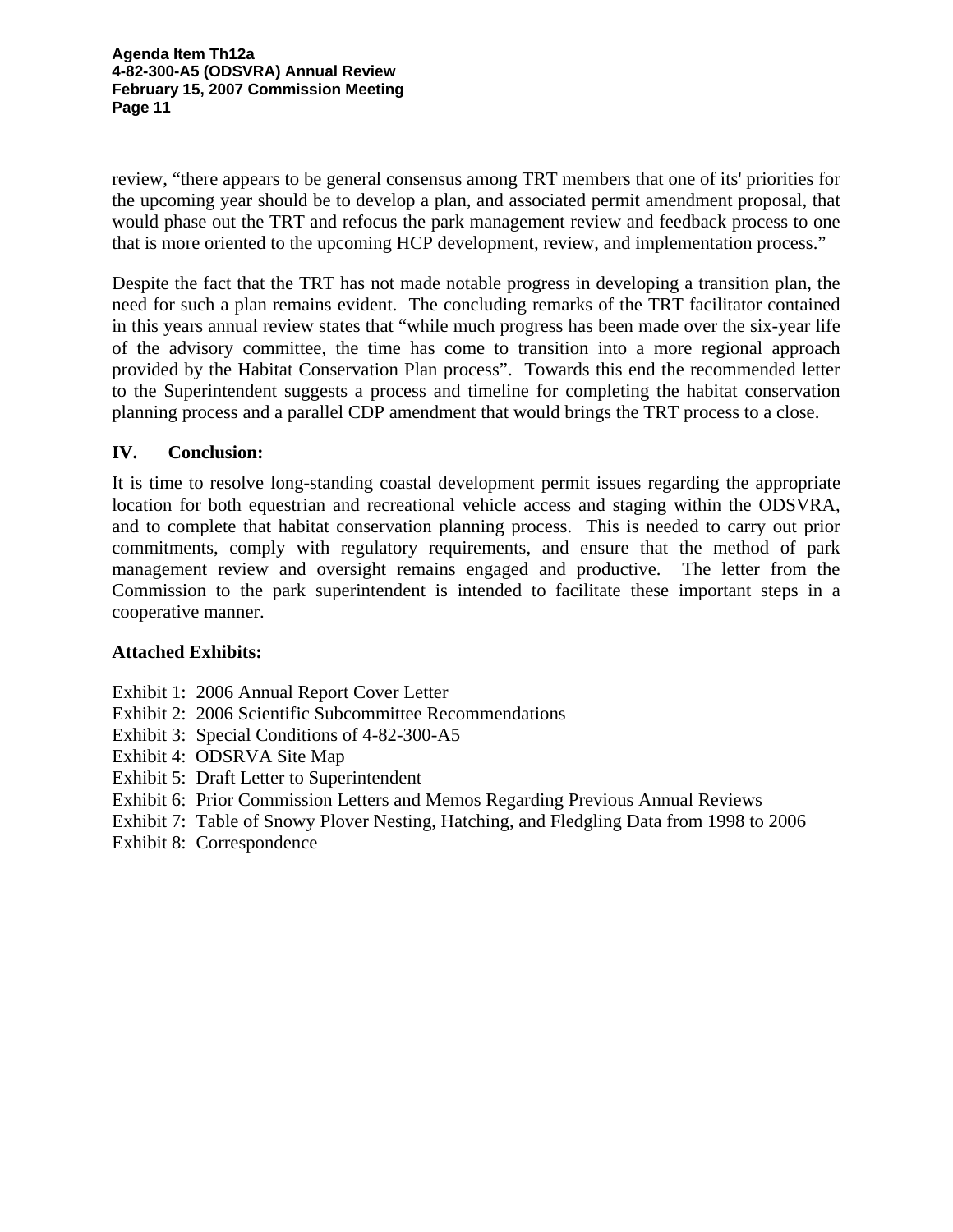

**INTERACTIVE** PLANNING AND MANAGEMENT, LLC

**DISPUTE RESOLUTION** MEETING FACILITATION STRATEGIC PLANNING PROGRAM MANAGEMENT

January 16, 2007

Mr. Peter M. Douglas **Executive Director** California Coastal Commission 45 Fremont Street San Francisco, CA 94105

Re: Oceano Dunes State Vehicular Recreation Area (ODSVRA) Technical Review Team (TRT) Sixth Annual Report

Dear Mr. Douglas:

On June 17, 1982, prior to certification of San Luis Obispo County's Local Coastal Program, the South Central Regional Coastal Commission conditionally approved coastal development permit 4-82-300 to allow DPR to construct entrance kiosks, bathrooms and fencing. Numerous amendments have been put into place since 1982. As required by the conditions and findings in Permit Amendment No. 4-82-300-A5, I am transmitting this 6<sup>th</sup> Annual Report to the Park Superintendent and the Executive Director to characterize the progress of the TRT over the 2006 calendar year in meeting its responsibilities as outlined within the permit. The TRT was able to garner sufficient attendance to hold its October 23, 2006 meeting but insufficient attendance for decision-making purposes<sup>1</sup>. With regard to its December 11, 2006 and January 8, 2007 meetings, the TRT was able to achieve a quorum and thus conduct its business.

The TRT held three formal meetings during  $2006 -$  on January 20, 2006 to approve and transmit its 5<sup>th</sup> Annual Report, on October 23, 2006 to discuss the pending release of the Alternative Access Study, and receive updates on the status of Habitat Conservation Plan development and other technical studies, and again on December 11, 2006 to review the 2006 Nesting Season Report and associated recommendations from the Scientific Subcommittee, thereby concluding its business for the year.

# **Summary of the 2006 Nesting Season**

The 2006 Nesting Report found that Snowy Plovers had a good hatching success with 74.3% hatch rate, but a poor fledgling success with only a 7.4% chick fledgling rate. Predation is believed to have been a major factor in the poor survival of chicks. California Least Terns had a significantly better success rate locally; the fledgling rate for least tern chicks was 80% with a total of at least 36 chicks fledged. This rate was comparatively better than the nesting success of other areas within their range. The following three paragraphs provide details regarding the findings of the report.

"Staff of Oceano Dunes State Vehicular Recreation Area (Oceano Dunes SVRA, ODSVRA) and PRBO Conservation Science monitored breeding California least terns (Sterna antillarum browni) (least tern, tern) and Western snowy plovers (Charadrius

Exhibit 1:2006 Annual<br>TRT Report<br>P. 1 of 16

1339 RIALTO LANE a SANTA BARBARA, CA 93105 a (805) 687-4043 a 687-9750 (FAX) a E-MAIL=john@inte

<sup>&</sup>lt;sup>1</sup> The TRT's Charter establishes a quorum to be 7 of its 10 designated members without regard to member seats left vacant by resignations and as yet unfilled.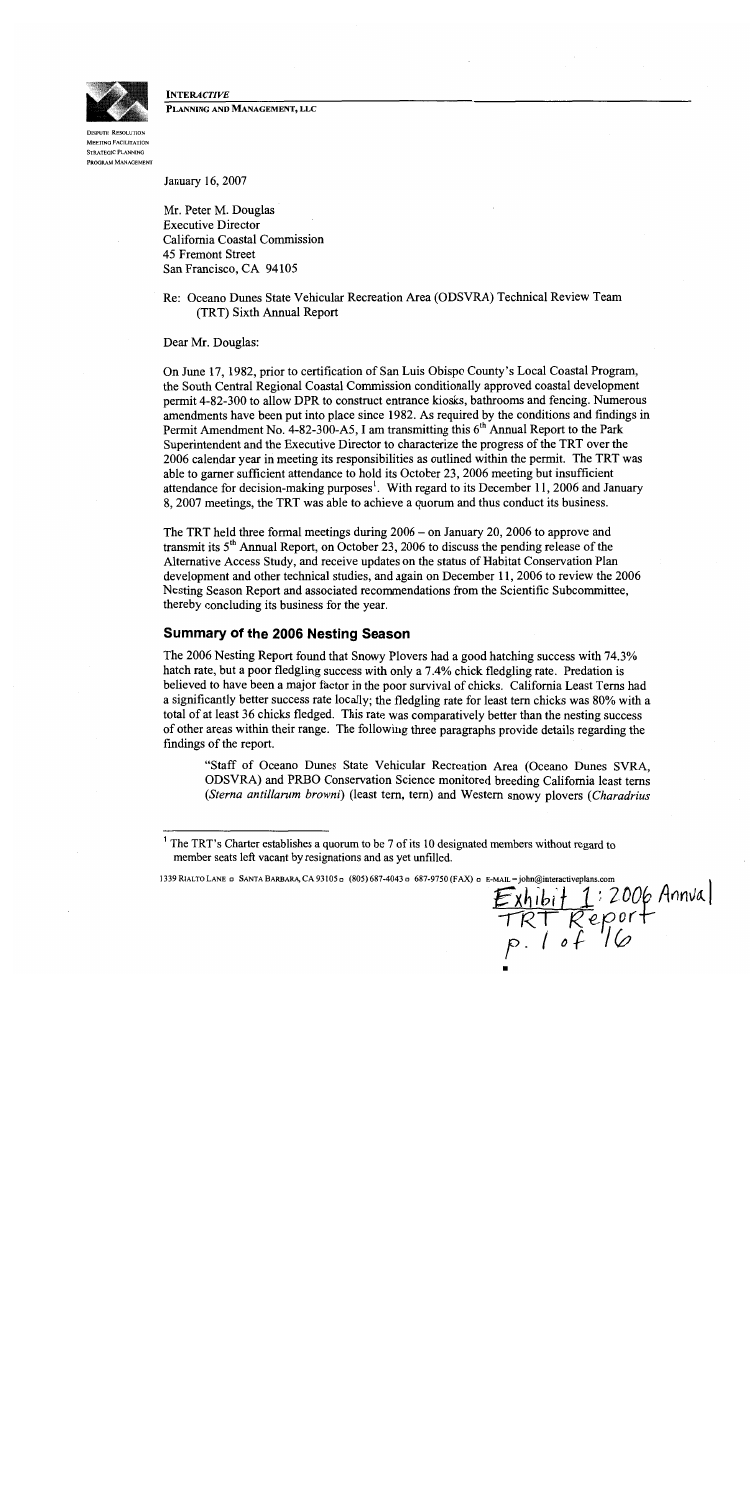Mr. Peter M. Douglas Page 2 January 16, 2007

> alexandrinus) (snowy plover, plover) at ODSVRA, San Luis Obispo County, California in 2006.

> All least tern nests were inside a large seasonally fenced exclosure in the southern portion of the vehicle riding area. There was a minimum of 31 breeding pairs, compared to 47 pairs in 2005. Of the 38 nests, 28 (73.7%) hatched. Of the 10 nests that failed, 3 were abandoned pre-term (prior to the expected hatch date), 3 were abandoned post-term (on or after the expected hatch date), 3 were abandoned but unknown whether pre- or post-term, and 1 was depredated. Of the 45 hatching chicks, 1 was found dead near the nest and all other chicks were color-banded to individual. A minimum of 36 chicks fledged, from identification of color-banded juveniles in the field, for a chick fledging rate of 80.0%.

> There was a minimum of 107 breeding snowy plovers (58 males and 49 females), compared to 116 in 2005. Twenty-eight banded birds were documented as breeding; twenty-four of these were banded as chicks and fledged from ODSVRA from 2002-2005. There were 117 known nesting attempts, 87 were in the southern riding area seasonal exclosure (Southern Exclosure), 29 in Oso Flaco, and 1 in the open riding area. Eighty-seven of the 117 nests are known to have hatched, for a nest hatching rate of 74.3%. Of the 27 nests known to fail, 6 were abandoned pre-term, 4 abandoned post-term, 1 abandoned but unknown if pre- or post-term, 6 depredated by gulls, 4 depredated by coyotes, 2 depredated by unidentified predator, 2 flooded, and 2 failed from unknown causes. The nest fate (hatched or failed) for 3 of the 117 nests was not determined. Of the 230 hatching chicks, 221 were color-banded to brood, and the fate of 9 unbanded chicks is known (none fledged). Only 17 of 230 chicks are known to have fledged for a chick fledging rate of 7.4%. Predation is suspected to have been a major factor in the poor survival of chicks. Snowy plovers were monitored in the portion of the Guadalupe-Nipomo Dunes complex south of ODSVRA, but chicks were not banded and chick fledging rates are not available. One chick fledged per breeding male is the estimated number needed to prevent the population from declining (USFWS 2001). In 2006, an estimated 0.29 juveniles fledged per male at ODSVRA, below the level needed for population stability. The low productivity of snowy plovers in 2006 is in contrast to the success of the previous 4 years at ODSVRA when productivity was equal to or greater than 1 juvenile fledged per breeding male. For the 5-year period 2002-2006, the average productivity is 1.31 juveniles fledged per breeding male."

# **Key Issues**

The TRT discussed several important issues related to its role as defined by Coastal Development Permit 4-82-300-A5. These issues included:

- **Alternative Access Options** ٠
- Participation in the Habitat Conservation Plan (HCP) Process  $\blacklozenge$
- Research and Management Priorities of the TRT and Scientific Subcommittee

As with previous years, the ODSVRA undertook its review of monitoring and management efforts based upon the recommendations of its Scientific Subcommittee and its own staff familiar with the resources present within and adjacent to the Park.

Page 2 of 16

 $Ex1, p. 2$  of 16<br>4-82-300-A5<br>Annval Review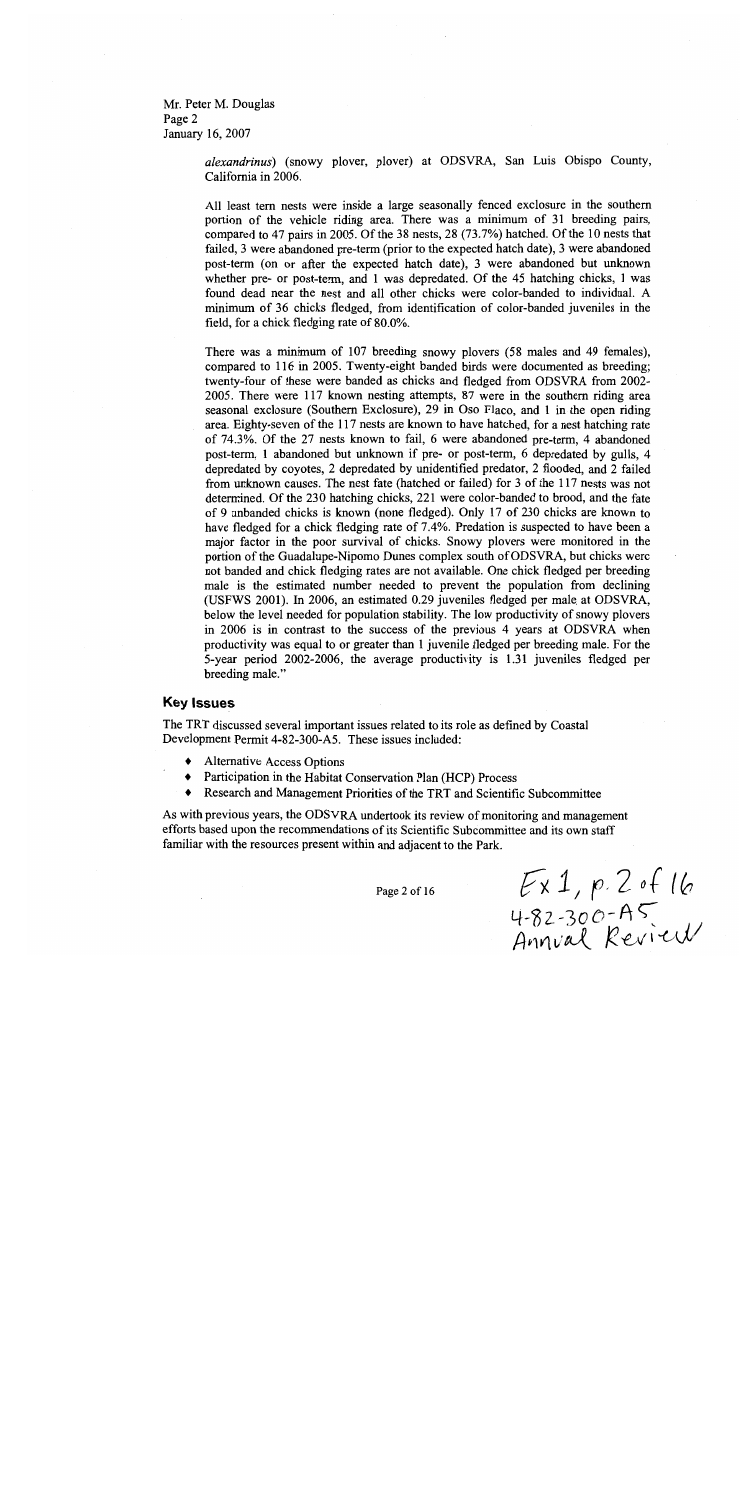Mr. Peter M. Douglas Page 3 January 16, 2007

# **Research and Management Priorities**

At the December 11<sup>th</sup> meeting, TRT members discussed research and management priorities for the coming year and beyond. The completion of a public review draft of the Habitat Conservation Plan was given the highest priority for completion by those providing comments.

The group also spent portions of its meeting reviewing the status of ongoing research and management priorities and determined that for 2007 and beyond, the following studies were of the highest priority for completion.

- $\Box$  Release and review of a Public Review Draft of the Habitat Conservation Plan;
- Implementation of many, but not all of the recommendations of the Scientific  $\Box$ Subcommittee regarding Western Snowy Plover and California Least Tern recommendations contained within the 2006 Nesting Season Report; and,
- Implementation of some of the recommendations from the Alternative Access  $\Box$ Study

In mid-2005, the ODSVRA initiated its feasibility study of alternative access opportunities. The TRT received a detailed update from State Park's consultant who prepared the study at its October  $23^{rd}$  meeting. TRT members and those members of the public in attendance posed a series of questions and provided comments. Those comments are included in the meeting notes from the October 23, 2006 meeting attached to this report. The study was completed and released for public review on November 15, 2006, and provided to the TRT shortly thereafter for discussion at its December 11<sup>th</sup> meeting. The TRT did not formally review the document or make recommendations on the study. The Alternative Access Study determined that the two existing access roads (Grand Avenue and Pier Avenue) constitute the environmentally superior alternatives and should be maintained along with a series of recommendations. State Parks is implementing many of the recommendations as a matter of course. Those recommendations are as follows:

- 1. Retain the two existing access roads rather than construct a new road to the beach.
- 2. Conduct a census several times per year to determine how many vehicles are driven south of Arroyo Grande Creek. Compare these number to the total number of vehicles that enter the park in order arrive at a ratio of vehicles driven south of the creek to total vehicles admitted to the SVRA. Also census the number of visitors who enter the SVRA by walking and riding horses.
- 3. Consider placement of a convenience store on the beach south of the creek in order to decrease the number of multiple trips in and out of the park.
- 4. Develop a horse waste management plan for the SVRA.
- 5. Develop a management plan for the Oso Flaco Lake Natural Area.
- Develop a wetland restoration plan for leased agricultural land within the SVRA near 6. Oso Flaco Lake and Little Oso Flaco Lake.
- 7. Prepare a vegetation map of the SVRA.
- 8. Continually update the GIS as new locations of sensitive species and archaeological sites are identified. Use the GIS to track weeds and weed eradication efforts, and to evaluate potential impacts of future projects.

Page 3 of 16

 $Ex. 1, p. 3 of 16  
4-82-300-AS  
Annual Review$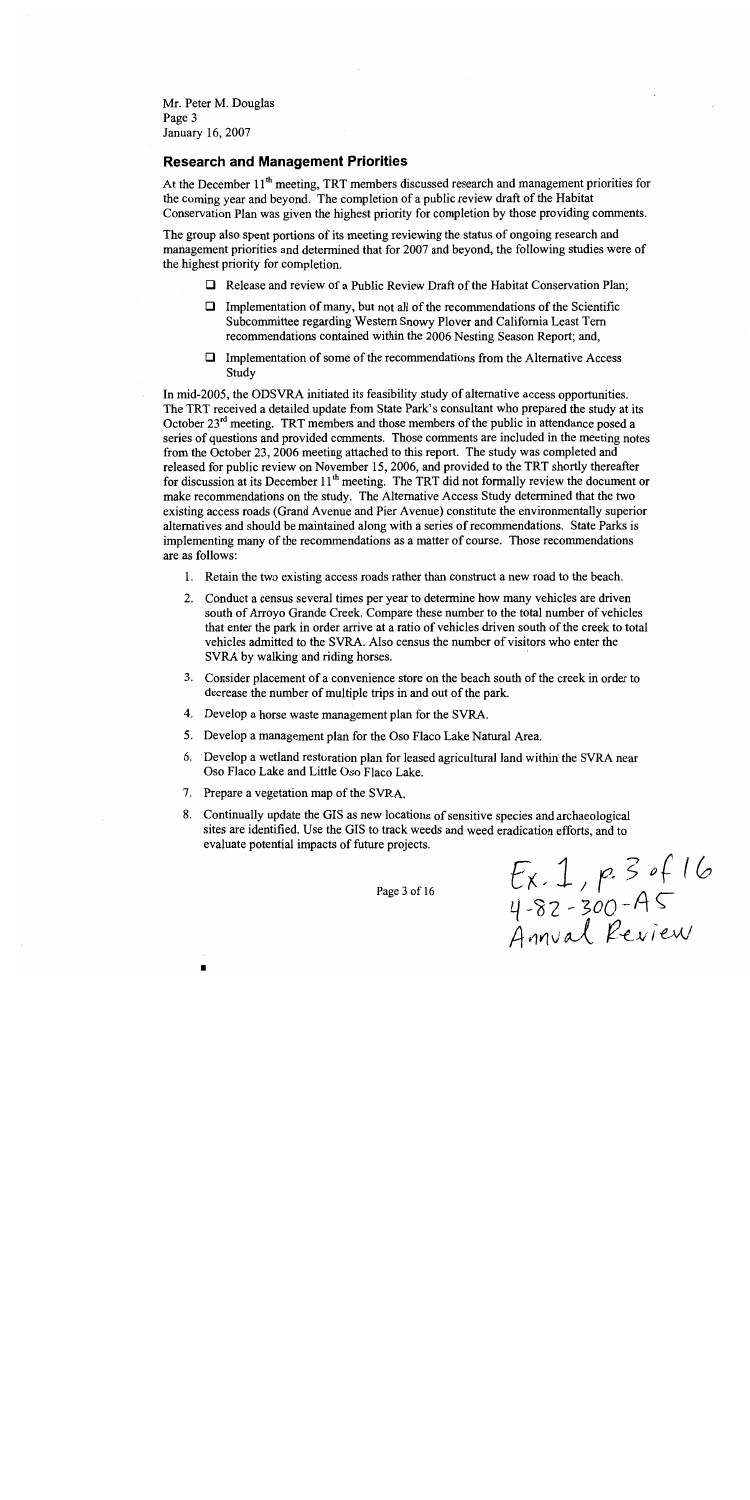Mr. Peter M. Douglas Page 4 January 16, 2007

- 9. Incorporate the data that have been gathered by Blecha, Cleveland, and Innis into the GIS created by Condor for the SVRA.
- 10. Develop and implement a weed eradication plan for the most troublesome of nonnative plants including European beach grass, pampas grass, and purple veldt grass.
- 11. Work with local farmers, homeowners, the County, the Regional Water Quality Control Board, and the Regional Conservation District to improve water quality in Arroyo Grande Creek, Meadow Creek, Los Berros Creek, Oso Flaco Creek, Oso Flaco Lake and Little Oso Flaco Lake.

According to the District Superintendent, not all of the recommendations listed above can be accomplished in 2007. Specifically, Recommendations #4, 5, 6 and 10 require the development of plans and internal staffing to accomplish these is not currently available. The current 6-07 budget does not support the expense of contracting with outside consultants to develop these plans without forgoing mandated resource management programs.

Under Special Condition 5 of the CDP, the permit indicates that selecting the priority research and management questions and projects, the TRT should consider 1) information provided by the USFWS and include appropriate management techniques for the western snowy plover, California least tern, and steelhead trout; 2) appropriate management techniques for protecting water quality and dune habitats from potential pollutants; 3) the success of past revegetation efforts and potential need for continuing or expanding these efforts, including expansion of vegetation exclosures; and, 4) comprehensive long term monitoring and comparative analysis of resource impacts (CDP pp. 8-9). The recommendations above and management efforts outlined below, and the results of the 2006 Plover/Tern Nesting Report document the need to actively manage resources through a balance of resource protections and user activities within the park so as to have a positive impact on plovers and terns, and other sensitive species within the park boundaries while still providing recreational opportunities for which the SVRA was developed. The ODSVRA was created and is defined by California Public Resources Code Section 5090.01 et. seq. Ongoing water quality sampling and monitoring of the Arroyo Grade Creek estuary is providing additional technical and management insights into issues related not only to the steelhead trout but also populations of tidewater goby, recently discovered to reside in this habitat.

At the ODSVRA level, the completion of these studies contributed to the ongoing effort by the Superintendent to implement specific operational and management measures within the park that serve to directly or indirectly minimize impacts on shorebirds. These measures include:

- Enforcement of camping and day use capacity limits consistent with the CDP (1000) camping vehicles, 2,580 street-legal day use vehicles, and 1,720 off-highway vehicles).
- Restricting non-street legal OHV use and camping to only 3 miles of beach (non-bird  $\blacksquare$ season only).
- Enforcement of 15 MPH beach speed limit. Additional signage was installed in 2005. Volunteers assist with portable and adjustable speed limit signage on beach that can be moved with the tides to give the drivers a better indication of the speed limit, especially important during busier use periods. Speed enforcement by radar was implemented in mid-summer 2005.

Page 4 of 16

 $Ex. 1. p. 4 of 16  
4-82-300-45  
Annual Review$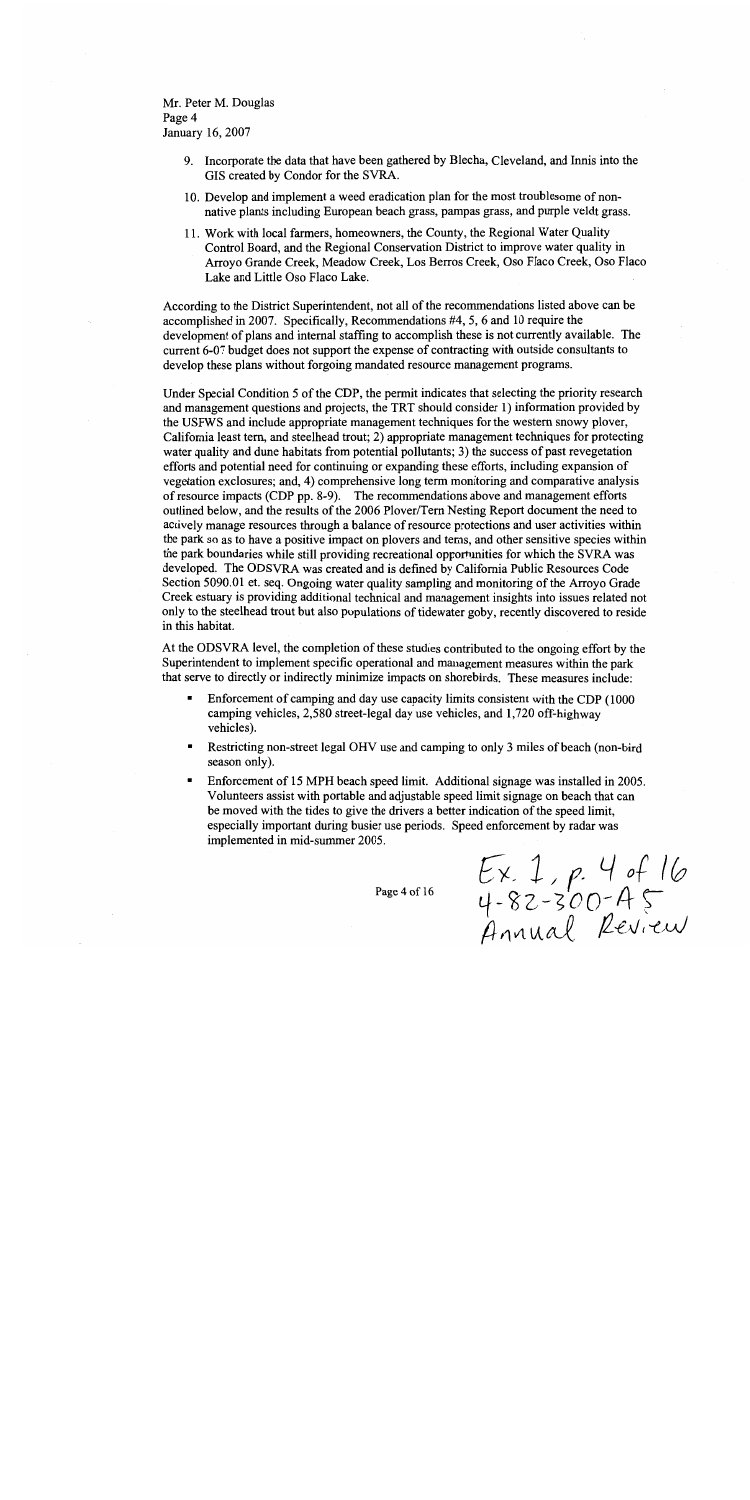Mr. Peter M. Douglas Page 5 January 16, 2007

- $\blacksquare$ Public outreach and education. Park brochure and informational flyers, the FM radio station, Off Road PALS (Police Athletic League) activities directed at youth rider safety and orientation, ASI (ATV Safety Institute) certification program to provide ATV safety orientation and training, ATV and Sandrail rental concessionaires and employees providing safety and orientation training and also attending resource management and protection training.
- All Oceano Dunes District staff attend annual snowy plover/least tern and resource  $\bullet$ orientation and training annually.
- The creation of a "Volunteer Dune Patrol", made up of volunteers from the riding  $\blacksquare$ community that assist the ODSVRA staff with public outreach and education regarding our resource management and public safety programs.
- Dog leash law enforcement.  $\blacksquare$
- Maintenance of an off-beach vehicle corridor, parallel to the beach to allow  $\blacksquare$ north/south vehicle traffic flow, to assist in relieving the volume of vehicle traffic directly on the beach during high tides.
- Maintenance of vehicle corridors, perpendicular to the beach, at intervals along the  $\blacksquare$ beach to assist vehicles to enter the dunes from the beach.
- Maintenance and enforcement of areas restricted to off highway motor vehicle  $\blacksquare$ recreation (1.5 miles of beach at Oso Flaco and Arroyo Grande Creek). These areas are closed entirely to motor vehicles.
- $\blacksquare$ Maintenance and enforcement of areas restricted to non-street legal vehicles 1.5 miles of beach from Grand Avenue to beach post #2.
- Improved regulatory signage throughout the SVRA.  $\blacksquare$
- $\blacksquare$ Improved response and care for sick and injured birds. A bird care way station is set up at the ranger station where resource staff care for sick and injured birds until they can be transferred to an animal care facility. Most often birds become sick or injured as a result of non-recreation related problems.
- Limiting special events to back dune areas.  $\bullet$
- Limiting motion picture and still photography filming to controlled areas, with  $\blacksquare$ resource and law enforcement monitors.

Additional studies were also completed during the year. The Department transmitted to the Scientific Subcommittee and TRT "Nesting of the California Least Tern and Snowy Plover at Oceano Dunes State Vehicular Recreation Area, San Luis Obispo, California 2006 Season" prepared by the Department, which includes as attachments the 2006 ODSVRA Predator Management Reports prepared by the USDA Wildlife Services and the UC Santa Cruz Predatory Bird Research Group. These documents were reviewed by the Scientific Subcommittee, which forwarded its recommendations to the TRT for their review and comment at the December meeting. Those recommendations and the TRT's commentary are provided in subsequent paragraphs within this correspondence. The department also completed fisheries studies related to steelhead trout and populations of tidewater goby within Arroyo Grande Creek.

The results and recommendations of the priority research completed during 2006 were provided to the TRT for its meeting in December.

Page 5 of 16

 $Exhibit 1, p. 5 of 16  
4-82-300 - AS  
Annual Review$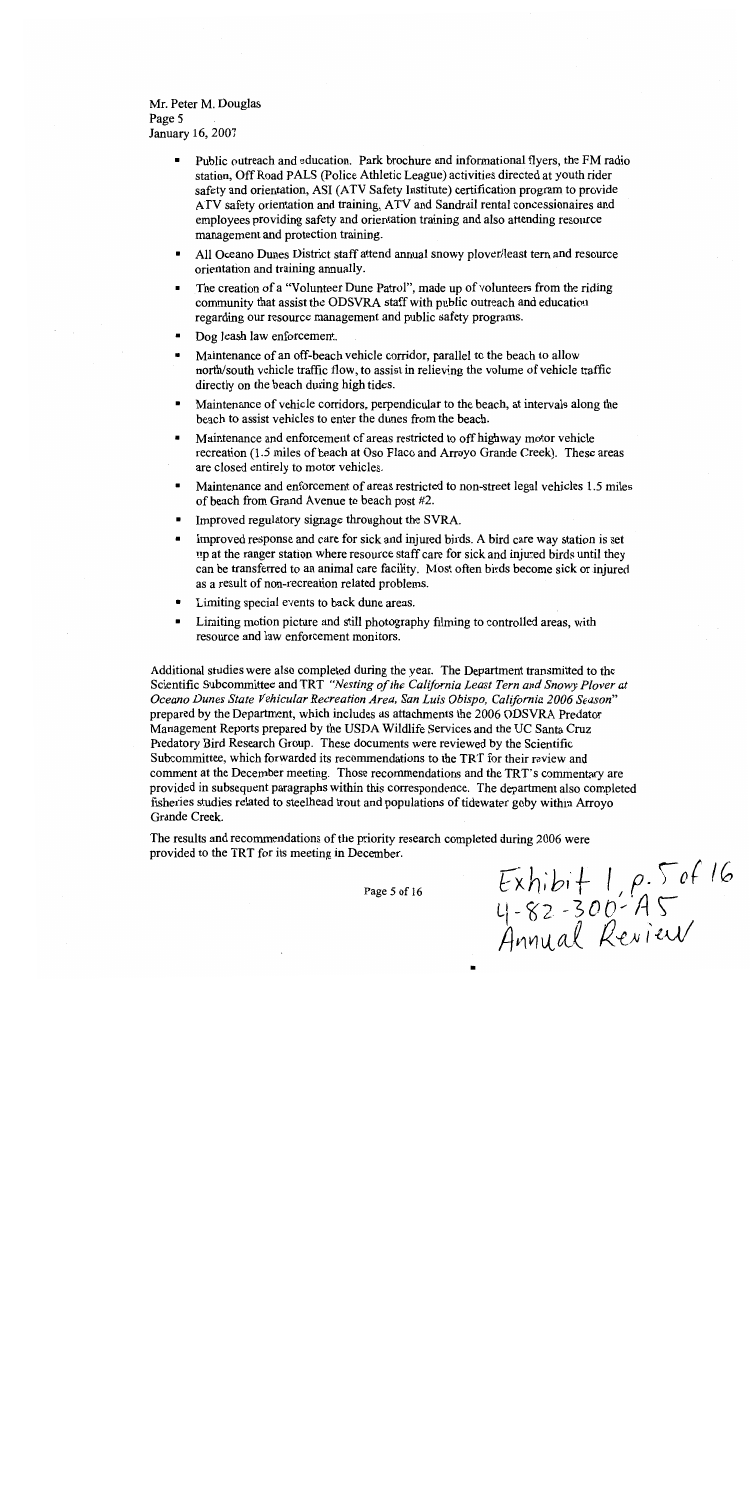Mr. Peter M. Douglas Page 6 January 16, 2007

# Scientific Subcommittee Recommendations and TRT Commentary on the 2006 Plover/Tern Breeding Report

The Scientific Subcommittee (SSC) met on November 14, 2006 and, upon review of the 2006 report, determined that overall, ployer fledging was down at ODSVRA, with only a 7.4% fledge rate. The least tern chick fledging rate at ODSVRA was very high at 80%. Statewide, the breeding tern numbers were initially low, but picked up as the season progressed.

The group reviewed each of the recommendations, focusing on particular areas of interest. The commentary outlined below is listed in the order the recommendations appear in the report.

# 1. Oso Flaco (continue the current level of monitoring and management)— **Recommendation supported**

The level of monitoring established in 2006 (three to four times a week) seems to be sustainable. Implementing a higher level of monitoring at Oso Flaco could be difficult because of staffing limitations. Having enough permitted people is critical, which is driven by having adequate funding. See the discussion below under 3.a. regarding staffing.

**TRT Commentary:** Jim Suty indicated that there was a need to question whether the resources employed for exclosures at mileposts 6, 7, and 8 can be redeployed to the Oso Flaco area so that habitat can be enhanced in locations outside the riding area. Ronnie Glick Senior Environmental scientist with ODSVRA indicated that gaining access to this area for monitoring and management is problematic because of the presence of chicks except in low tide situations. However, Ronnie Glick also noted that tmere may be other routes for access to the Oso Flaco beach area that have not yet been developed or explored for access potential for enhancing habitat.

# 2. Size of southern exclosure (maintain the size used in 2006)—Recommendation supported

No additional comments.

**TRT Commentary:** Jim Suty indicated that he could not support this recommendation to maintain the current size of the seasonal exclosures as he prefers gradually reducing the 6, 7, and 8 exclosure size while expanding plover habitat in the southern portion of the SVRA (Oso Flaco area) where camping and OHV recreation does not take place. Peter Keith also expressed his support of this position and suggested enhancement by requiring removal and elimination of predators as a preferred course of action to restricting HOV access. Gordon Hensley indicated his support of the Scientific Subcommittee recommendation, noting that unless the recovery goal of  $350^2$  is approached, there is no reason to cut back on the exclosure size at this point.

Page 6 of 16

 $EX 1, p. 6$  of 16<br>4-82-300-A5<br>Annual Review

 $\boldsymbol{2}$ The recovery goal of 350 refers to the target number of snowy plover breeding adults that can be achieved under a very intensive management scheme. Collectively these numbers are about 15% higher than the recovery criteria population sizes, but lower than potential carrying capacity. These numbers are not federally mandated and are meant to be flexible, considering variations in habitat conditions and management opportunities from hear to hear and from location to location. This number represents the entire Guadalupe-Nipomo Dunes complex, designated as site CA-83, which is approximately 14 miles long. That portion of the ODSVRA within CA-83 is about 6 miles long.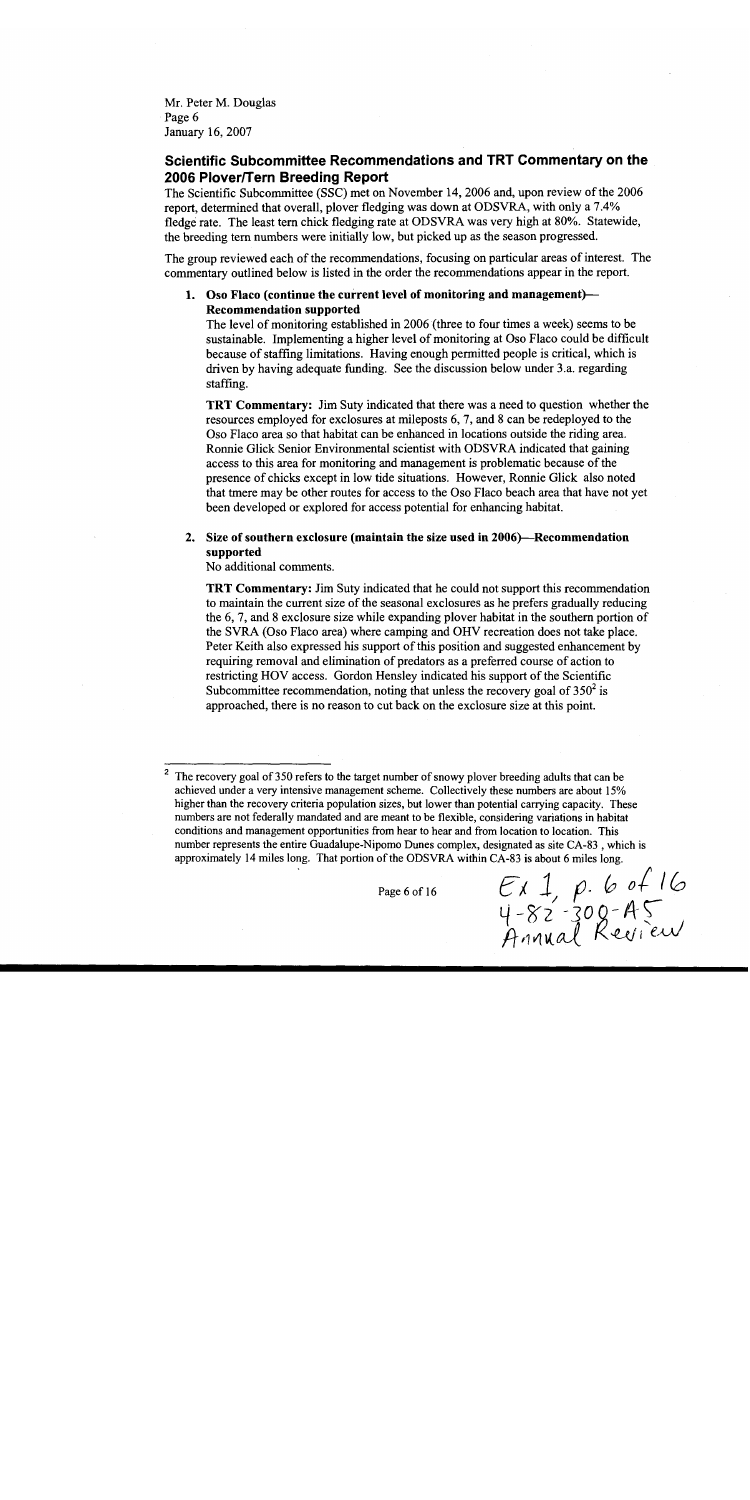Mr. Peter M. Douglas Page 7 January 16, 2007

### 3. Monitoring

### a. Retain skilled monitors-Recommendation Supported

As always, the biggest issue for recruiting and retaining quality monitors is adequate pay. During the nesting season, approximately 13 people are involved with the monitoring program. Most of them are largely dedicated to the program. The goal for 2007 is to create two more PI Environmental Scientist positions, which seems feasible. Funding even more such positions would take funds away from other necessary plover and tern work.

**TRT Commentary:** District staff indicated that there is a desire to increase monitoring staff by two PI's for this coming year, but that there is no sustainable budget to keep this level of staffing going into the following year because the fuel tax allocation formula may change and future revenues for the ODSVRA may decrease over time. Jim Suty suggested that if budget problems arise, that there will be a need to prioritize and cut expenditures as necessary. Gordon Hensley raised the issue of whether user fees might be of help in this regard. State Parks indicated that such an action would necessitate legislative action. Peter Keith indicated that he did not believe that imposing user fees was in the best interests of the business community.

# b. Continue banding least tern and snowy plover chicks-Recommendation **Supported**

No additional comments.

**TRT Commentary:** District staff indicated that this information is very important to the work of the Park and to demonstrate positive impacts to the birds. Jim Suty indicated that based upon documentation in USFWS files showing that banding techniques being used are resulting in injuries to and the death of birds, he expressed concern over banding. No other TRT comments were offered regarding this recommendation.

Continue banding least tern chicks to individual-Recommendation Supported c. No additional comments.

**TRT Commentary:** District staff indicated that this information is very important to the work of the Park and to demonstrate positive impacts to the birds. No TRT comments were offered regarding this recommendation.

d. Option to band adult snowy plovers—Recommendation Supported No additional comments.

TRT Commentary: No TRT comments were offered regarding this recommendation.

e. Continue monitoring least tern juveniles as well as night roost activity-**Recommendation Supported** No additional comments.

**TRT Commentary:** No TRT comments were offered regarding this recommendation.

f. Assessment of night vision equipment—Recommendation Supported No additional comments.

Page 7 of 16

Ex. 1, p. 7 of 16<br>4-82-300-A5<br>Annual Review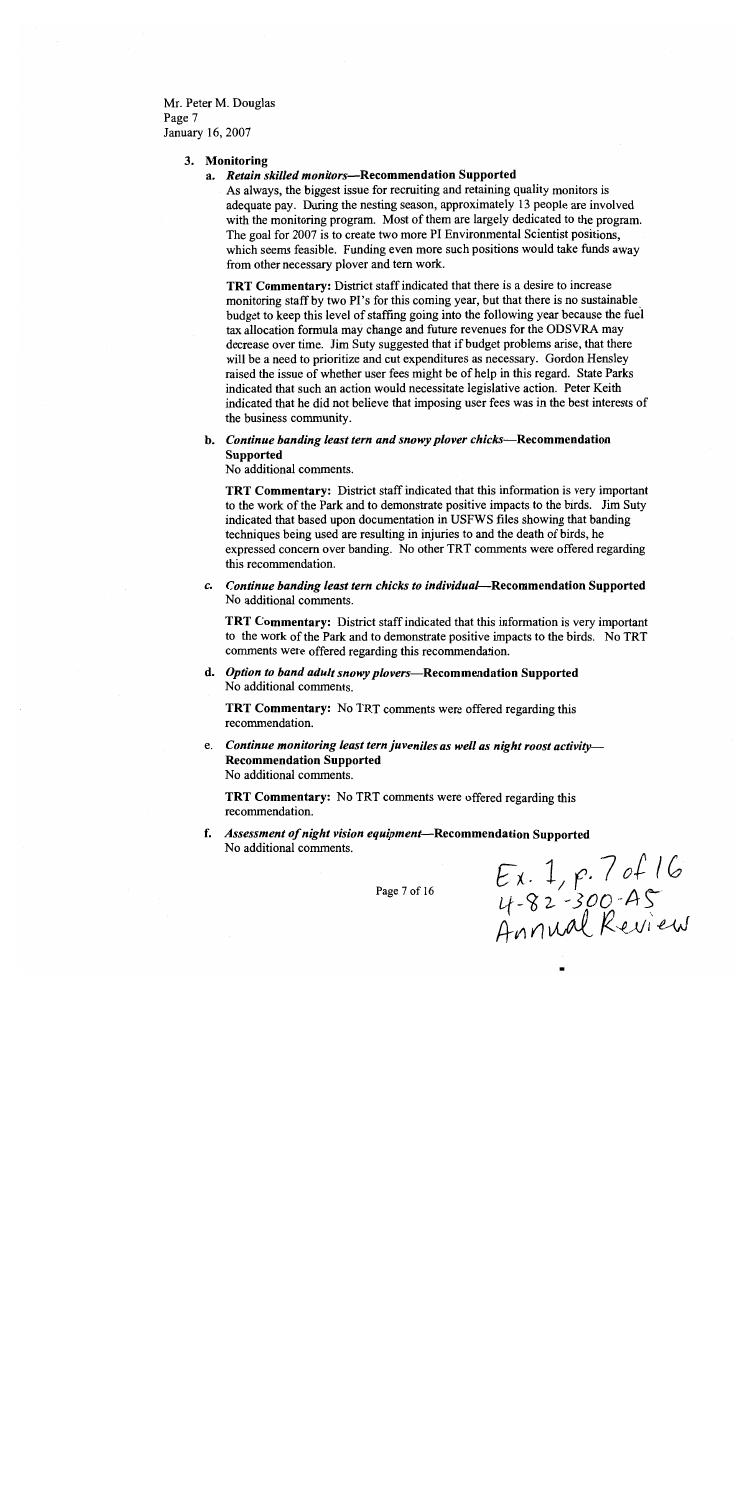Mr. Peter M. Douglas Page 8 January 16, 2007

> TRT Commentary: No TRT comments were offered regarding this recommendation. ODSVRA staff indicated that 2007 will be the first full year of evaluation and that both distance and fog had posed some problems to date.

g. Consider the use of video-New Subcommittee Recommendation As described in the 2006 plover/tern report, biologists will be assessing night vision equipment in 2007 to evaluate its potential for gaining information on tern and plover behavior and predator activity. Since observing predation events in person is very difficult, and since observers can disturb chicks, cameras could be a useful tool to capture predator data. Video may be the best tool, as a recent trial of motion-sensitive still cameras at another breeding site found that they are often not quick enough to capture useful images. Consultation with experts would be helpful. Point Mugu biologists probably have the best expertise with video technology for this purpose<sup>3</sup>.

**TRT Commentary:** Jim Suty raised concerns regarding the cost to perform such videotaping when it is nearly impossible to provide power or to keep camera lenses clean from fog, ocean mist and blowing sand. No other TRT comments were offered regarding this recommendation. ODSVRA staff indicated that as with night vision equipment, problems are expected with regard to battery power and maintaining clean lenses.

4. Continue predator management-Recommendation Supported As Modified Much of the work conducted by the Santa Cruz Predatory Bird Research Group (SCPBRG) is conducted early in the season and thus may not fully reflect predation conditions throughout the season. The Subcommittee recommends that a summary of predators observed throughout the season be included in the 2007 report. While recognizing that predator observations are limited, the summary would give a rough sense of conditions and serve as another data set. Additionally, the SCPBRG biologists seemed to conclude that the presence of red-tailed hawks did not represent a substantial threat to plovers. Based on experience elsewhere, red-tailed hawks can become an issue and the threat they present should be reconsidered.

TRT Commentary: Peter Keith suggested that more predator management efforts are warranted. No other TRT comments were offered regarding this recommendation.

5. Continue use of increased fence height to improve the effectiveness of the perimeter fence protecting terns and plovers breeding in the Southern Exclosure and North Oso Flaco-Recommendation Supported No additional comments.

**TRT Commentary:** Jim Suty suggested that this recommendation was both time consuming and expensive in terms of monetary costs and had uncertain effects. Supervisor Andy Zilke indicated that the Park would track and monitor its effectiveness over the next few years. No other TRT comments were offered regarding this recommendation.

Page 8 of 16

 $E_{x}$ , 1, p. 8 of 16<br>4-82-300-A5<br>Annual Review

The District Superintendent indicates that an investment in video equipment may not be a prudent use of funds because of the potential for vandalism at the ODSVRA; the level of public use at the SVRA is significantly higher than that at Point Mugu.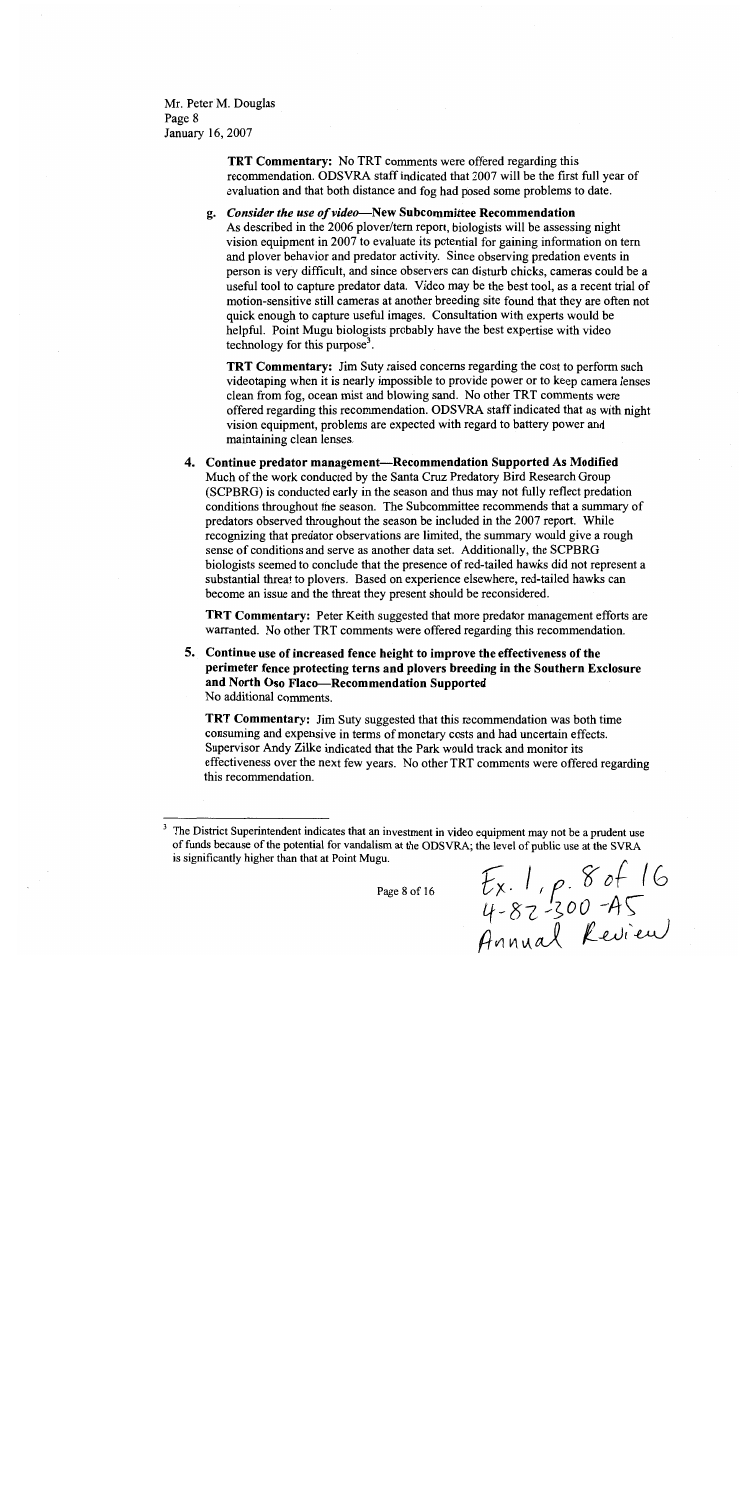Mr. Peter M. Douglas Page 9 January 16, 2007

> 6. Place west fence of Southern Exclosure and North Oso Flaco lower on shoreline to increase protected habitat-Recommendation Supported No additional comments.

TRT Commentary: The TRT was generally supportive of this recommendation, which entails some degree of adaptive management over time.

7. Continue management actions to minimize trespass along the Southern Exclosure shoreline-Recommendation Supported No additional comments.

TRT Commentary: No TRT comments were offered regarding this recommendation.

8. Continue posting Arroyo Grande Creek-Recommendation Supported No additional comments.

**TRT Commentary:** Christine Porter noted that the recent postings of the past year were having a positive effect on minimizing vehicular intrusions into the area. No other TRT comments were offered regarding this recommendation.

9. Use of 10 ft. x 10 ft. exclosure with net top-Recommendation Supported No additional comments.

TRT Commentary: No TRT comments were offered regarding this recommendation.

10. Continue to enhance habitat in the Southern Exclosure by distributing natural materials—Recommendation Supported With Additional Research Needed No additional comments.

**TRT Commentary:** State Parks staff indicated that they had been distributing wood chips to enhance habitat in the Southern Exclosure and that those efforts had been successful during the 2006 breeding season. Jim Suty noted that existing successes do not mandate that this approach is necessary or makes a difference for the future. He suggested that more data on predation is needed with regard to the location and timing of the distribution of wood chips in the future. No other TRT comments were offered regarding this recommendation.

# 11. Continue captive rearing of abandoned eggs and chicks when appropriate— **Recommendation Supported**

No additional comments.

**TRT Commentary:** No TRT comments were offered regarding this recommendation.

12. Conduct Study Evaluating Alternative Plover/Tern Habitat Treatment Strategies The question remains as to whether a year-round closure in some configuration would best serve breeding plovers and terns. The 2006 plover/tern nesting report continues to note the compromised quality of the habitat available in the riding area at the start of the breeding season. In a March 29, 2005, report on revised research priorities, and again in its January 2006 Recommendations report, the Subcommittee recommended that the park conduct a controlled experiment to determine which treatment (closure, enhancement, both, or none) was optimal. The experiment has never been conducted. Relevant discussion from the March 29, 2005, report is included in Attachment 1. The Subcommittee recommends that the park conduct such an experiment. The experiment should focus on areas with both plovers and terns..

Page 9 of 16

Ex. 1, p. 9 of 16<br>4-82-300-A5<br>Annual Review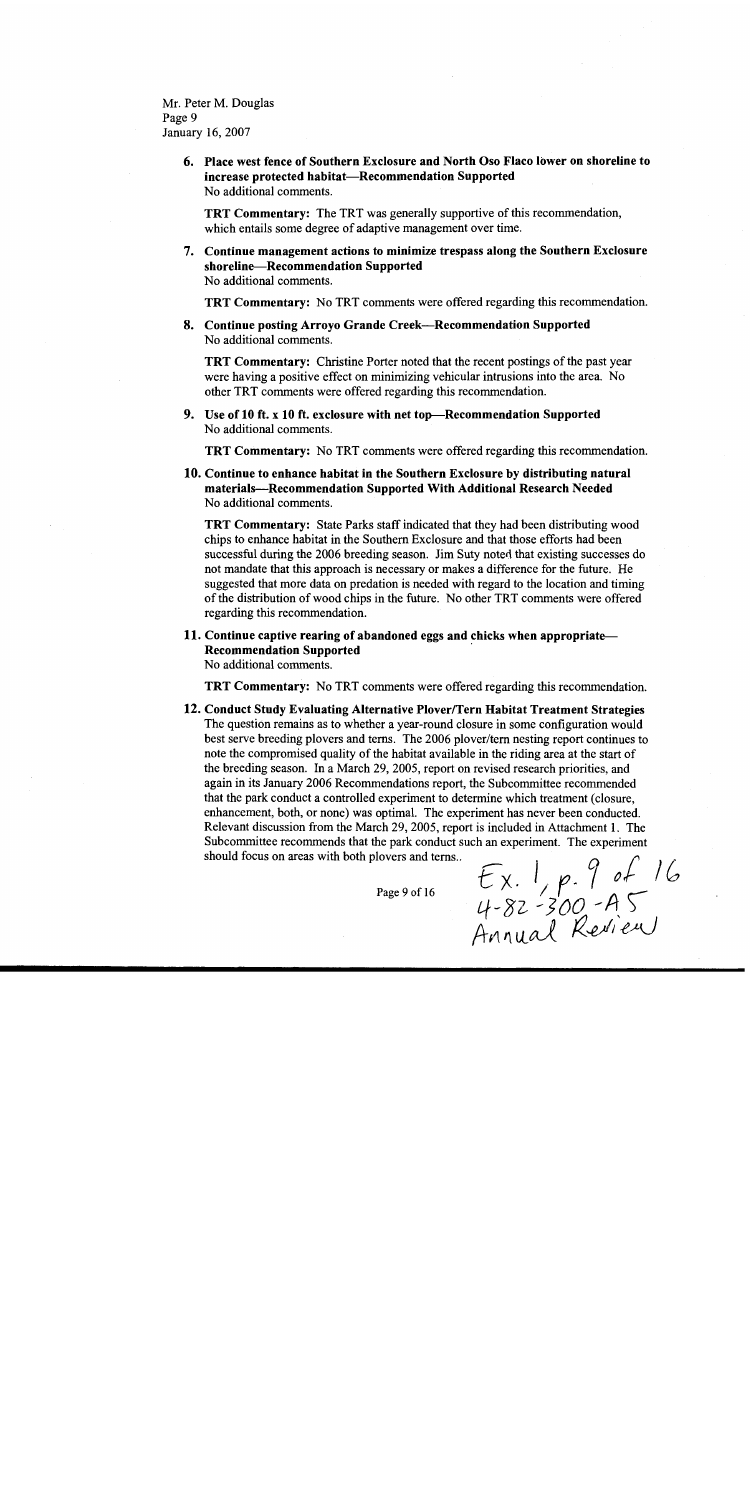Mr. Peter M. Douglas Page 10 January 16, 2007

> TRT Commentary: Jim Suty pointed out that other experiments had been done (e.g., vegetation removal, etc) to evaluate the possibility of other management actions. He expressed concern over further evaluation and "tweaking" because he felt there was not enough information regarding who, where, why, or how come the treatment areas would be effective in achieving its desired outcome. He suggested that such a study can and should take place south of the camping and riding area in the Oso Flaco dune reserve. He also suggested that predator management was a more effective strategy and that efforts should be focused on the area south of the riding area, so that improvements can be made in areas that are not subject to vehicular activity. He further added that it was his opinion that as currently proposed, any additional closure of the riding area, in light of the extensive closures to date would be inconsistent with the statutory mandate for the ODSVRA<sup>4</sup>. Steve Monowitz noted that predator management was a separate issue and that there was a need to focus on the existing vehicular use areas and balance those uses with habitat treatment and enhancement. Jim Suty indicated that the scientific Subcommittee should identify what is pristine habitat and focus its efforts on those areas rather than riding areas. Steve Monowitz followed that he is not so much interested in pristine versus non-pristine areas as much as he is concerned about whether it functions as viable habitat for nesting. Jim Suty suggested that more aggressive efforts and approaches t creating habitat should be undertaken in the Southern Oso Flaco area. Rick LeFlore noted that State Parks is already undertaking a significant share of its responsibility for recovery of the Western Snowy Plover and more than its portion of the target recovery number of 350<sup>5</sup> birds. No other TRT comments were offered regarding this recommendation.

Facilitator's Note: In its entirety, Section 5090.43 reads as follows: "(a) State vehicular recreation areas shall be established on lands where there are quality recreational opportunities for off-highway motor vehicles and in accordance to the requirements of section 5090.35. Areas shall be developed, managed, and operated for the purpose of making the fullest public use of the outdoor recreational opportunities present. The natural and cultural elements of the environment may be managed or modified to enhance the recreational experience consistent with the requirements of Section 5090.35.

(b) Lands for state vehicular recreation areas shall be selected for acquisition so as to minimize the need for establishing sensitive areas.

(c) After January 1, 1988, no new cultural or natural preserves or state wildernesses shall be established within state vehicular recreation areas. To protect natural and cultural values, sensitive areas within state vehicular recreation areas may be designated by the division if the Off-Highway Motor Vehicle Recreation Commission holds a public hearing and makes a recommendation therefor. These sensitive areas shall be managed by the division in accordance with Sections 5019.71 and 5019.74, which define the purpose and management of natural and cultural preserves. If off-highway motor vehicle use results in damage to any natural or cultural values, appropriate measures shall be taken to protect these lands from further damage. These measures may include the erection of physical barriers and shall include the restoration of natural resources and the repair of damage to cultural resources."

See footnote 2. above.

Page 10 of 16

 $Ex1, p.10$  of 16<br>4-82-300-AS<br>Annual Review

According to Jim Suty: Public Resources Code Section 5090.43(a). Areas shall be developed, managed, and operated for the purpose of making the fullest public use of the outdoor recreational opportunities present. The natural and cultural elements of the environment may be managed or modified to enhance the recreational experience consistent with the requirements of section 5090.35.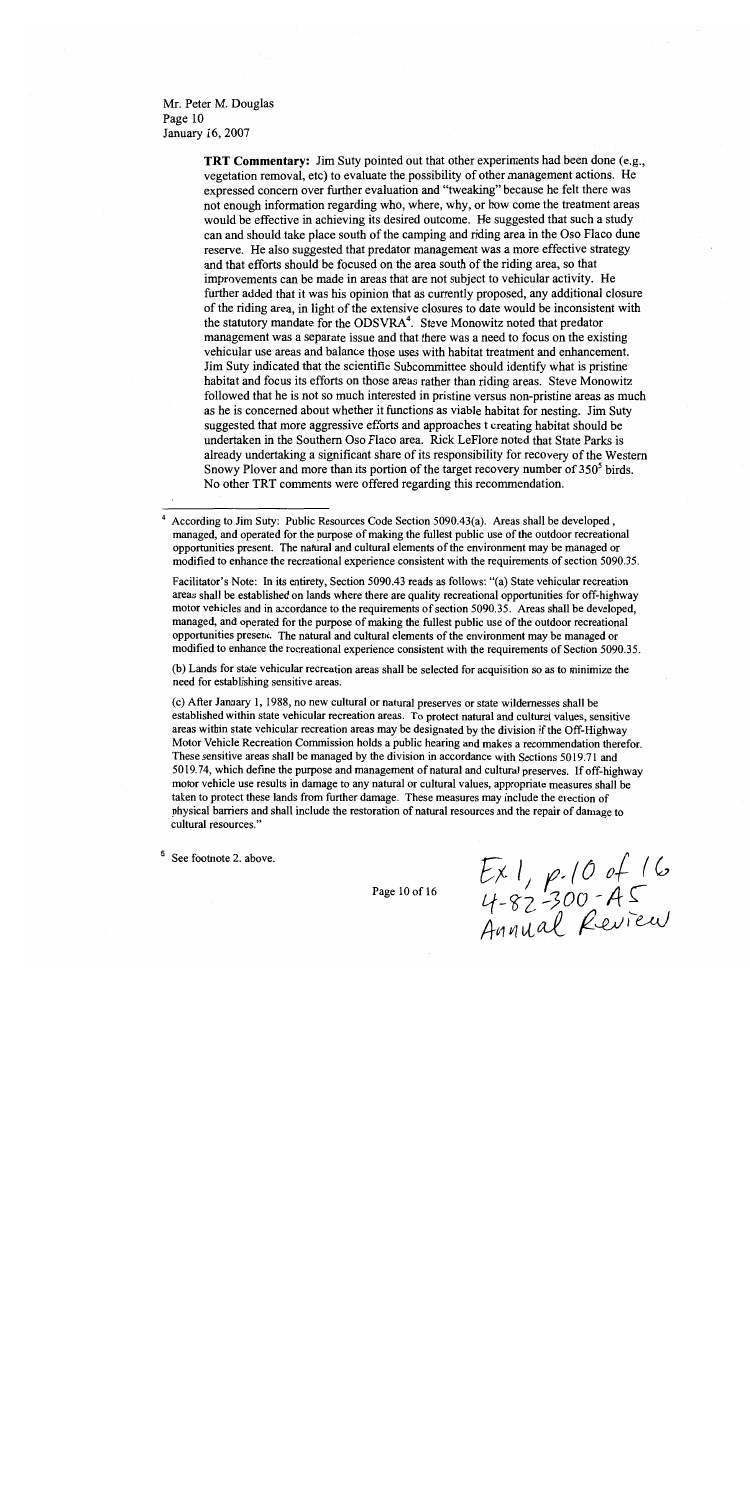Mr. Peter M. Douglas Page 11 January 16, 2007

# Scientific Subcommittee Review of Implementation of January 2006 **Recommendations**

The Scientific Subcommittee previously reviewed ODSVRA's 2005-06 ODSVRA Plover/Tern Nesting Report and made recommendations based upon that report (2006 Recommendations of the ODSVRA Scientific Subcommittee re: Western Snowy Plover and California Least Tern Monitoring and Management, January 18, 2006). At its November 2006 meeting, Ronnie Glick ODSVRA Senior Environmental Scientist described the status of implementation efforts regarding the 2006 recommendations. This section lists those recommendations with a brief summary and describes whether each recommendation was implemented. Numbering is consistent with the January 2006 report.

1. Oso Flaco (continue the high level of monitoring and management)

Implemented.

2. Size of southern exclosure (maintain the sized used in 2005)

Implemented.

- 3. Monitoring
	- To boost retention of skilled monitors, add PI Environmental Scientists a.

The Subcommittee recommended that ODSVRA invest in more PI Environmental Scientist positions as a way to encourage skilled monitors to return. **Implementation attempted; implementation expected in 2007. ODSVRA** did not hire additional PI Environmental Scientists in 2006 but Ronnie Glick is optimistic about being able to create two more PI Environmental Scientist positions in 2007.

b. Add least tern and snowy plover chick weight data to Annual Report

Chicks are weighed when they are banded. These data should be provided in the annual report. Implemented.

Banding least tern chicks to individuals c.

The additional data gathered would allow monitors to determine exactly how long individuals persist and would help refine fledging estimates. Implemented.

d. Monitor least terns with addition of night vision equipment as available

ODSVRA should experiment with using night vision equipment for monitoring the night roost. If suitable equipment can be found, the SSC recommends that ODSVRA purchase the equipment. Equipment acquired and tested in 2006; further assessment proposed for 2007.

e. Maintain option to band adult snowy plovers

Option available but implementation not needed.

# 4. Continue predator management with addition of a shared log of predation observances and use of cameras if warranted

Predator management would also benefit from additional data dissemination and collection, as follows: 1) ODSVRA should implement a shared log of predation observances. 2) ODSVRA should consider using cameras if birds start disappearing due to

Page 11 of 16

 $EXI, p.11 of 16  
4-82-300 - A5  
Annual Review$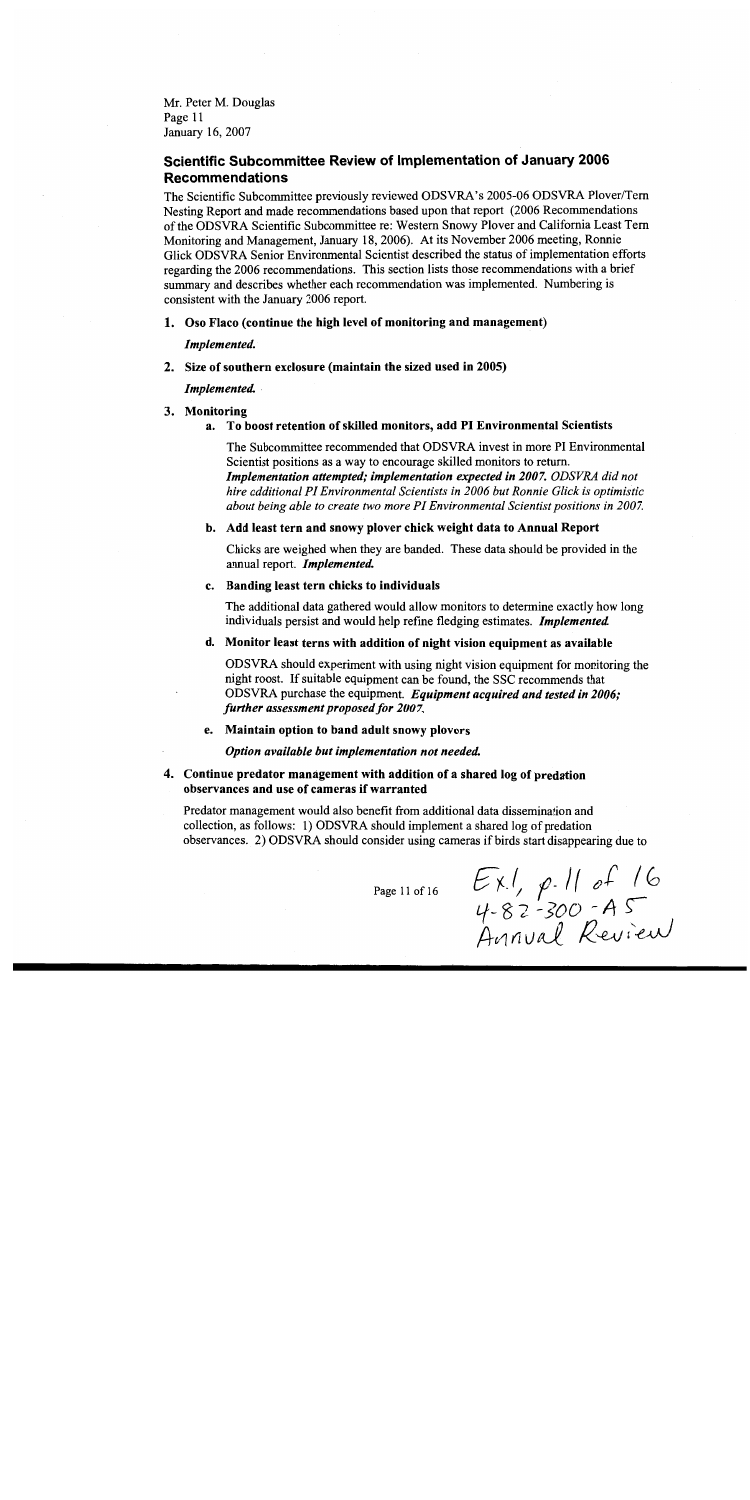Mr. Peter M. Douglas Page 12 January 16, 2007

> unknown causes. Implemented in part. The shared log was successfully implemented. Cameras were not used.

5. Improve effectiveness of the perimeter fence protecting terns and plovers breeding in the Southern Exclosure and North Oso Flaco

Implemented.

6. Use of 10 ft. x 10 ft. exclosure with net top

### Implemented.

7. Enhance habitat in Southern Exclosure by distributing natural material, including recording and analyzing effectiveness of efforts

ODSVRA should continue to enhance the southern exclosure using natural material such as driftwood and kelp. Additionally, enhancement efforts should be implemented and recorded in a more systematic manner allowing for analysis of effectiveness. **Implemented.** Driftwood, woodchips, and surf-cast kelp were distributed within the 6, 7, and 8 Exclosures and along the shoreline. Monitors GPS'd the woodchip locations and analyzed success rates. Ronnie Glick found that some of the advantages of using wood chips for enhancing habitat include:

- They stayed in place
- There were more nests in the wood chips than in bare areas (adjusted for proximity to the exterior predator fence)
- There was reasonable nest success in the wood chip area<sup>6</sup>s.
- 8. Continue to salvage abandoned eggs and chicks when appropriate

### Implemented.

9. Conduct Study Evaluating Alternative Plover/Tern Habitat Treatment Strategies

Not implemented. The Superintendent did not agree to this recommendation for the 2006 season. The recommendation was for a three year study with four separate treatments. ODSVRA has limited staff and funding to complete the analysis that is proposed. ODSVRA has some preliminary results from two years of habitat enhancement after the riding area is opened during the winter.

In addition to the review of Scientific Subcommittee recommendations, several members of the TRT also offered individual comments. Those comments are attached to this Annual Report and represent the viewpoints of those individuals and not necessarily the TRT as a whole.

# Facilitator Recommendations Regarding the Future of the TRT

[NOTE: The next series of paragraphs are consistent with previous annual reports wherein the Facilitator offered observations about how to improve the process. As with previous annual

It is difficult to determine how much wood chips did or did not contribute to added nesting success. No year-to-year comparisons can be made at present because only one year's experience has been factored into the above observations. However, based upon the Department's evaluation of the first year it intended to utilize wood chips for a second year.

Page 12 of 16

 $Ex.1 p. 12$  of 16<br>4-82-300-A5<br>Annual Review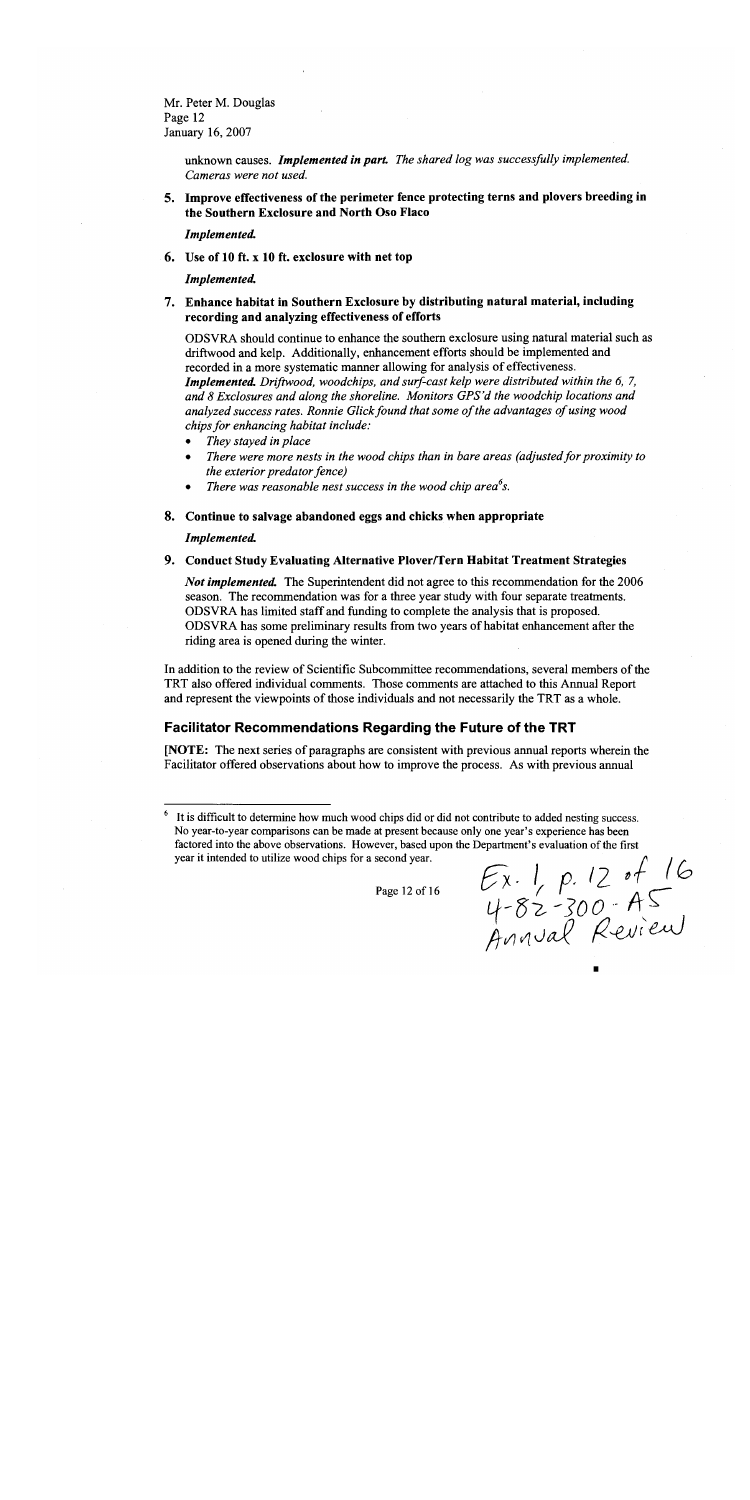Mr. Peter M. Douglas Page 13 January 16, 2007

reports, these comments represent the professional opinion of the facilitator, and not necessarily a consensus view of the TRT members themselves.]

As noted earlier, the TRT met three times during 2006, and did/did not attain a quorum to make decisions at any of those meetings. The October 23, 2006 meeting had a quorum to conduct business, but not to make decisions. Similar to the group's conclusions in 2005, there was general agreement among TRT members that once research and monitoring priorities had been delineated, that most felt the work of the TRT, and in the opinion of some, the SCC should be brought to a close as well because of its status as a subcommittee of the TRT. Again, several individuals indicated that the completion of a public review draft of the Habitat Conservation Plan would also be a milestone and that the public review process associated with that document could replace the TRT as that process moves forward. Completion of this document for public review is currently expected to take place in spring of 2007

Throughout the year, as with the previous two years, meeting attendance and general interest in the TRT's role and function has waned considerably from its initial three and 1/2 years (see attachment characterizing attendance by representative interest groups). This was evidenced by difficulties in setting meeting dates, achieving a quorum, communicating with TRT members, and a reduction in the number of members who were willing and able to attend faceto-face meetings. Over the past year, the Coastal Commission representatives have been available to participate via conference call, but not in person. The California Department of Fish and Game representative has had to forgo participation on the TRT entirely because of budgetary constraints; the local government representative resigned in 2004 and the seat has not been filled since that time. (The local business representative also sits as a Grover Beach Planning Commissioner, effectively providing a voice for local government in the process; however, this situation does not overcome the difficulties with regard to achieving a quorum.)

A large majority of TRT members have explicitly expressed a desire to abandon the TRT as a functioning advisory group, suggesting that its role had been fulfilled, and that public involvement was available through other venues and processes, namely, the HCP process. Parallel to the work of the TRT, the Scientific Subcommittee continues to fulfill its role as a scientific advisory panel, reviewing and providing expertise and recommendations with regard to technical studies, monitoring activities and adaptive management related to the Park's natural resources. However, members of the TRT believe that the two bodies operate in a related manner and if changes are made to one body, changes should also be considered for the other. In addition, the language of the TRT's Charter and of the CDP identify the Scientific Subcommittee as a subcommittee of the TRT and not an independent advisory entity from a process stand point.

The draft HCP proposes establishing a Scientific Advisory Committee, which may ultimately serve to replace the Scientific Subcommittee. The OHV representative believes that any such future advisory committee should include OHV representation to ensure a fair and balanced viewpoint.

Review of the permit language regarding the role and function of the TRT indicate that its primary functions are:

To assist in building community support through problem solving, consensus building,  $\blacklozenge$ new constituency development, and increasing understanding of the ODSVRA;

 $EX. 1, p.13 of 16  
4-82-300-45  
Auval Review$ 

Page 13 of 16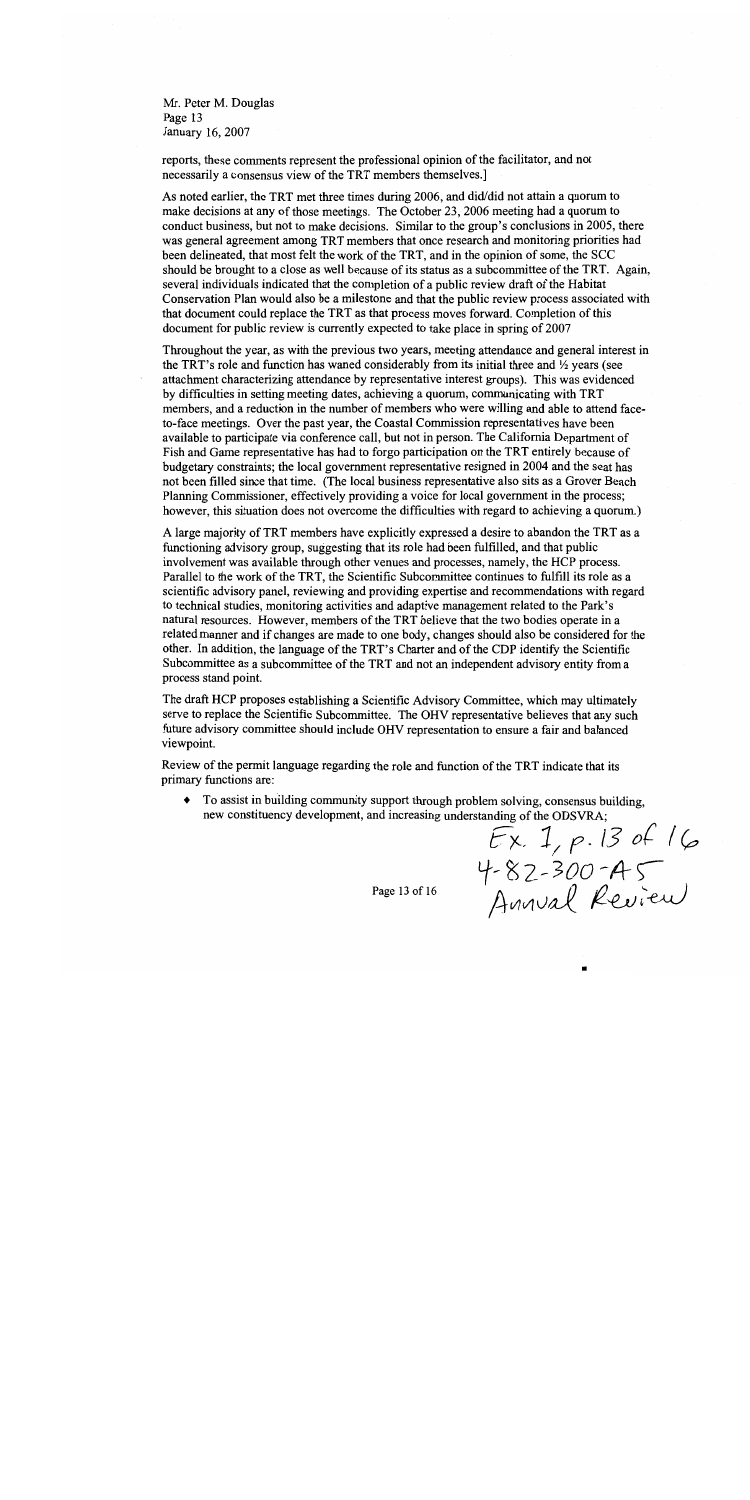Mr. Peter M. Douglas Page 14 January 16, 2007

> To develop recommendations to the Superintendent of the ODSVRA regarding  $\bullet$ additional monitoring studies, adjustment to day and overnight use limits and management strategies.

Regarding the first charge, the TRT has: 1) provided and improved linkages between business, environmental and conservation organizations, park users, residents and local government and the Superintendent and Park staff; 2) reduced the degree of contention among its members through the adoption of a problem statement governing its role, and provided a forum for the discussion and tolerance of differing perspectives regarding park management; and 3) increased understanding of the social, technical and scientific dynamics which influence use, management and monitoring of the resources present within the park.

However, over the past 24 - 30 months, the TRT has seen diminishing returns with regard to progress in these areas and many members have voiced a concern that the time invested is not yielding noticeable results in terms of furthering these objectives. This is evidenced by a failure of the TRT to garner a quorum to conduct business for all but two scheduled meeting since April 2005. The group has not generally been able to attract more than six individuals in a face-to-face meeting format for over two years. Regardless of the level of face-to-face participation, consensus regarding balancing OHV use and resource protection within the park continues to be contentious. In the broader regional context, there is greater potential for consensus over the provisions of the Habitat Conservation Plan for the coastal park units within San Luis Obispo County than for these same issues at ODSVRA in and of itself.

With regard to the second charge, the TRT has largely focused more on reviewing and commenting on the recommendations of the Scientific Subcommittee than deliberating its own recommendations regarding monitoring and management strategies. While there have been some differences of opinion among the TRT regarding some of the Scientific Subcommittee's recommendations, the TRT has been largely supportive of their technical advice and perspective over the last four to five years. In addition, the current Park Superintendent has taken an active role in tailoring use restrictions and enforcement efforts to be responsive to the annual nesting reports and Scientific Subcommittee recommendations.

Finally, the ODSVRA, in collaboration with the San Luis Obispo Coast District continues to work toward the release of a public review draft of a Habitat Conservation Plan that would address threatened and endangered species needs in ODSVRA and five other park units within San Luis Obispo County. This draft is anticipated to be released to the public some time in the early part of 2007.

With these factors in mind, the TRT met on January 8, 2006 and took actions to further amend its Charter with the following changes (see attached 2nd Amended Charter for exact wording changes):

Quorum Requirements (Charter Sec. D $(3)$ ): The TRT changed the definition of a quorum from 70% of its members to 50% of its sitting members, defined as those membership slots with an active participant. This reduces the number of members to conduct business and make decisions from 7 members to 4 or 5 members, depending upon the number of active members engaged in the TRT process.

Non Unanimity Decision Rule (Charter Sec. E  $(2)$ ): The TRT changed the percentage of members needed to take action lacking a consensus from 70% of its members to 70% of its sitting members. This action brings the rule into alignment with the quorum requirements and maintains the same ratios as was previously in place when the TRT had full membership.

Page 14 of 16

 $E_{x}$  1.  $P$ -14 of 16<br>4-82-300-A5<br>Annval Review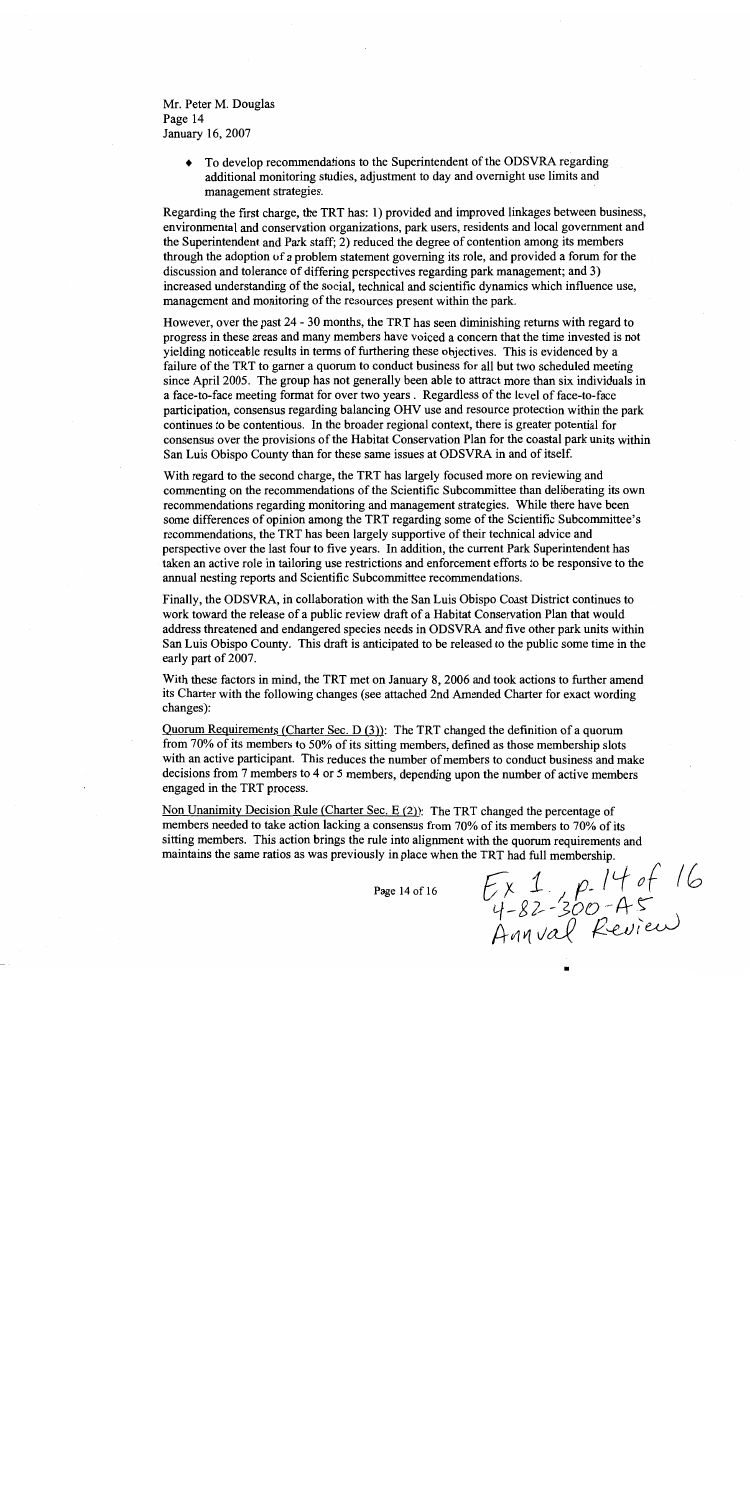Mr. Peter M. Douglas Page 15 January 16, 2007

TRT Responsibilities (Charter Sec. B. (3)): The TRT also chose to amend this section to add references to the potential for participation in public and/or pre-public review aspects of the Habitat Conservation Plan being developed to cover not only the ODSVRA, but other Coastal State Park units within San Luis Obispo County.

Taken together, these charter amendments will do much to facilitate the ability of the TRT to meet and conduct business not only regarding its stated roles and responsibilities, but also in becoming familiar with the issues associated with the broader habitat conservation issues facing not only the Oceano Dunes, but also the ODSVRA in the context of the more geographically diverse coastal park units.

# **Concluding Remarks:**

Permit language regarding Annual Reports indicates that one component of the Commission's annual review will be to evaluate the progress of the TRT's work as measured against the submitted work plans. As can be seen from the above discussion, considerable research, and adaptive management activity has taken place at ODSVRA during 2006. Accordingly, this Annual Report fulfills the responsibilities of the TRT with regard to permit compliance. While much progress has been made over the six-year life of the advisory committee, the time has come to transition into a more regional approach provided by the Habitat Conservation Plan process. The Charter amendments made by the TRT at its January 8, 2007 meeting facilitate this transition. This concludes the 6<sup>th</sup> Annual Report of the TRT. Should you have any questions regarding its contents or conclusions, please feel free to contact me at your convenience.

Sincerely,

John C. Jostes. TRT Program Facilitator

 $JCJ/$ cc: Paula Hartman Andrew Zilke

 $Ex. 1, p.15 of 16  
4-82-300-45  
Anuval Review$ 

Page 15 of 16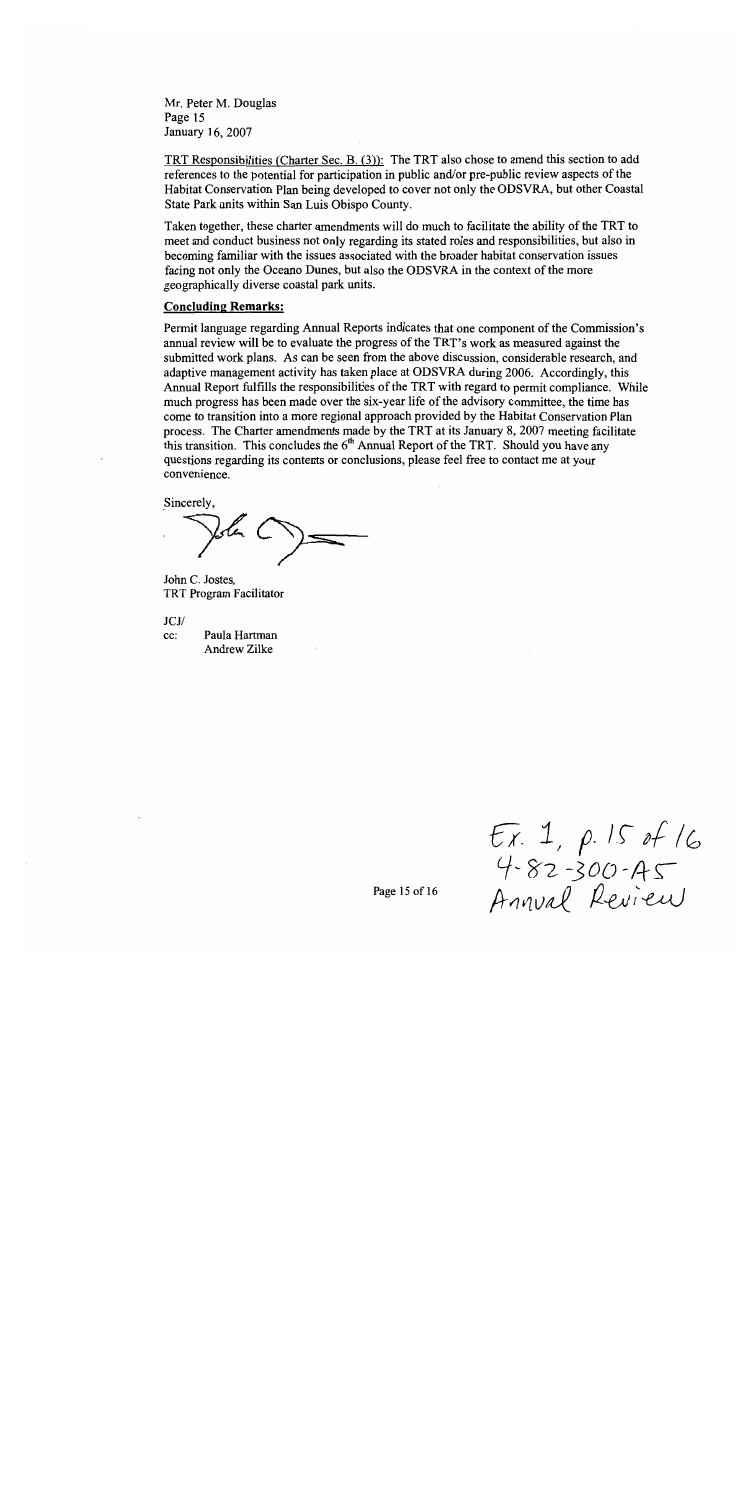Mr. Peter M. Douglas Page 16 January 16, 2007

 $\star$  Enclosures:

- 1. List of Current TRT Members and Alternates (Attachment 1)
- 2. Current Park Use Statistics (Attachment 2)
- 3. Report on 2006 Breeding Season and Attachments (Attachment 3)
- 4. 2006 Predator Management Report (Attachments 4a & 4b)
- 5. Scientific Subcommittee Recommendations on Western Snowy Plover/California Least Tern monitoring and management. (Attachment 5)
- 6. Copies of the TRT Meeting Summaries from its 10/23/06, and 12/23/06 (Attachment 6)
- 7. 2<sup>nd</sup> Amended TRT Charter
- 8. Individual TRT Comment Letters

\* Enclosures will be available for review at the Feb. 15, 2007 Public Hearing, or by requesting<br>copies from Commission staff.

 $E x 1, p.16$  of 16<br>4-82-300-A5<br>Annval Review

Page 16 of 16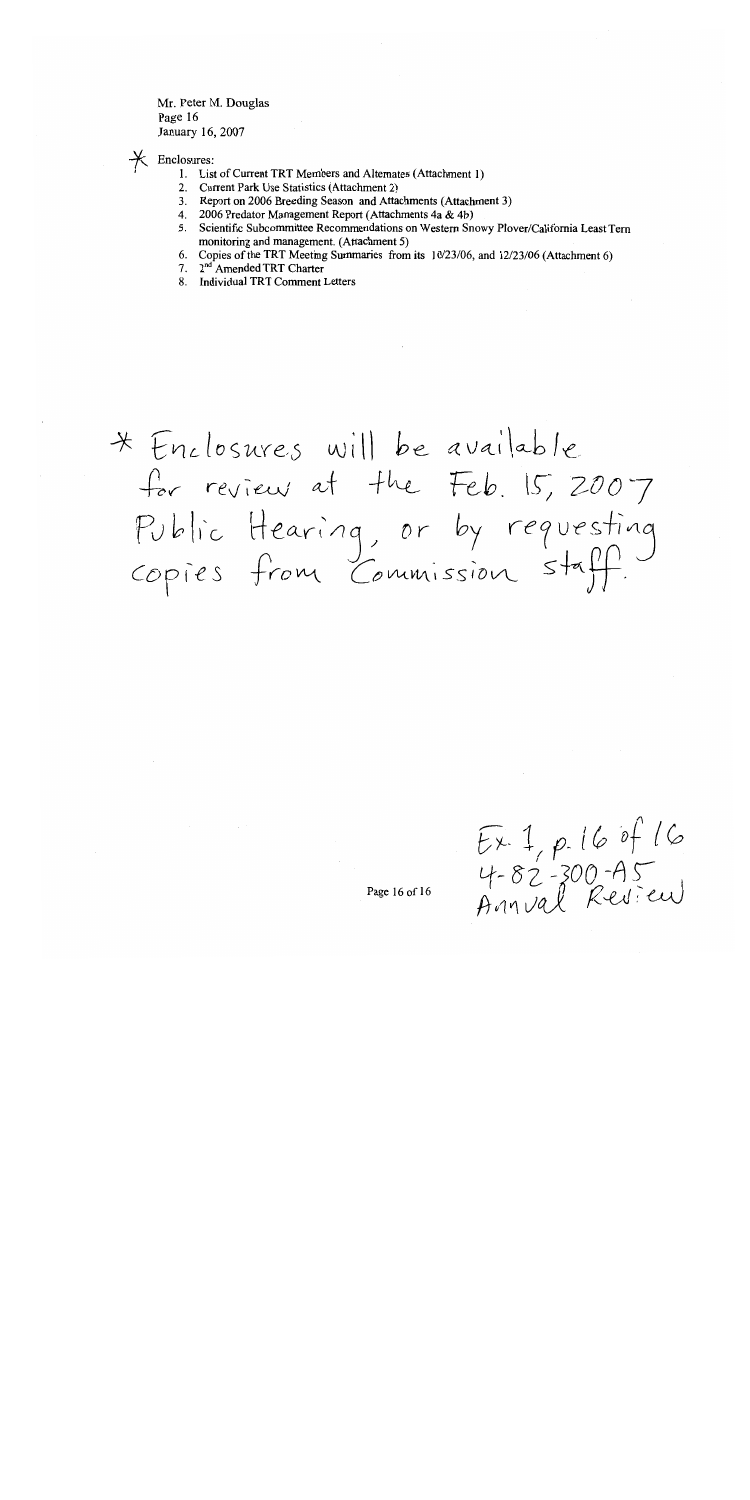2006 Recommendations and Comments of the ODSVRA Scientific Subcommittee re: Western Snowy Plover and California Least Tern Monitoring and Management (December  $4,2006$ :

#### **INTRODUCTION** A.

The ODSVRA Scientific Subcommittee members discussed the 2006 ODSVRA plover/tern nesting report (Nesting of the California Least Tern and Snowy Plover at Oceano Dunes State Vehicular Recreation Area, San Luis Obispo County, California 2006 Season) at their November 14, 2006, meeting. Doug George, of PRBO Conservation Science, Joanna Iwanicha, ODSVRA Environmental Scientist, and Steve Kirkland, USFWS, also participated. Bob Stafford, former CDFG representative, was unable to participate in the call, but all Subcommittee members had an opportunity to comment on the report.

An overview of the 2006 breeding season and the Subcommittee's recommendations and comments on the 2006 ODSVRA plover/tern nesting report are provided in Section B of this report; background discussion is provided as needed. Section C lists the recommendations made by the Subcommittee in January 2006 and describes whether each recommendation was implemented for the 2006 season.

#### **B.** 2006 SEASON AND COMMENTS ON PLOVER/TERN REPORT

While the snowy plover hatch rate was good, it was not a good snowy plover season at ODSVRA, with a fledge rate of 7.4%. Chicks disappeared throughout the season. In contrast to 2006, plover chick productivity at ODSVRA was equal to or greater than one juvenile fledged per breeding male for the 2002-2005 breeding seasons. For the five-year period 2002-2006, the average productivity is 1.31 juveniles fledged per breeding male. Comparison with adjacent sites is difficult because the current level of monitoring does not allow biologists to provide an accurate fledge rate at the Refuge or County Park. The Refuge counted 37 nests, of which 17 or 18 hatched. Data is not yet available from the County Park. Elsewhere, the Subcommittee members reported that the Oregon coast had a good plover season, Point Reyes was "ok" but not spectacular, Monterey had a good season (3<sup>rd</sup> highest), and southern California results were average to below average.

In contrast to plover breeding results, while the number of least tern adults continued to decline, the tern fledge rate was very high (80%). Statewide overall, the breeding tern numbers were initially low, but picked up as the season progressed. Alameda had record numbers of breeding terns. While most southern California sites had roughly the same number of breeding terns as in previous years, the number of adult terms is slowly and consistently creeping down in southern San Diego County. Since ODSVRA is now the sole successful central coast least tern breeding site (the small population at Coal Oil Point in Santa Barbara being the closest to the south), no other nearby populations exist to provide additional birds to move into ODSVRA. The population at ODSVRA has declined since its peak in 2003—the next few years could prove telling. The central coast may require a broader effort toward tern breeding; currently ODSVRA has the most extensive program.

The Subcommittee provided the following comments on the 2006 ODSVRA plover/tern nesting report. The group reviewed each of the recommendations, focusing on particular areas of interest. Items are listed in the order they appear in the report. Recommendations 3.g. and 12

December 4, 2006

Exhibit 2: Scientific<br>Subcommittee Recommendations<br>Page 1 of 7<br>4-82-300-A5 Annual Review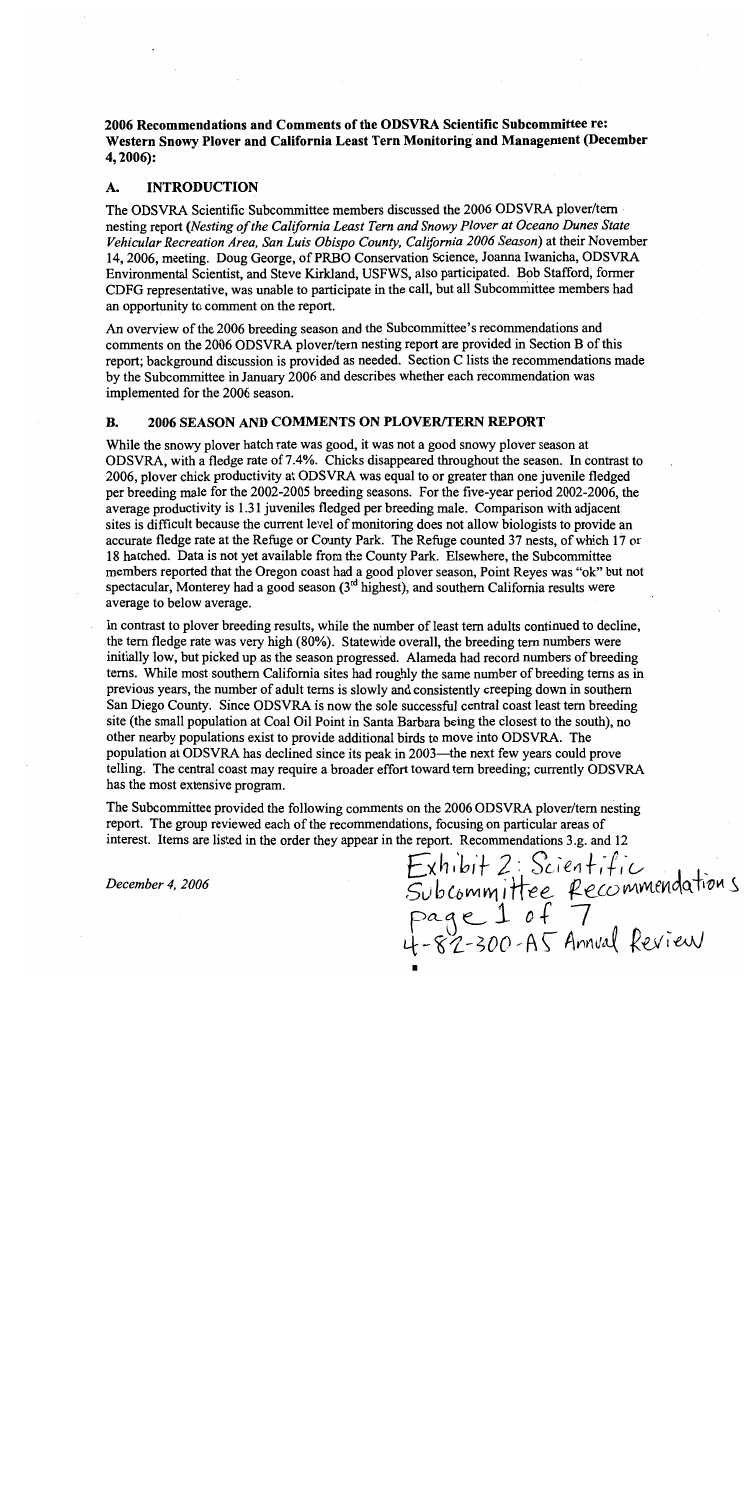are separate recommendations from the Subcommittee that do not appear in the 2006 ODSVRA plover/tern nesting report.

#### 1. Oso Flaco (continue the current level of monitoring and management)— **Recommendation supported**

The level of monitoring established in 2006 (three to four times a week) seems to be sustainable. Implementing a higher level of monitoring at Oso Flaco could be difficult because of staffing limitations. Having enough permitted people is critical, which is driven by having adequate funding. See the discussion below under 3.a. regarding staffing.

#### $2.$ Size of southern exclosure (maintain the size used in 2006)—Recommendation supported

No additional comments.

#### $3.$ Monitoring

# a. Retain skilled monitors—Recommendation Supported

As always, the biggest issue for recruiting and retaining quality monitors is adequate pay. During the nesting season, approximately 13 people are involved with the monitoring program. Most of them are largely dedicated to the program. The goal for 2007 is to create two more PI Environmental Scientist positions, which seems feasible. Funding even more such positions would take funds away from other necessary plover and term work.

# b. Continue banding least tern and snowy plover chicks—Recommendation **Supported**

No additional comments.

c. Continue banding least tern chicks to individual-Recommendation Supported

No additional comments.

# d. Option to band adult snowy plovers-Recommendation Supported

No additional comments.

e. Continue monitoring least tern juveniles as well as night roost activity-**Recommendation Supported** 

No additional comments.

## f. Assessment of night vision equipment-Recommendation Supported

No additional comments.

# g. Consider the use of video-New Subcommittee Recommendation

As described in the 2006 plover/tern report, biologists will be assessing night vision equipment in 2007 to evaluate its potential for gaining information on tern and ployer behavior and predator activity. Since observing predation events in person is very difficult, and since observers can disturb chicks, cameras could be a useful tool to capture predator data. Video may be the best tool, as a recent trial of motion-sensitive still

January 15, 2007

 $\overline{2}$ 

 $Ex. 2, p. 2 of 7  
4-82-300-AS  
Annual Review$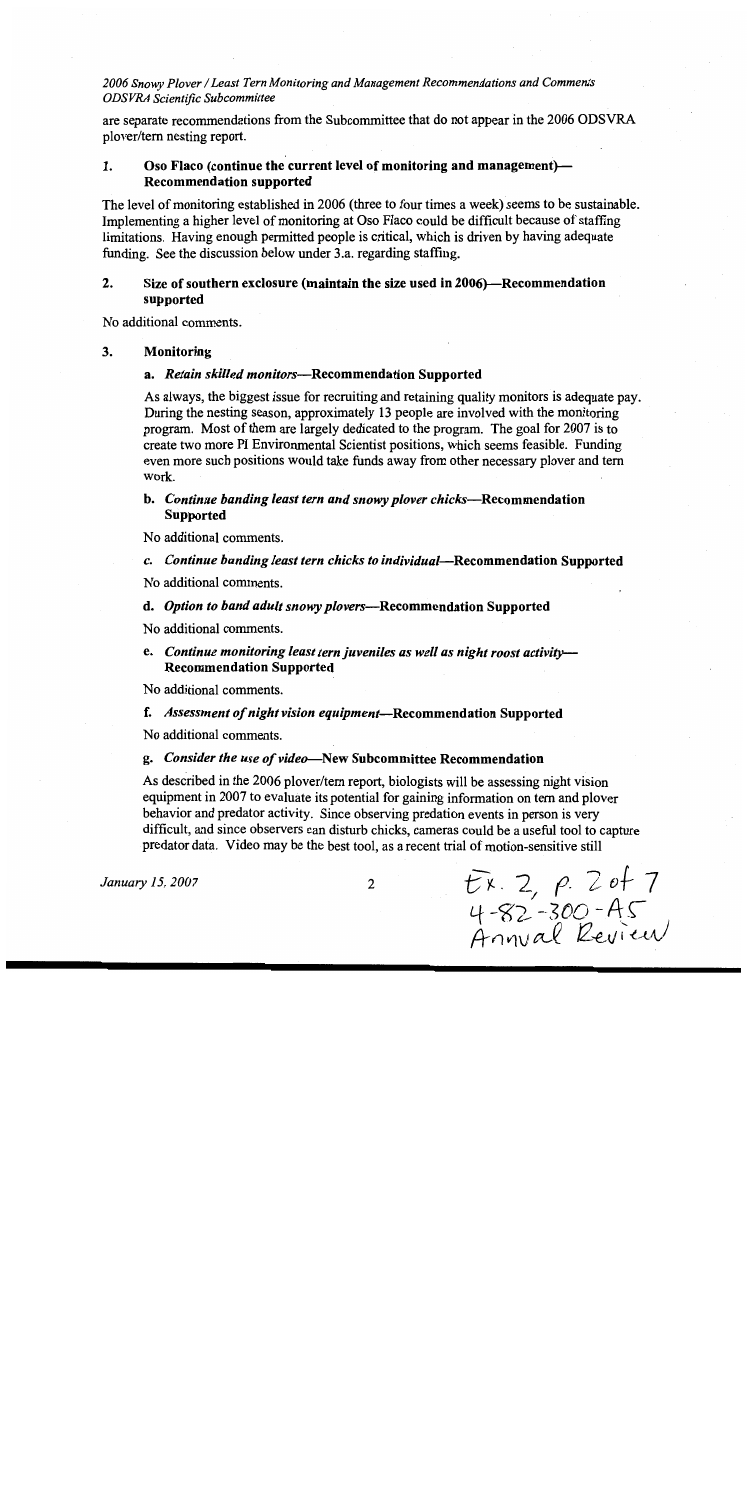cameras at another breeding site found that they are often not quick enough to capture useful images. Consultation with experts would be helpful. Point Magu biologists probably have the best expertise with video technology for this purpose.

#### Continue predator management--Recommendation Supported As Modified 4.

Much of the work conducted by the Santa Cruz Predatory Bird Research Group (SCPBRG) is conducted early in the season and thus may not fully reflect predation conditions throughout the season. The Subcommittee recommends that a summary of predators observed throughout the season be included in the 2007 report. While recognizing that predator observations are limited, the summary would give a rough sense of conditions and serve as another data set. Additionally, the SCPBRG biologists seemed to conclude that the presence of red-tailed hawks did not represent a substantial threat to plovers. Based on experience elsewhere, red-tailed hawks can become an issue and the threat they present should be reconsidered.

### 5. Continue use of increased fence height to improve the effectiveness of the perimeter fence protecting terns and plovers breeding in the Southern Exclosure and North Oso Flaco-Recommendation Supported

No additional comments.

#### 6. Place west fence of Southern Exclosure and North Oso Flaco lower on shoreline to increase protected habitat-Recommendation Supported

No additional comments.

#### 7. Continue management actions to minimize trespass along the Southern Exclosure shoreline-Recommendation Supported

No additional comments.

#### 8. Continue posting Arroyo Grande Creek-Recommendation Supported

No additional comments.

#### 9. Use of 10 ft. x 10 ft. exclosure with net top-Recommendation Supported

No additional comments.

#### 10. Continue to enhance habitat in the Southern Exclosure by distributing natural materials-Recommendation Supported With Additional Research Needed

No additional comments.

#### 11. Continue captive rearing of abandoned eggs and chicks when appropriate-**Recommendation Supported**

No additional comments.

#### 12. Conduct Study Evaluating Alternative Plover/Tern Habitat Treatment Strategies

The question remains as to whether a year-round closure in some configuration would best serve breeding plovers and terns. The 2006 plover/tern nesting report continues to note the

January 15, 2007

 $\overline{3}$ 

 $Ex. 2, p. 3 of 7  
4-82-300 - AS  
Annual Review$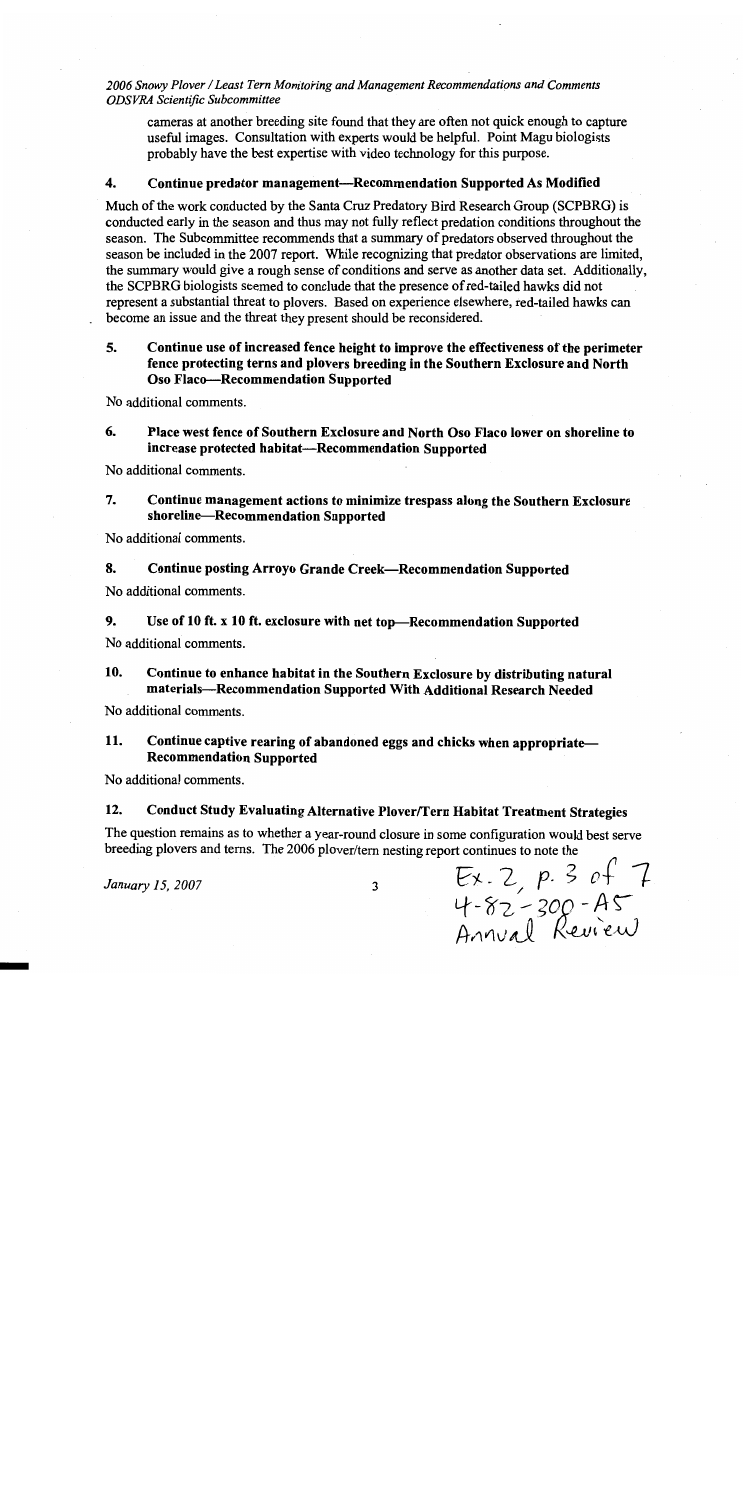compromised quality of the habitat available in the riding area at the start of the breeding season. In a March 29, 2005, report on revised research priorities, and again in its January 2006 Recommendations report, the Subcommittee recommended that the park conduct a controlled experiment to determine which treatment (closure, enhancement, both, or none) was optimal. The experiment has never been conducted. Relevant discussion from the March 29, 2005, report is included in Attachment 1. The Subcommittee recommends that the park conduct such an experiment. The experiment should focus on areas with both plovers and terns.

#### $\mathbf{C}$ REVIEW OF IMPLEMENTATION OF SCIENTIFIC SUBCOMMITTEE **RECOMMENDATIONS MADE IN JANUARY 2006**

The Scientific Subcommittee previously reviewed ODSVRA's 2005 ODSVRA plover/tern nesting report and made recommendations based upon that report (2005 Recommendations and Comments of the ODSVRA Scientific Subcommittee re: Western Snowy Plover and California Least Tern Monitoring and Management, January 18, 2006). At its November 2006 meeting, Ronnie Glick, ODSVRA Senior Environmental Scientist, went through the list of recommendations to describe implementation. This section lists those recommendations with a brief summary of specific Subcommittee recommendations where given and describes whether each recommendation was implemented. Numbering is consistent with the January 2006 report.

#### 1. Oso Flaco (continue the high level of monitoring and management)

### Implemented.

#### $2.$ Size of southern exclosure (maintain the sized used in 2005)

## Implemented.

#### 3. Monitoring

# a. To boost retention of skilled monitors, add PI Environmental Scientists

The Subcommittee recommended that ODSVRA invest in more PI Environmental Scientist positions as a way to encourage skilled monitors to return. *Implementation* attempted; implementation expected in 2007. ODSVRA did not hire additional PI Environmental Scientists in 2006 but Ronnie is optimistic about being able to create two more PI Environmental Scientist positions in 2007.

# b. Add least tern and snowy plover chick weight data to Annual Report

Chicks are weighed when they are banded. These data should be provided in the annual report. Implemented.

### c. Banding least tern chicks to individuals

The additional data gathered would allow monitors to determine exactly how long individuals persist and would help refine fledging estimates. Implemented.

# d. Monitor least terns with addition of night vision equipment as available

ODSVRA should experiment with using night vision equipment for monitoring the night roost. If suitable equipment can be found, the SSC recommends that ODSVRA purchase

January 15, 2007

 $Ex.2, p.4 of 7  
4-82-300 - AS  
Annual Rewieu)$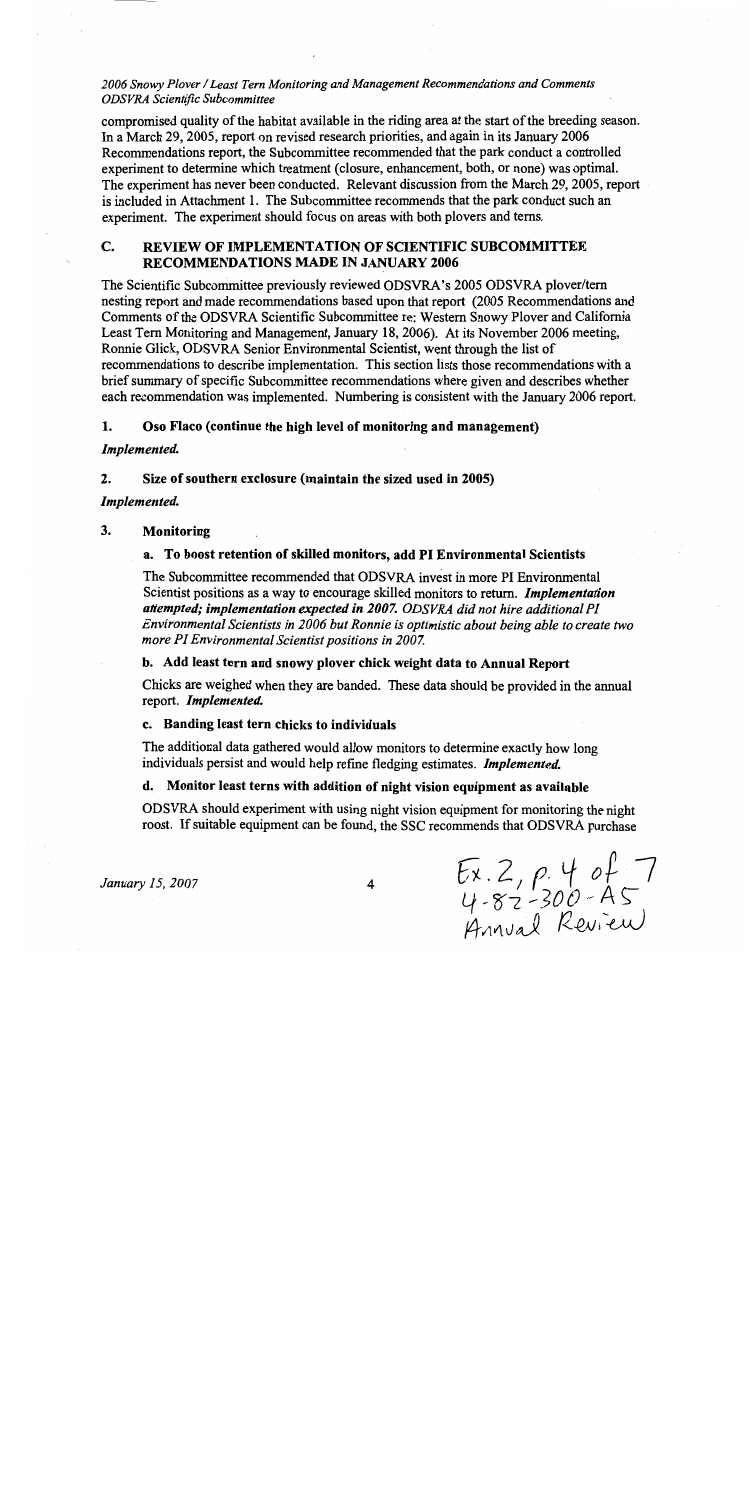the equipment. Equipment acquired and tested in 2006; further assessment proposed for 2007.

# e. Maintain option to band adult snowy plovers

Option available but implementation not needed.

#### $\overline{4}$ . Continue predator management with addition of a shared log of predation observances and use of cameras if warranted

Predator management would also benefit from additional data dissemination and collection, as follows: 1) ODSVRA should implement a shared log of predation observances. 2) ODSVRA should consider using cameras if birds start disappearing due to unknown causes. *Implemented* in part. The shared log was successfully implemented. Cameras were not used.

#### $5<sub>1</sub>$ Improve effectiveness of the perimeter fence protecting terns and plovers breeding in the Southern Exclosure and North Oso Flaco

# Implemented.

6. Use of 10 ft. x 10 ft. exclosure with net top

### Implemented.

#### 7. Enhance habitat in Southern Exclosure by distributing natural material, including recording and analyzing effectiveness of efforts

ODSVRA should continue to enhance the southern exclosure using natural material such as driftwood and kelp. Additionally, enhancement efforts should be implemented and recorded in a more systematic manner allowing for analysis of effectiveness. *Implemented, Driftwood*, woodchips, and surf-cast kelp were distributed within the 6, 7, and 8 Exclosures and along the shoreline. Monitors GPS'd the woodchip locations and analyzed success rates. Ronnie found that some of the advantages of using wood chips for enhancing habitat include:

- They stayed in place
- There were more nests in the wood chips than in bare areas (adjusted for proximity to the exterior predator fence)
- $\bullet$ There was reasonable nest success in the wood chip areas.

#### 8. Continue to salvage abandoned eggs and chicks when appropriate

# Implemented.

#### $9<sub>z</sub>$ **Conduct Study Evaluating Alternative Plover/Tern Habitat Treatment Strategies**

*Not implemented.* The Superintendent did not agree to this recommendation for the 2006 season. The recommendation was for a three year study with four separate treatments. ODSVRA has limited staff and funding to complete the analysis that is proposed. ODSVRA has some preliminary results from two years of habitat enhancement after the riding area is opened during the winter.

January 15, 2007

 $Ex. 2, p. 5 of 7  
4 - 82 -300 - AS  
Annual Review$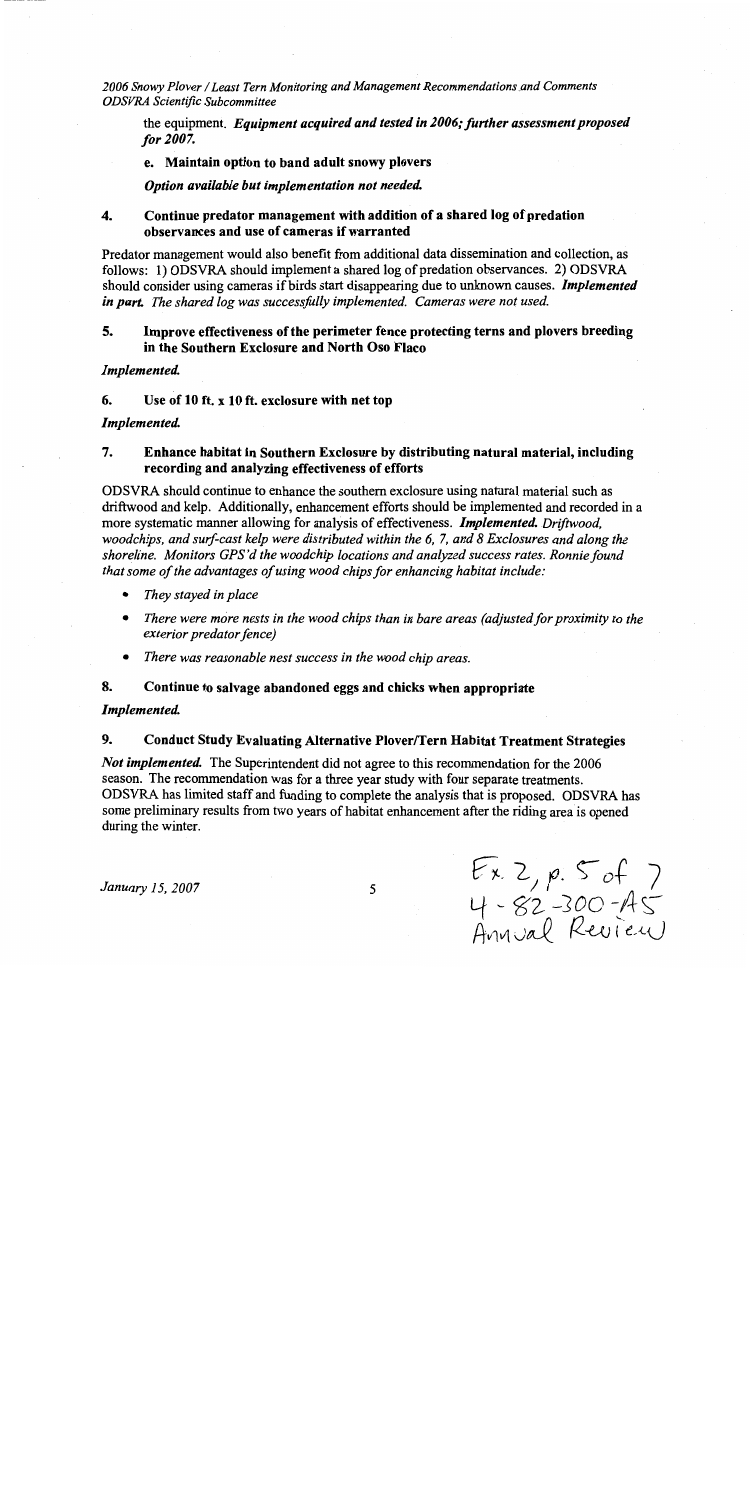# Attachment 1. Excerpts from the March 29, 2005, Scientific Subcommittee Meeting **Summary**

# **Year-round Closure**

Although the 2004 ODSVRA plover/tern nesting report (Nesting of the California Least Tern and Snowy Plover at Oceano Dunes State Vehicular Recreation Area, San Luis Obispo County, California 2004 Season) did not formally recommend a year-round closure for winter 2004/2005, the report did support consideration of such a closure (see page 19). ODSVRA implemented habitat enhancement measures recommended by the 2004 ODSVRA plover/tern nesting report as follows:

- Approximately 75 plants with and without 1- and 5-gallon fiber pots were dispersed within the 6 and 7 exclosure. The plants were installed prior to the fences going up, and some were vandalized (removed). ODSVRA staff GPS'd the remaining plants.
- Driftwood and seaweed was dispersed within the 6, 7, and 8 exclosure.  $\bullet$
- All materials were placed in a random pattern.

ODSVRA did have an 11-acre exclosure in winter 2003/2004 and an exclosure of less than four acres in winter 2004/2005. Review of the habitat conditions and breeding results suggests that the year-round closure benefits breeding plovers and terns, but the closures were not implemented in a manner that allows statistical testing for biologists to draw conclusions as to whether the year-round closure is the optimal management approach. Likewise, no data are available to evaluate the success of the enhancement measures in comparison to either a yearround closure or to neither approach (e.g., no year-round closure and no enhancement).

The SSC recognizes that a year-round closure poses potential conflicts with OHV recreation, but the available data do not allow for a scientifically-based recommendation for or against a particular habitat management strategy. Although the year-round closure seemed to benefit breeding success, it is possible that the enhancement measures implemented by ODSVRA this year could be just as effective. Because available data are inconclusive, the SSC recommends scientific evaluation of year-round closure and enhancement measures as a new research priority.

. . .

#### 1. **Evaluate Alternative Plover/Tern Habitat Treatment Strategies**

No quantitative data exist to scientifically evaluate which of the following nesting habitat treatments result in the highest nesting success rate:

- 1. Leaving nesting habitat open to vehicles in the winter, and not enhancing the habitat at the start of the breeding season
- 2. Leaving nesting habitat open to vehicles in the winter, and then enhancing the habitat at the start of the breeding season with vegetation, driftwood, and other materials
- 3. Closing nesting habitat to vehicles in the winter

Ex. 2, p. 6 of 7<br>4-82-300-A5<br>Annval Review

December 4, 2006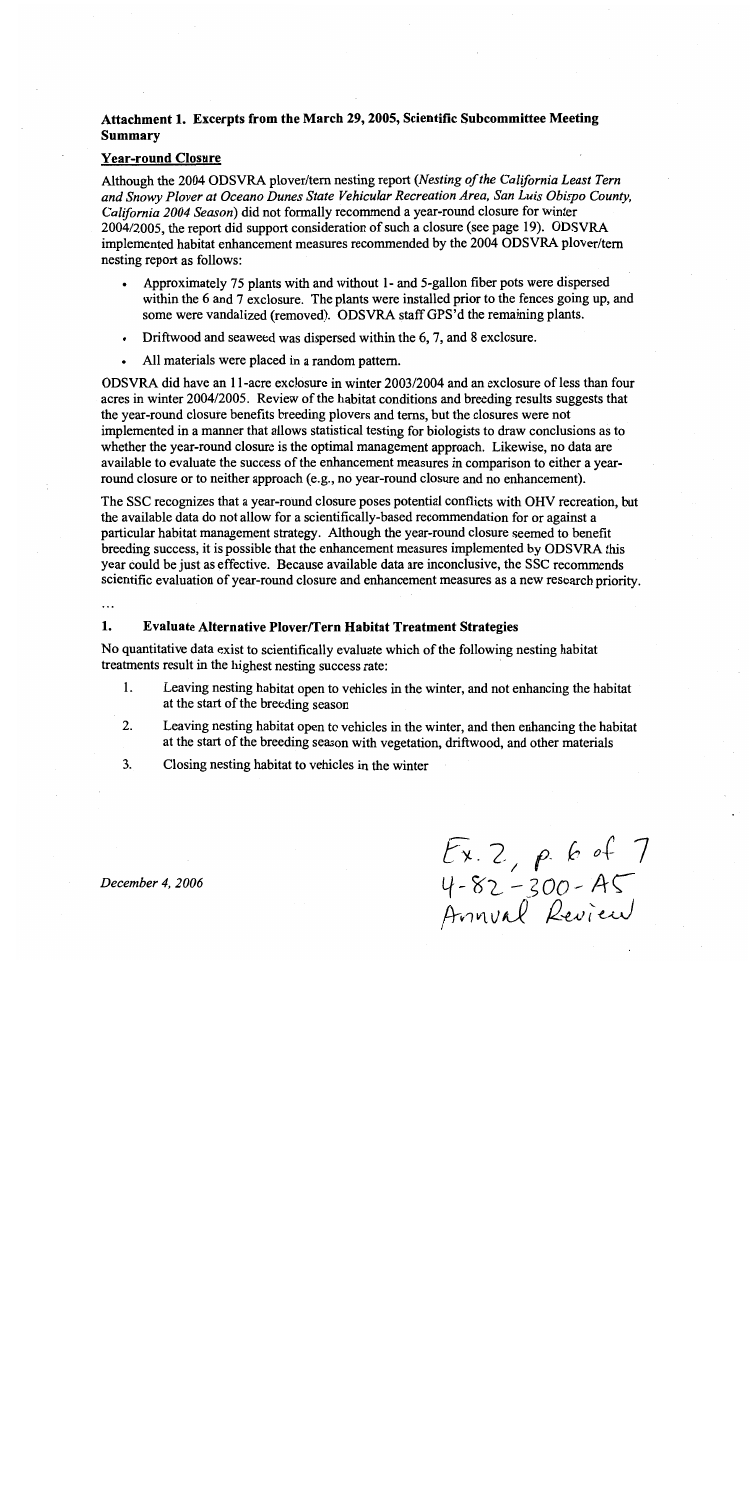$\overline{4}$ . Closing nesting habitat to vehicles in the winter and enhancing the habitat at the start of the breeding season<sup>1</sup>

A three-year study should be designed and implemented to test the above treatments. Three years is likely the minimal study time needed to collect statistically meaningful data. Treatment sites would need to be large enough so that it is unlikely that ployers are readily moving among sites. Sites would probably need to be large enough to accommodate a minimum of 10 breeding plover pairs per site. A formal proposal for this study should be made available for SSC and TRT review.

...

January 15, 2007

<sup>&</sup>lt;sup>1</sup> This is a 2x2 treatment matrix: "With and without winter closure" crossed with "with and without enhancement." 1=no closure, no enhancement, 2=no closure, enhancement, 3=closure, no enhancement, and 4=closure, enhancement. Without all four treatments, the analysis cannot test for interactions and properly assess the relative effects of the treatments of interest. Ex. 2, p. 7 of 7<br>4-82-300-A5<br>Annval Review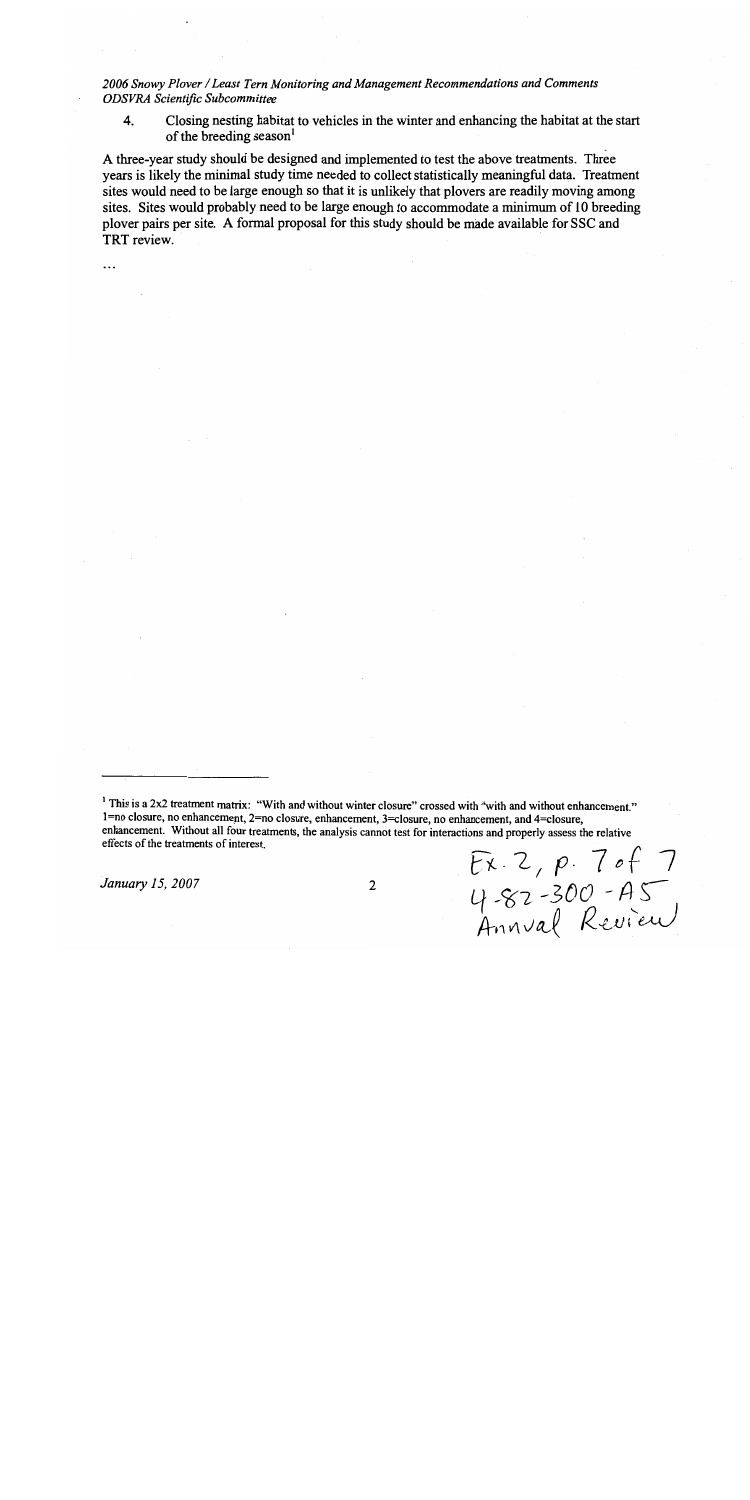# 4-82-300-A5 (ODSRVA) Annual Review

# 5 | 4-82-300-A5 (ODSVRA) adptd rev fndgs 5.7.01.doc

Executive Director or the Commission.

- 4. Assignment. The permit may be assigned to any qualified person, provided assignee files with the Commission an affidavit accepting all terms and conditions of the permit.
- 5. Terms and Conditions Run with the Land. These terms and conditions shall be perpetual, and it is the intention of the Commission and the permittee to bind all future owners and possessors of the subject property to the terms and conditions.

# **III. SPECIAL CONDITIONS OF APPROVAL**

- 1. Scope of Permit. This permit amendment replaces Special Conditions 3B, 3D, and 6 of CDP 4-82-300. This permit amendment also authorizes the institution of interim vehicle (street-legal, off-highway vehicle, and camping) limits at the ODSVRA, and the establishment of an ODSVRA Technical Review Team, for an initial one-year period from the date of approval of the revised conditions and findings.
- 2. Renewal of Permit. Annually, the Commission shall review the overall effectiveness of the Technical Review Team in managing vehicle impacts at the ODSVRA. If the Commission is satisfied with the review, this amendment will remain in effect for an additional year. A longer permit term may be requested in the future. Otherwise, an alternative approach to resource management, or set of management measures, may be instituted through this review process.

3. Interim Vehicle Limits.

- a. Interim Day-Use Vehicle Limits. Except as qualified by 3d, interim limits on motor vehicle use on the beaches and dunes of Oceano Dunes SVRA shall be no more than 2,580 streetlegal vehicles per day. This limit does not include off-highway vehicles, or street-legal vehicles attributable to allowed overnight camper use within the ODSVRA.
- b. Interim Camping Limits. Except as qualified by 3d, interim limits on overnight motor vehicle use on the beaches and dunes of Oceano Dunes SVRA shall be no more than 1,000 camping units (i.e. 1,000 street-legal vehicles) per night. This limit does not include offhighway vehicles or street-legal vehicles attributable to allowed day-use within the ODSVRA.
- c. Interim Off-Highway Vehicle Limits. Except as qualified by 3d, interim limits on offhighway vehicle use on the beaches and dunes of Oceano Dunes SVRA shall be no more than 1,720 off-highway vehicles at any given time. This limit does not include the street-legal vehicles used to tow or trailer the OHVs into the ODSVRA.
- d. Holiday Periods. Interim street-legal and off-highway vehicle limits may be exceeded only during the four major holiday periods of Memorial Day (Saturday through Monday), July 4<sup>th</sup> (one day and any adjacent weekend days), Labor Day (Saturday through Monday), and Thanksgiving (Thursday through Sunday).



Exhibit  $3(1 \text{ of } 4)$ Special Conditions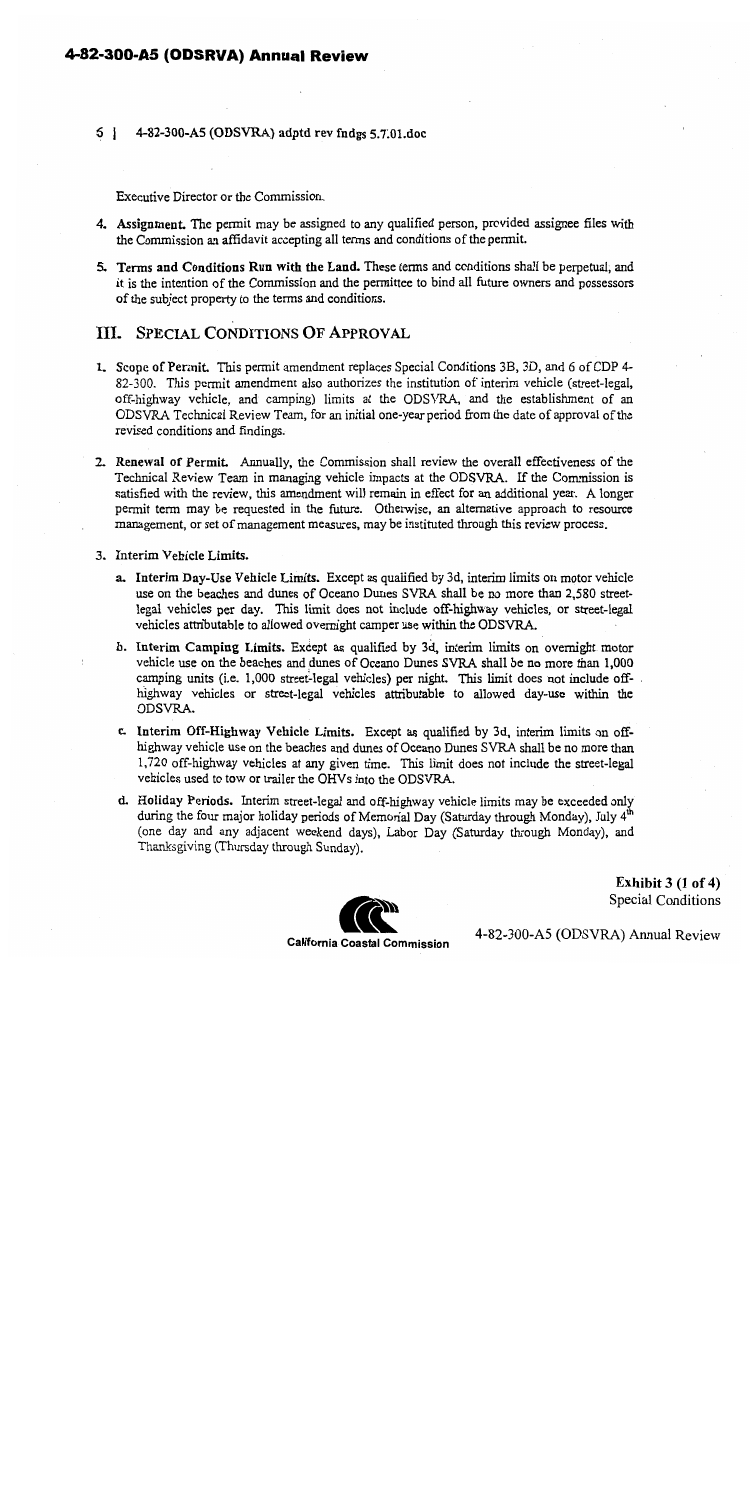# 4-82-300-A5 (ODSVRA) adptd rev fndgs 5.7.01.doc  $\frac{1}{7}$ .

- 4. Technical Review Team. The Technical Review Team (TRT), advisory to the Superintendent of the Oceano Dunes State Vehicular Recreation Area, shall be established within three months, and shall meet within six months, from approval of the revised conditions and findings of this coastal development permit amendment (4-82-300-A5). A Charter for the TRT, establishing members\*, roles and procedures for the Team, shall be submitted to the Executive Director for review within one year of approval of the revised conditions and findings of this coastal development permit amendment.
	- a. The Charter shall establish a specific structure and process in order for the TRT to do at least the following:
		- i. Assist in building community support through problem solving, consensus building, new constituency development, and increasing understanding about the ODSVRA; and
		- ii. Develop recommendations to the Superintendent of the ODSVRA regarding additional monitoring studies, adjustments to day and overnight use limits, and management strategies.
	- b. The Charter shall also include at least the following:
		- i. A provision to create a scientific subcommittee to identify, develop and evaluate the scientific information needed by decision-makers to ensure that the ODSVRA's natural resources are adequately managed and protected. The subcommittee shall be composed of resource experts representing the five government agencies (CCC, SLO County, USFWS, DFG, DPR) and at least two independent scientists with expertise in Western snowy plover, California least tern, steelhead trout or other species of concern, as well as ecological processes to analyze technical data and provide scientific recommendations to the TRT: and
		- ii. A provision to submit a list of proposed members of the scientific subcommittee to the Executive Director for review and approval.
	- c. The Charter shall establish a specific structure and process in order for the scientific subcommittee to do at least the following:
		- i. Recommend to the TRT the scientific studies and investigations that may be necessary to develop information needed by resource managers;
		- ii. Advise the TRT regarding the protection of the SVRA's natural resources by helping identify and review needed research measures and restoration efforts to rebuild or protect the ODSVRA natural resources;
		- iii. Evaluate monitoring results and reevaluate monitoring protocols contained in Oceano Dunes SVRA annual reports for the Habitat Monitoring System, reports on the breeding, nesting and fledgling success of the western snowy plover and California least tern populations in the SVRA, and other reports related to the environmental impacts of recreational activities:



Exhibit  $3(2 \text{ of } 4)$ Special Conditions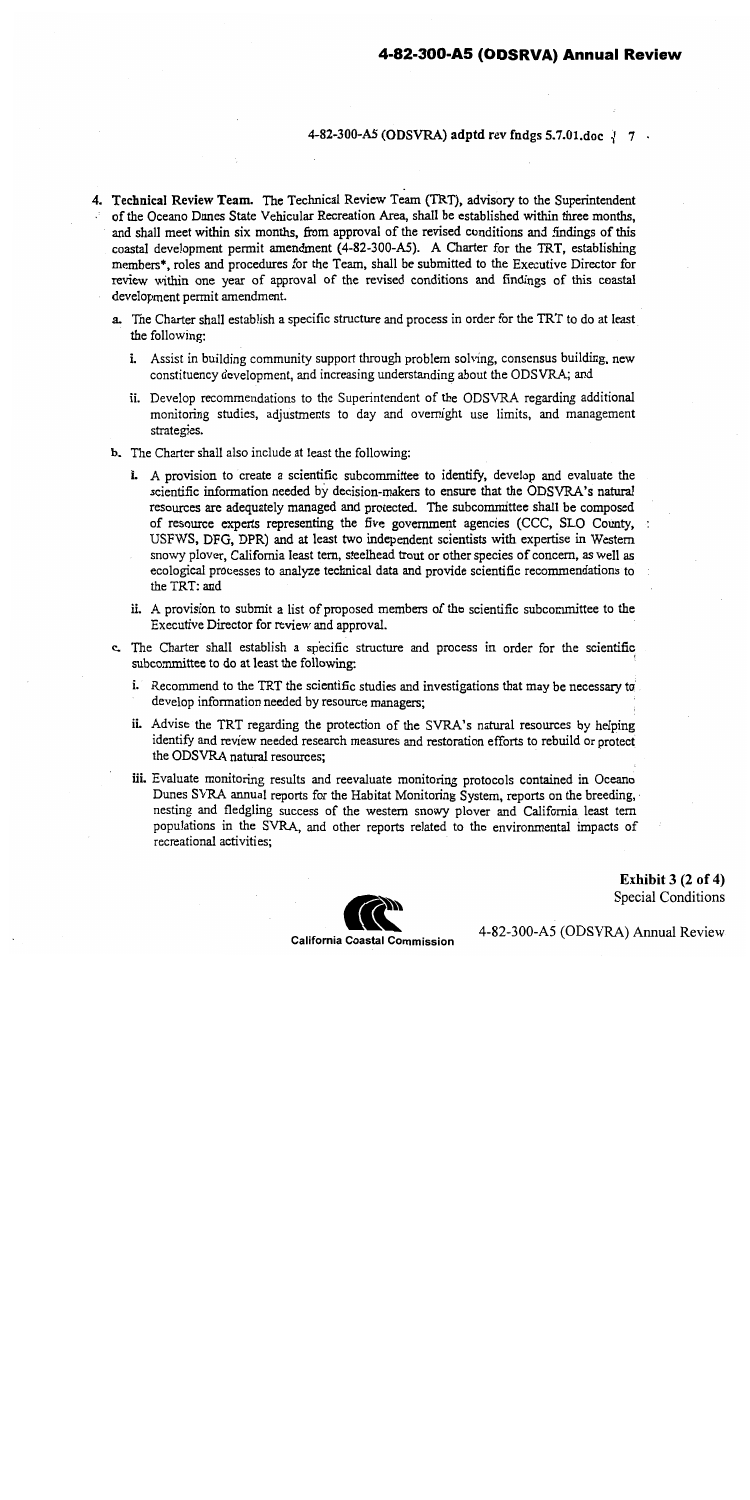# 4-82-300-A5 (ODSRVA) Annual Review

#### $8<sup>1</sup>$ 4-82-300-A5 (ODSVRA) adptd rev fudgs 5.7.01.doc

- iv. Provide comments on the adequacy of various scientific research studies and make management recommendations to the TRT: and
- v. Submit the full recommendations of the scientific subcommittee to the Commission and make them available to the public, as part of the annual review process required in Special Condition 2.

\* Members of the TRT shall include, but are not limited to, those listed in the Department of Park & Recreation's amendment submittal (noted on page 10-11 of this staff report) and a representative of the residential community adjacent to the ODSVRA.

5. Annual Reports. The TRT and the ODSVRA Superintendent shall prepare annual reports (for the period of October to September) summarizing annual recreational use and habitat trends at the Park; and highlighting the TRT's major accomplishments (including progress made towards meeting the objectives of the TRT), projects, correspondence, and recommendations as well as a summary of subcommittees, working groups, and task force activities. The first annual report shall include (1) a draft or final Charter for the TRT, and (2) a description of the process by which the TRT will rank research and management questions and priorities. The second annual report shall include (1) the final Charter for the TRT (if not submitted with the first annual report), (2) the TRT's ranking of research and management questions and priorities, and (3) a scope of work for those projects identified as the highest priority. Subsequent reports will include a status report on the progress of those projects as well as updates to research and management priorities and the corresponding scopes of work for addressing those new priorities. One component of the Commission's annual review will be to evaluate the progress of the TRT's work as measured against the submitted work plans.

In identifying and selecting the priority research and management questions and projects, the TRT shall consider information developed by the USFWS and shall include the following:

- a. Appropriate management techniques for the western snowy plover, California least tern, and steelhead trout including an evaluation of:
	- i. How the geographic location of nests, proximity of nests to foraging areas, and nest closure techniques affect the hatching and fledgling success of the species.
	- ii. What studies may be necessary to determine appropriate management techniques, or what known management techniques could be put in place, for protecting each species of concern, and
	- iii. The potential environmental, recreational and economic costs and benefits of alternative beach/dune habitat protection strategies.
- b. Appropriate management techniques for protecting water quality and dune habitats from potential pollutants that might result from motor vehicle fluids or other contaminants that might enter the ODSVRA and ocean through polluted runoff or direct discharges; and

Exhibit  $3(3 of 4)$ **Special Conditions** 

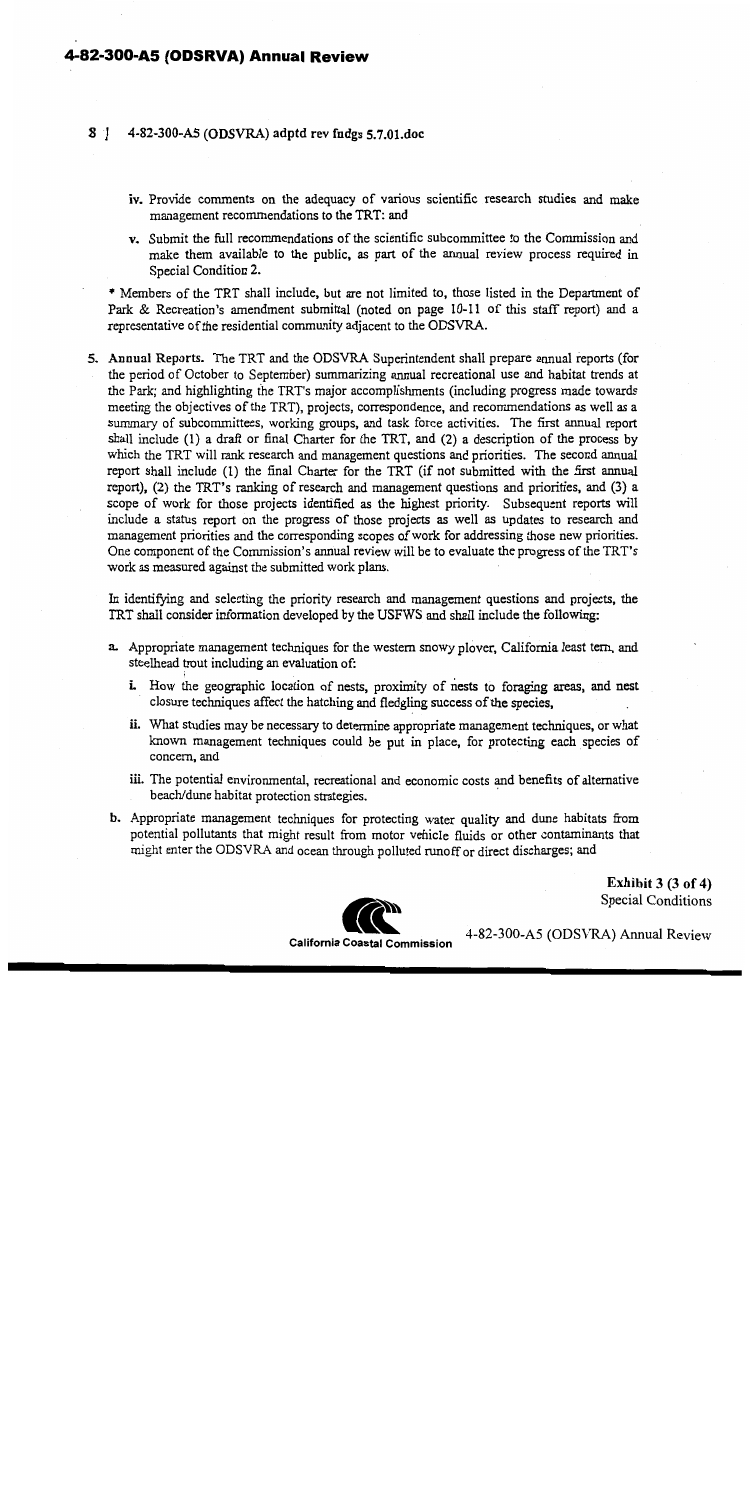# 4-82-300-A5 (ODSVRA) adptd rev fndgs 5.7.01.doc | 9 .

- c. The success of past revegetation efforts within the ODSVRA and the potential need for continuing or expanding those efforts, including expansion of vegetation exclosures.
- d. Conduct a comprehensive, long-term monitoring and comparative analysis of the resources impacts associated with varying levels of use, including the highest (peak-use) attendance periods.

If alternative research and management questions and projects are identified as a higher priority than those listed in a through d above, the annual reports shall discuss the basis for such a determination. Annual reports shall be submitted to San Luis Obispo County and the California Coastal Commission for informational purposes no later than January 1<sup>st</sup> of the following year. The first annual report (or portion thereof) shall be completed and submitted to the Commission no later than January 1, 2002.

# IV. FINDINGS AND DECLARATIONS

# A. Project Description and Background

# 1. Project Location

Oceano Dunes State Vehicular Recreation Area (ODSVRA), formerly Pismo Dunes SVRA (PDSVRA) is located on the central California coast along the southern coastal region of San Luis Obispo County. Primary access to this area is via Highway 101 and California State Highway 1. The ODSVRA is bordered on the north by the non-vehicular section of Pismo State Beach, on the west by the Pacific Ocean, on the south by Oso Flaco Lake and along its eastern and southeastern boundaries by the City of Grover Beach and Oceano.

ODSVRA encompasses 3,590 acres and includes approximately six miles of sandy beach; about 1,500 acres are available for OHV use. It varies in width from a few hundred yards along its northerly two miles to up to three miles wide along its southerly portion (see Exhibit 2). ODSVRA itself is divided into different regions based upon allowable activities and include areas set aside strictly for resource protection, street legal vehicle use, and a combination of street legal/off-highway vehicle use (see Exhibit 3). The separation and delineation of these specific areas was developed through the past cooperative efforts of the Coastal Commission and County of San Luis Obispo Board of Supervisors, the California Department of Fish & Game (DFG) and the California Department of Parks & Recreation (DPR).

Land use patterns of the lands adjoining the study area are characterized (from north to south) as ranging from urban commercial and industrial, and eventually shifting to rural agricultural and industrial. Specifically, along ODSVRA's narrow northern end, urban retail establishments, commercial campgrounds and urban residential land uses characterize the eastern border. Progressing south, land use is characterized by a small rural airport, a State Park dune preserve, agricultural fields, an oil refinery and its associated oil fields, and open ranch lands.



Exhibit  $3(4 of 4)$ **Special Conditions**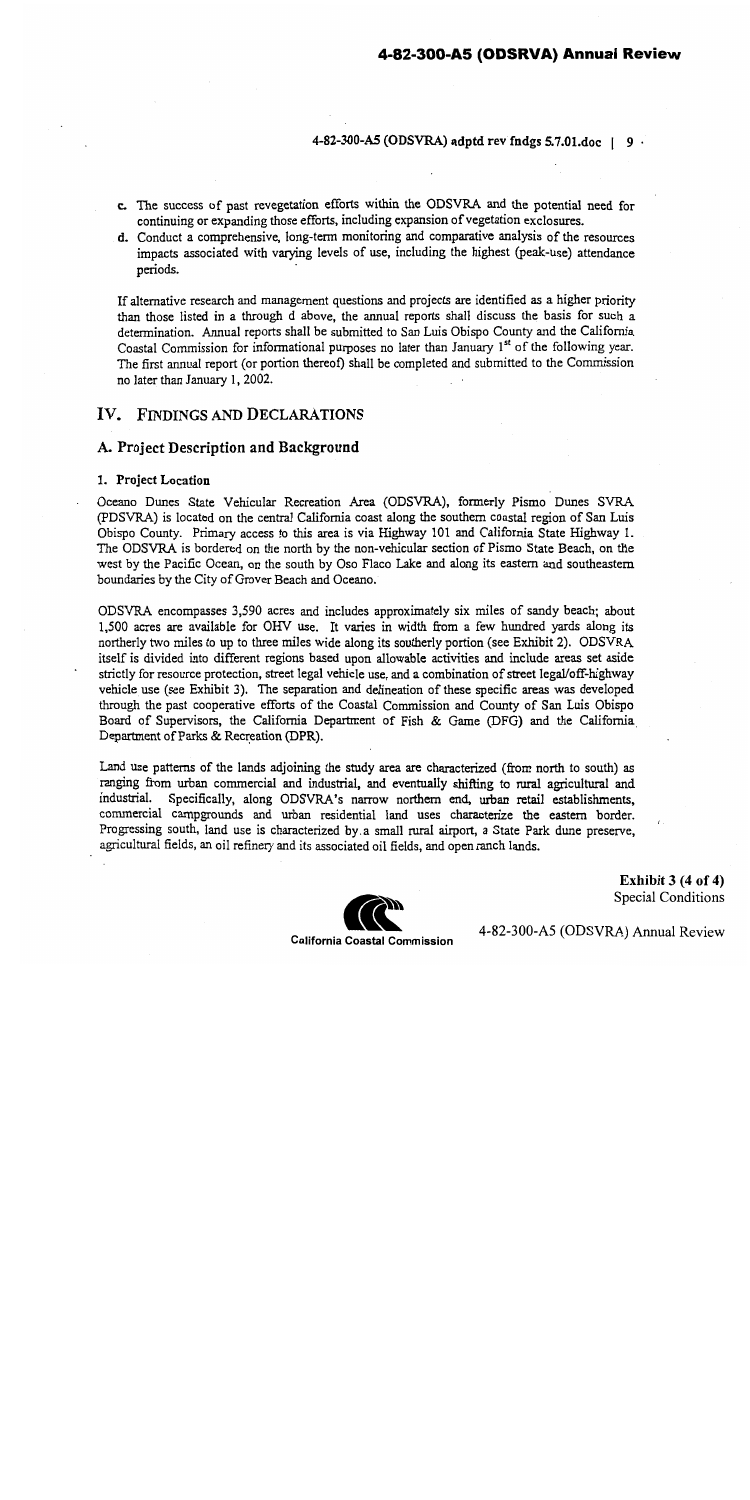# 4-82-300-A5 (ODSRVA) Annual Review

Figure 6. ODSVRA site map.



Exhibit 4 **ODSVRA** Site Map

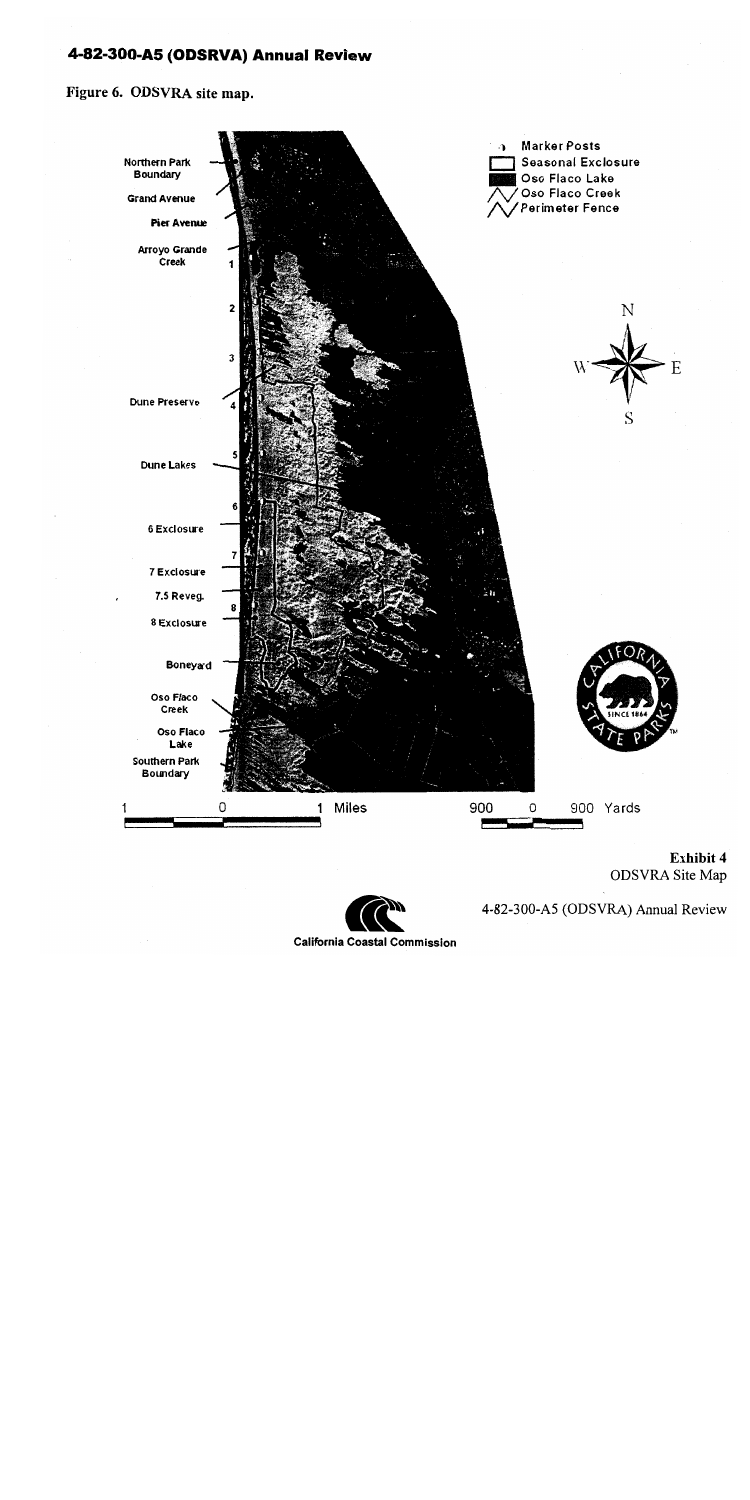# **CALIFORNIA COASTAL COMMISSION** CENTRAL COAST DISTRICT OFFICE

725 FRONT STREET, SUITE 300 SANTA CRUZ, CA 95060 PHONE: (831) 427-4863 FAX: (831) 427-4877





**February 16, 2007** 

Andrew Zilke, Park Superintendent Oceano Dunes State Vehicular Recreation Area 576 Camino Mercado Arroyo Grande, CA 93420

# Subject: Renewal of Coastal Development Permit Amendment 4-82-300-A5

Dear Mr. Zilke:

At the February 15, 2007 meeting in San Diego, the Coastal Commission conducted our annual review of the overall effectiveness of the methods being used to manage vehicle impacts and protect sensitive habitats at the Oceano Dunes State Vehicular Recreation Area (ODSVRA). We wish to thank you for your presentation before the Commission, and to recognize the significant efforts your Department continues to make towards the protection and enhancement of natural resources at the ODSVRA.

As you know, the Commission took no action to modify the terms of Coastal Development Permit (CDP) Amendment 4-82-300-A5. Notwithstanding its renewal of the amendment, the Commission remains concerned about the very low plover fledgling rates of the 2006 nesting season, and requests that you work with the Scientific Subcommittee to analyze, and where possible improve predator monitoring and control programs.

In addition, the Commission continues to be interested in the potential benefits to the quality and productivity of snowy plover and least tern nesting habitats if recreational vehicles were excluded from nesting areas on a year round basis. We therefore reiterate our 2004 request that State Parks reconsider its decision to not undertake such a study, and strongly encourage State Parks to comply with the recommendations of the Scientific Subcommitee in this regard.

Another necessary action item identified during this year's annual review is the need to resolve the interim status of the existing riding area entrance and staging area, and to ensure compliance with the fencing and restoration requirements established by the amended permit. Towards this end, the Commission suggests the following:

First, in order to assess compliance with the fencing and restoration requirements amendments, State Parks should prepare maps and an accompanying report that compares the location of existing fencing to the location of dune habitat fencing established by the amended permit. The maps and report should also identify current routes for equestrian access (per Special Condition 1c of CDP Amendment 4-82-300-A4), as well as the location and status of the dune restoration areas (per Special Condition 2 of 4-82-300).

> **EXHIBIT 5** 4-82-300-A5 (ODSVRA) Annual Review Draft Letter to Superintendent Page 1 of 2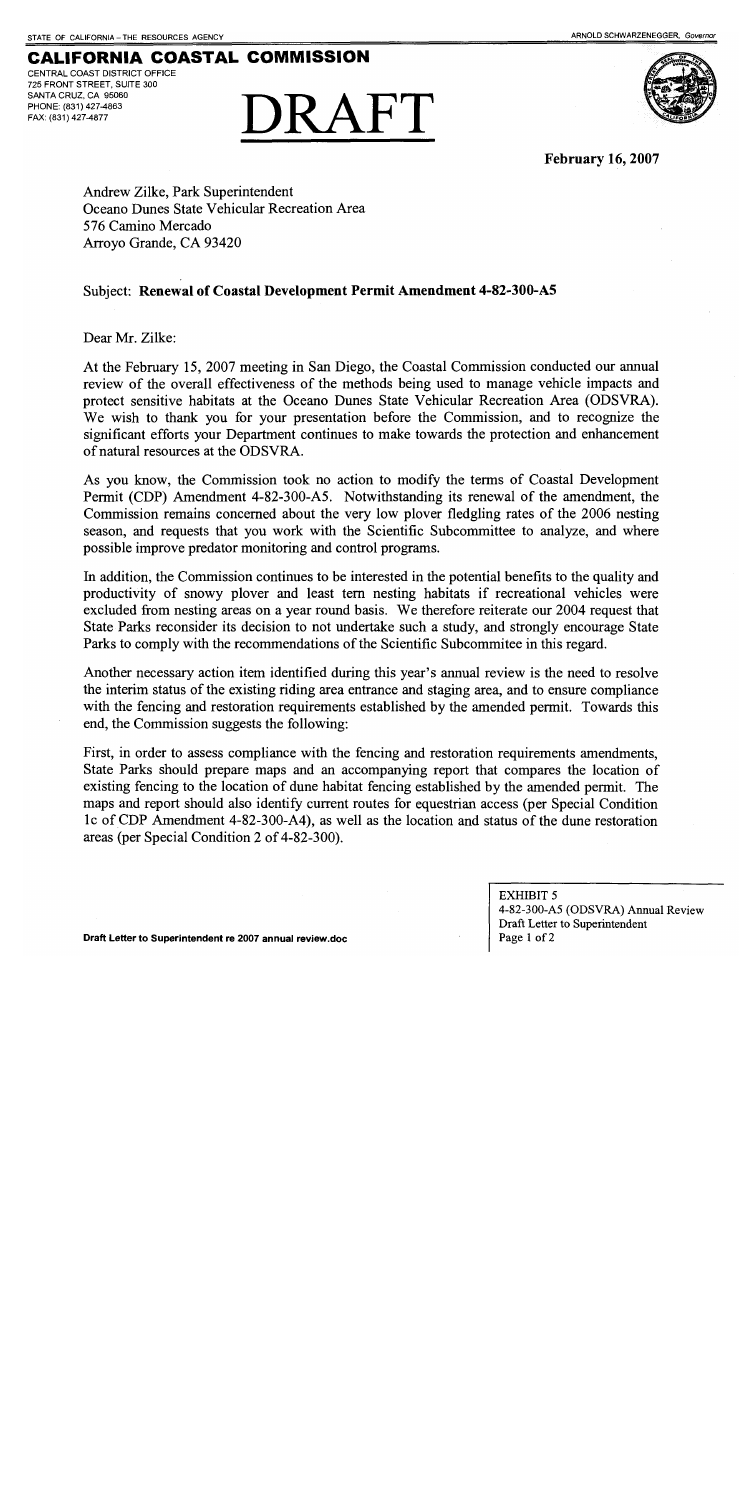$DRAF$ 

Second, State Parks should make progress on the long awaited habitat conservation plan, such as by releasing a public review draft and accompanying EIR/EIS before the end of the year. Among the issues that should be addressed by the EIR/EIS for the HCP is whether alternative management approaches, such as reconfigured access routes and staging areas for the riding area, year-round fencing of the nesting area, and/or the expansion of protected areas, would maximize compliance with all relevant statutory and regulatory requirements.

Based upon the conclusions of these analyses, State Parks should submit a permit amendment application to: establish a permanent location for recreational vehicle access and staging; update fencing and restoration requirements where necessary to resolve discrepancies between current practices and permit requirements; and modify the TRT approach of park management review to one that is designed to oversee and evaluate HCP implementation.

The Coastal Commission appreciates the opportunity to work cooperatively with State Parks towards resolving the issues identified above, and respectfully submits the above recommendations in the interest of facilitating this process. Thank you for your consideration of these suggestions.

Sincerely,

Patrick Kruer, Chairman California Coastal Commission

> **EXHIBIT 5** 4-82-300-A5 (ODSVRA) Annual Review Draft Letter to Superintendent Page 1 of 2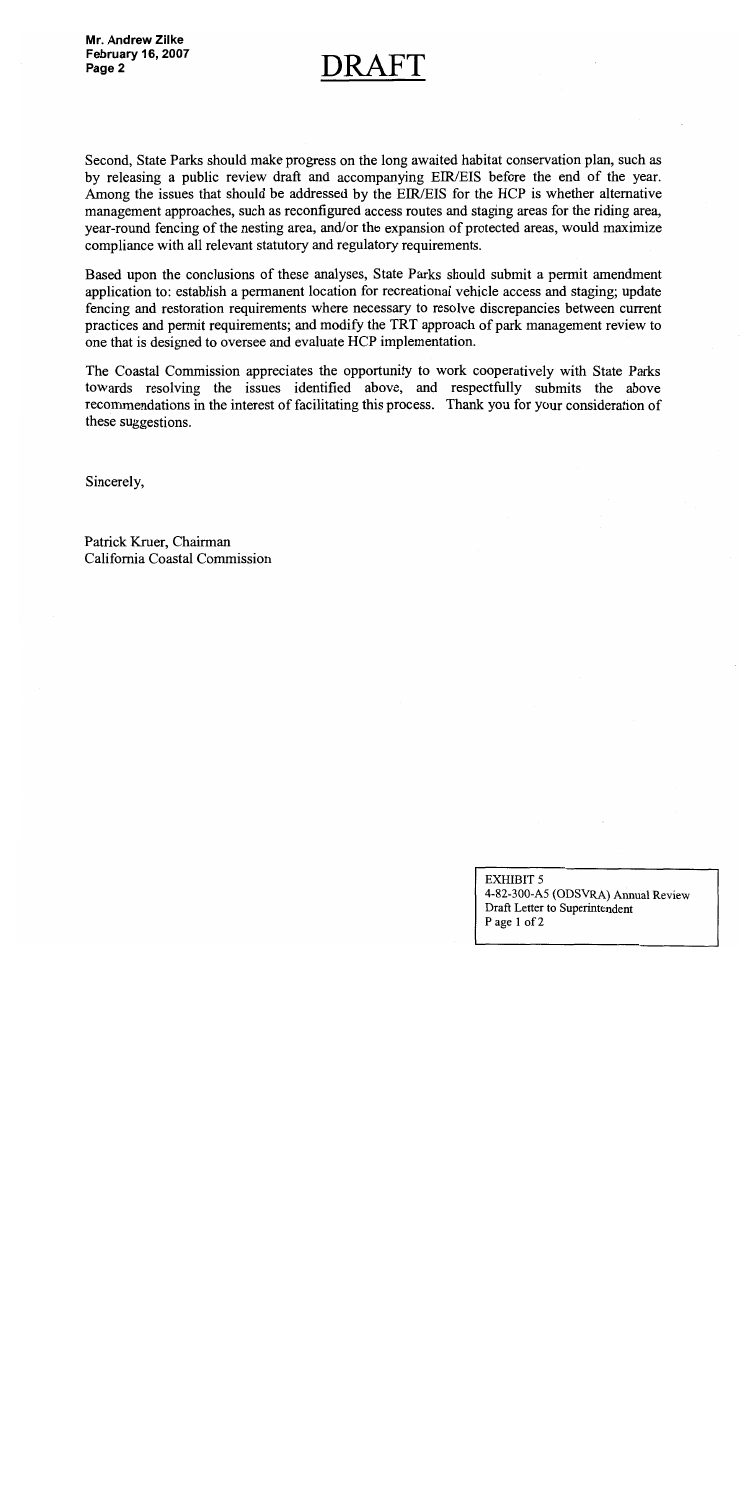STATE OF CALIFORNIA-THE RESOURCES AGENCY

ARNOLD SCHWARZENEGGER. COVERNO

CALIFORNIA COASTAL COMMISSION 45 FREMONT, SUITE 2000 SAN FRANCISCO, CA 94105-2219 VOICE AND TDD (415) 904-5200 FAX (415) 904-5480



March 22, 2004

Ruth Coleman, Director California Department of Parks and Recreation P O Box 942896-0001 Sacramento, CA 94296-0001

Subject ... -- Annual Review of Coastal Development Permit 4-82-300 for the Oceano Dunes-State Vehicular Recreation Areas (ODSVRA)

Dear Director Coleman:

At our February meeting in San Diego, the Commission conducted our annual review of the effectiveness of your departmental management practices in managing vehicle impacts on coastal resources, including Western Snowy Plover and California Least Terns, at Oceano Dunes. We wish to thank you for your presentation before the Commission and to recognize and congratulate the Department for the significant increase in successful plover fledglings in 2003, both at Oceano and systemwide.

In particular, the Commission wishes to acknowledge the commitment of the Department to implement in 2004 the following recommendations of the Scientific Subcommittee (SCC):

- Oso Flaco (exclosures and symbolic fencing)
- Expansion of Southern Exclosure to pole 6
- Retain and add skilled monitors
- Continue banding Least Tern and Snowy Plover chicks
- Monitoring Least Tern juveniles to estimate fledging success  $\bullet$
- Improve Southern Exclosure Perimeter Fence
- Reduce trespass along Southern Exclosure shoreline,  $\bullet$
- Improved procedures for annual Necropsy report ٠
- Continue Predator Control Program

As a result of the improved outcomes and these commitments to management of Oceano during 2004, the Commission took no action to modify the terms of CDP 4-82-300 in order to provide an additional year for the ODSVRA to fully implement the recommendations provided by the Scientific Subcommittee on January 9, 2004 (please see Exhibit 2 of the attached memo).

Of particular concern is the recommendation of the SCC to retain the 7 Exclosure and part of the 8 Exclosure during the fall and winter to protect the habitat for the 2005 breeding season. The 7 Exclosure site closed to vehicles during the non-breeding season experienced a 72.7% increase in the number of plover nests in 2003 compared to 2002. This is 4.6 times the increase of 15.8% in

Exhibit 6, p. 1 of 3<br>Prior CLC Correspondence<br>4-82-300-A5 Annual Review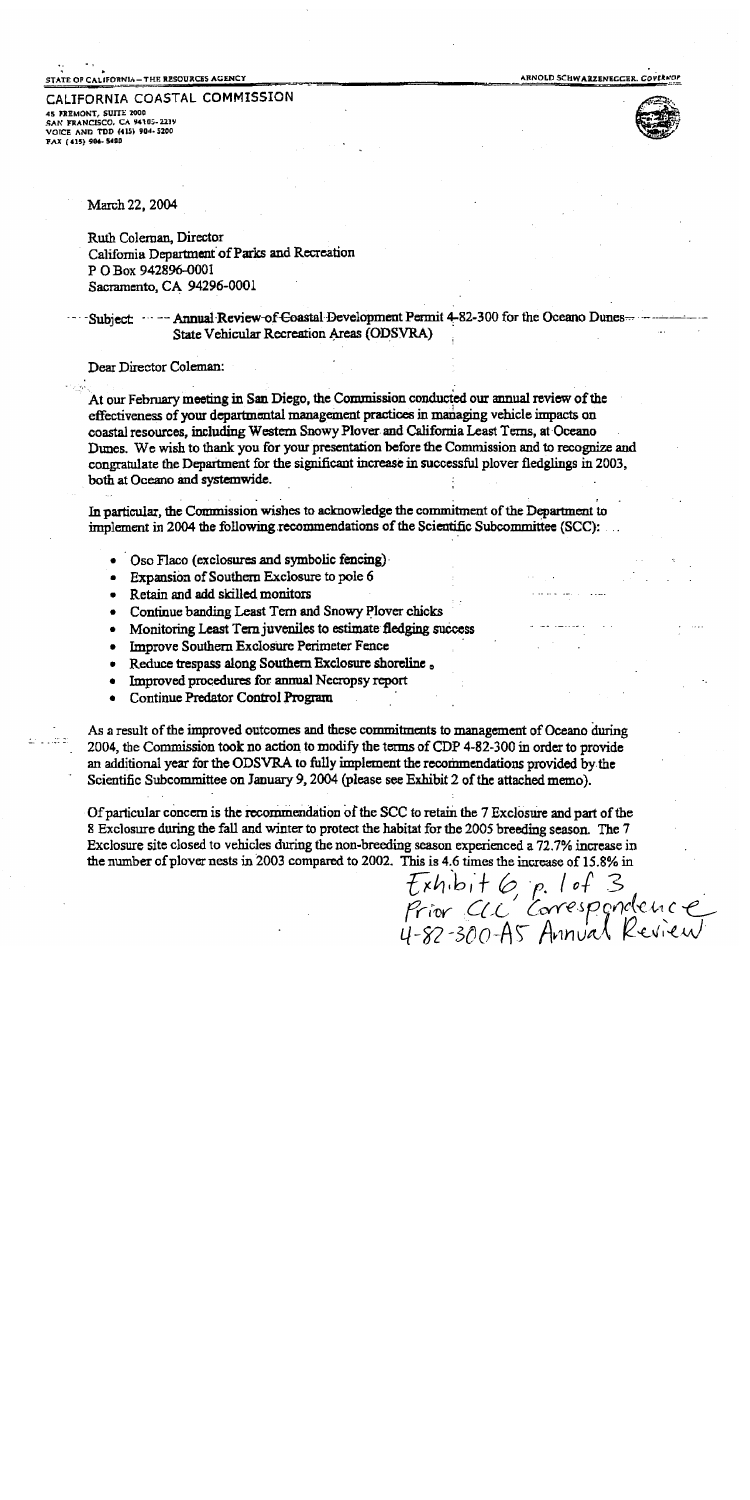Ruth Coleman, Director March 8, 2004 Page 2

nest numbers observed at the 8 Exclosure. In light of this dramatic increase in success balanced against a moderate to minor loss of off-season recreational value, it is our recommendation that the Department reconsider its position on this important recommendation.

Further, given the increased fledgling success with the management practices already adopted, the Commission would strongly encourage the Department to incorporate and codify these practices in the ODSVRA/San Luis Obispo Coast State Parks Multi-Species Habitat Conservation Plan which is scheduled for agency reviews and public input and scoping processes during  $2004$ .

Finally, we would encourage the ODSVRA to work with our staff in the coming year to assess the effectiveness and future utility of the TRT as well as the future schedule for Commission permit review and to present recommendations on these issues at the next annual review.

The Coastal Commission hopes to maintain a cooperative working relationship with the ODSVRA in managing vehicle use in a manner that also provides effective protection of the sensitive habitats and valuable biological resources at Oceano. Accordingly, the Commission has effectively renewed CDP 4-82-300 and submitted the above recommendations with the intent of continuing to increase fledgling success consistent with maintaining the state mandated recreational uses of the park.

Thank you for your continued attention to this important issue.

Sincerely.

Mike Reilly, Chairman California Coastal Commission

MR:ps

Attachment

Cc: Andrew Zilke, Acting Superintendent, Oceano Dunes SVRA

 $Ex.6, p.2 of 3  
4-82-300 - AS  
Annual Review$ 

saturina manazara na manazara

 $2^*$  and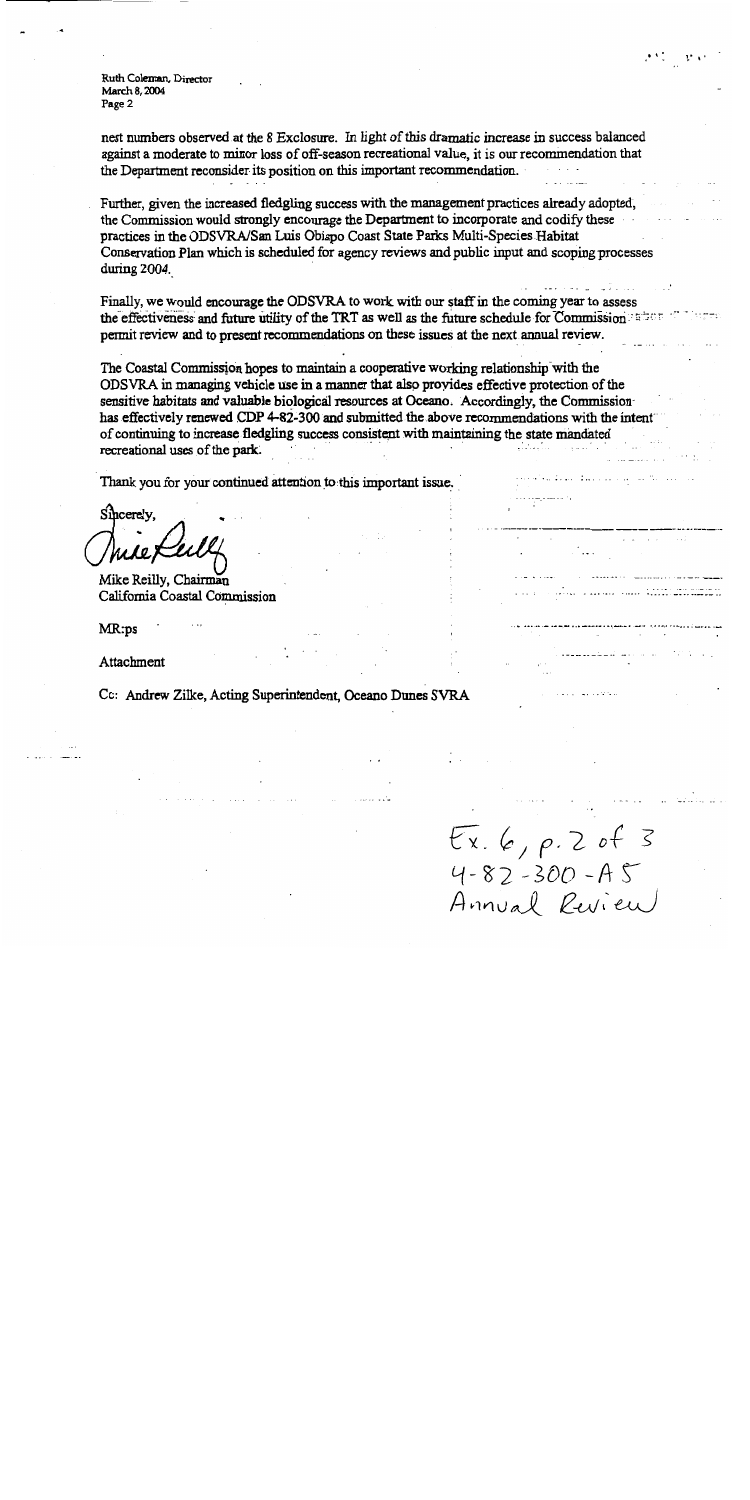CALIFORNIA COASTAL COMMISSION

CENTRAL COAST DISTRICT OFFICE 725 FRONT STREET. SUITE 300 'NTA CRUZ, CA 95060 1427-4863



April 7, 2003

Steve Yamaichi, Superintendent Oceano Dunes State Vehicular Recreation Area 576 Camino Mercado Arroyo Grande, CA 93420

# Subject: Renewal of Coastal Development Permit 4-82-300-A5

Dear Mr. Yamaichi:

On March 7, 2003, the Commission renewed the above referenced permit. However, please note that the Commission also voted 7 to 1 to recommend that the California Department of Parks and Recreation implement the recommendation of the TRT's Scientific Subcommittee to expand the exclosure protecting Western Snowy Plover and California Least Tern habitat during the 2003 nesting season. Specifically, the Commission recommended that State Parks extend the exclosure to a point 200 feet south of Post Marker 6, and to expand the exclosure to include the buffer area provided during the 2002 nesting season.

If you have any questions about the Commission's action, please feel free to contact me. I look forward to hearing State Park's response to this recommendation, and about the progress of the 2003 nesting season, at the next TRT meeting or sooner.

Sincerely,

original signed by

**Steve Monowitz** Coastal Planner **Central Coast District Office** 

 $Ex. 6, p. 3 of 3  
4.82 -300 - AS  
Annual Review$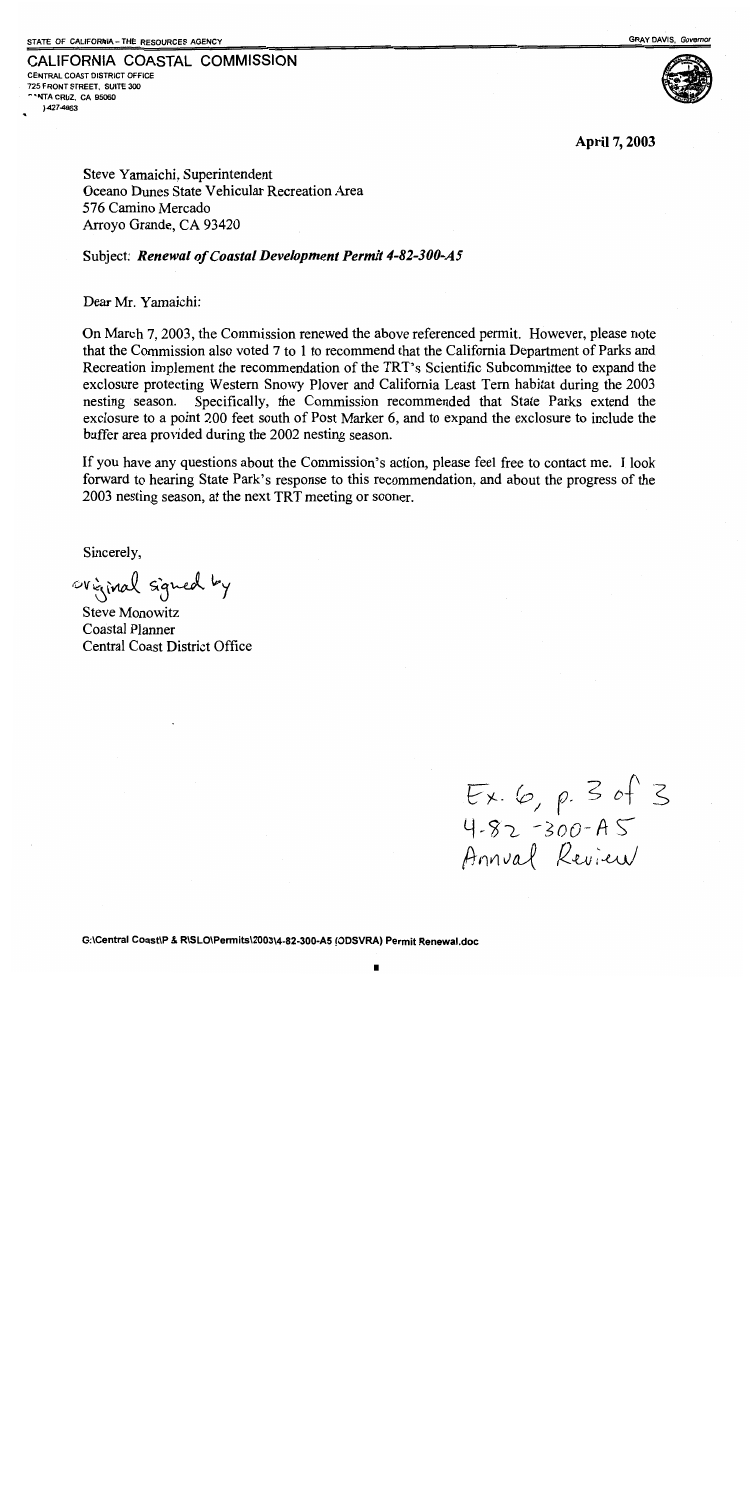| Year | Area                   | No. Nests                        | No. Nests<br>Hatching                                                                                                                                                                                                                | % Nests<br><b>Hatching</b>     | No.<br><b>Chicks</b>            | No.<br><b>Chicks</b><br><b>Banded</b><br>or Known<br>Fate | No.<br><b>Banded</b><br><b>Chicks</b><br><b>Known</b><br>Fledged | % Known<br>Fledged         |
|------|------------------------|----------------------------------|--------------------------------------------------------------------------------------------------------------------------------------------------------------------------------------------------------------------------------------|--------------------------------|---------------------------------|-----------------------------------------------------------|------------------------------------------------------------------|----------------------------|
| 1998 | <b>Riding Area</b>     | $33^1$ (28)                      | 23                                                                                                                                                                                                                                   | 70                             | 55                              | 30                                                        | 6                                                                | 20                         |
|      | Oso Flaco              | 9(6)                             | 4                                                                                                                                                                                                                                    | 44                             | 10                              | $\mathbf 0$                                               |                                                                  |                            |
|      | Total                  | <b>BRA</b>                       | Ŵ,                                                                                                                                                                                                                                   | an<br>C                        | $\mathcal{L}$                   | 31                                                        | ï.                                                               | $\frac{1}{2}$              |
| 1999 | <b>Riding Area</b>     | 13 (13)                          | 9                                                                                                                                                                                                                                    | 69                             | 23                              | 11                                                        | 3                                                                | 27                         |
|      | Oso Flaco              | 0                                |                                                                                                                                                                                                                                      |                                |                                 | $\overline{\phantom{a}}$                                  | $\overline{a}$                                                   | $\ddot{\phantom{0}}$       |
|      |                        | 사는 일이 있다                         |                                                                                                                                                                                                                                      | $\mathcal{L}$                  | en en de la política<br>Espaina |                                                           | en en<br>K                                                       | pania<br>PA                |
| 2000 | <b>Riding Area</b>     | $14^2$ (13)                      | 12                                                                                                                                                                                                                                   | 86                             | 29                              | 25                                                        | 4                                                                | 16                         |
|      | Oso Flaco              | 2(2)                             | 2                                                                                                                                                                                                                                    | 100                            | 4                               | $\overline{\mathbf{c}}$                                   | 0                                                                | 0                          |
|      |                        |                                  | ł.                                                                                                                                                                                                                                   |                                |                                 | i statistike.<br>VIII (m                                  | Z,                                                               | rijano.<br>Geografija      |
| 2001 | <b>Riding Area</b>     | (29)<br>29                       | 25                                                                                                                                                                                                                                   | 86                             | 65-68                           | 63                                                        | 2                                                                | 3                          |
|      | Oso Flaco              | (4)<br>4                         | $\overline{\mathbf{2}}$                                                                                                                                                                                                              | 50                             | 6                               | 6                                                         | 1                                                                | 17                         |
|      |                        | 33 (65)                          | P.                                                                                                                                                                                                                                   | 39                             | ya di k                         | ist.                                                      | ingen.<br>Ka                                                     | ¥.                         |
| 2002 | <b>Riding Area</b>     | 33 (33)                          | 25                                                                                                                                                                                                                                   | 76                             | 62                              | 62                                                        | 35                                                               | 56                         |
|      | Oso Flaco              | 2<br>(2)                         | 0                                                                                                                                                                                                                                    | 0                              | 0                               |                                                           |                                                                  |                            |
|      | sioe)                  | 46 124                           | Ŵ.                                                                                                                                                                                                                                   |                                | 38                              | Ĥ.                                                        | 35                                                               | $\mathbb{R}$               |
| 2003 | <b>Riding Area</b>     | $81^3$<br>(80)                   | 57                                                                                                                                                                                                                                   | 70                             | 149                             | 143                                                       | 98                                                               | 69                         |
|      | Oso Flaco              | (13)<br>13                       | $\overline{5}$                                                                                                                                                                                                                       | 38                             | 11                              | 11                                                        | $\overline{7}$                                                   | 64                         |
|      |                        | 35 IA)                           | en de la posta de la posta de la posta de la posta de la posta de la posta de la posta de la posta de la posta<br>Considerada de la posta de la posta de la posta de la posta de la posta de la posta de la posta de la posta d<br>C | 66                             | T.                              |                                                           | $\mathbb{R}$                                                     | $\mathbb{C}^{n+1}$         |
| 2004 | <b>Riding Area</b>     | (118)<br>120                     | 93                                                                                                                                                                                                                                   | 78                             | 223                             | 211                                                       | 59                                                               | 28                         |
|      | Oso Flaco              | 27<br>(27)                       | 17                                                                                                                                                                                                                                   | 63                             | 40                              | 39                                                        | $\overline{\mathbf{z}}$                                          | 18                         |
|      |                        | 87<br>11.H                       | W                                                                                                                                                                                                                                    | FAR                            | 23.                             | $\mathcal{L}(\cdot)$                                      | 61                                                               | $\mathcal{P}(\mathcal{F})$ |
| 2005 | <b>Riding Area</b>     | (79)<br>79                       | 60                                                                                                                                                                                                                                   | 76                             | 142                             | 142                                                       | 57                                                               | 40                         |
|      | East of BY             | (2)<br>$\mathbf{2}$              | 2                                                                                                                                                                                                                                    | 100                            | 6                               | 6                                                         | $\overline{2}$                                                   | 33                         |
|      | Oso Flaco              | (22)<br>22                       | 18                                                                                                                                                                                                                                   | 82                             | 49                              | 49                                                        | 23                                                               | 47                         |
|      | <b>Unknown</b>         | 4<br>(4)                         | $\overline{\mathbf{4}}$                                                                                                                                                                                                              | 100                            | $\overline{7}$                  | $\overline{7}$                                            | $\overline{0}$                                                   | 0                          |
|      | 10.61                  | TIP.<br>$\mathbb{E}[\mathbf{0}]$ |                                                                                                                                                                                                                                      | 76                             | $\mathcal{L}(\mathbb{X})$       | ANY                                                       | $\mathbb{Z}^2$                                                   | $\mathbb{Z}(\mathbb{C})$   |
| 2006 | <b>Riding Area</b>     | 88<br>(85)                       | 65                                                                                                                                                                                                                                   | 74                             | 173                             | 168                                                       | 8                                                                | 4.7                        |
|      | Oso Flaco <sup>6</sup> | (29)<br>29                       | 22                                                                                                                                                                                                                                   | 79                             | 57                              | 53                                                        | 9                                                                | 17                         |
|      | Total                  | EPACES!                          | $\frac{1}{2}$                                                                                                                                                                                                                        | $\mathcal{L} \in \mathbb{R}^d$ | $2 \times 11$                   | $\mathbb{Z}(\cdot)$                                       | 冷却                                                               | 939                        |

# Table 6. Nesting Success of Snowy Plovers at ODSVRA, 1998-2006.

Numbers in parentheses are the number of nests whose fate (hatch or fail) was determined.

Includes 2 nests at Dune Preserve (both hatch).

<sup>2</sup>Includes 1 nest at Dune Preserve (unknown fate).

<sup>3</sup>Includes 1 nest at Dune Preserve (hatched).

<sup>4</sup>Totals for 2003 include 1 nest from unknown location producing 2 chicks, both fledging.

<sup>5</sup> For calculation of clutch hatching rate the four nests detected only by the presence of a brood are excluded, thus the clutch hatching rate is calculated from 80 hatching nests divided by 103 nets from known location.

<sup>6</sup> At South Oso Flaco, an additional 0.4 mile of shoreline was monitored in 2006 as compared to previous years.

Exhibit 7, p. 1 of 1<br>4-82-300-A5<br>Annval Review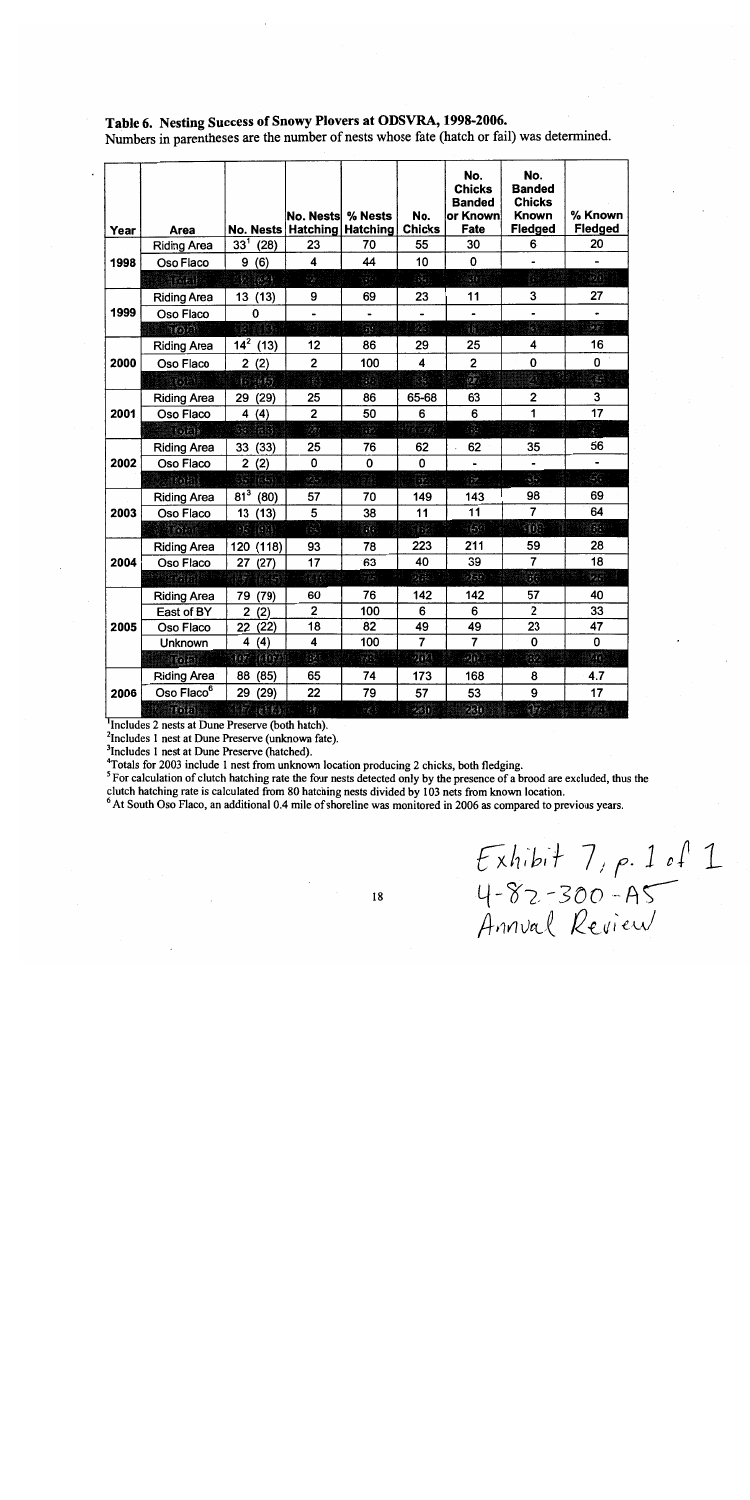Mr. Peter M. Douglas **Executive Director** California Coastal Commission **45 Fremont Street** San Francisco, Calif. 94105

Re: Oceano Dunes State Vehicular Recreation Area (ODSVRA) Sixth Annual Report. By Technical Review Team Member, Peter Keith (Charter Member)

Dear Mr. Douglas:

My name is Peter Keith and I represent the Business Community of South San Luis Obispo County as a member of the Technical Review Team (TRT). I have lived within a few blocks of the Oceano Dunes for thirty-five years. In addition, I own both real estate and businesses within that same zone. During the course of those many years, I have held numerous positions within local government inclusive of Mayor of Grover Beach, Council Member for two terms, and am currently the Vice-Chair of the Planning Commission. In addition, I was a past Gubernatorial candidate for appointment to the California Coastal Commission (Mike Ryan, Former San Luis Obispo County Supervisor was appointed).

I am requesting that you re-examine the current situation at the Oceano Dunes in an effort to better balance recreational use and species protection. Currently far to much negative environmental focus is placed on the camping and riding area when there is more than sufficient area for the development of habitat for the Snowy Plover and Least Tern to the South of the camping and riding area. By refocusing attention to an adioining, geographically identical, protected non-vehicle area, we can easily achieve a positive win-win for all elements involved.

Over the course of the past five years it has become quite clear that the desired preservation of habitat within the boundaries of the ODSVRA, for either endangered or threatened species (Snowy Plover/Least Turn) is in direct opposition to an area of (State designated) land reserved for camping and as an off road vehicular recreation area. The nomenclature applied to the designated reserve speaks volumes about both the State of California's intended use of the land and the general, public understanding or interpretation of that use.

The California Legislature did not intend the ODSVRA to become a bird sanctuary but indeed, it certainly did intend it to become a state monitored, off road vehicular recreation activity area. Indeed, a land area that has subsequently become a battleground and a 'cause' for the 'extremist' environmental community and their belief that no off road vehicle usage will go unpunished!

Thus, the true duplicity of purpose becomes painfully evident. Every species that inhabits this planet has natural, universal rights; not simply to survive but to flourish in abundance to the limits of its ability to sustain itself in the natural world. So too, has the Human species the right to the enjoyment of this natural world.

Numerous philosophers, scholars and other learned people have devoted their careers and lives to the complex understandings of relationships between an ever expanding human population and the increasing diminishment of other species and their habitat.

Exhibit 8, p. 1 of 7:<br>Corresspondence<br>4-82-300-A5<br>Annval Review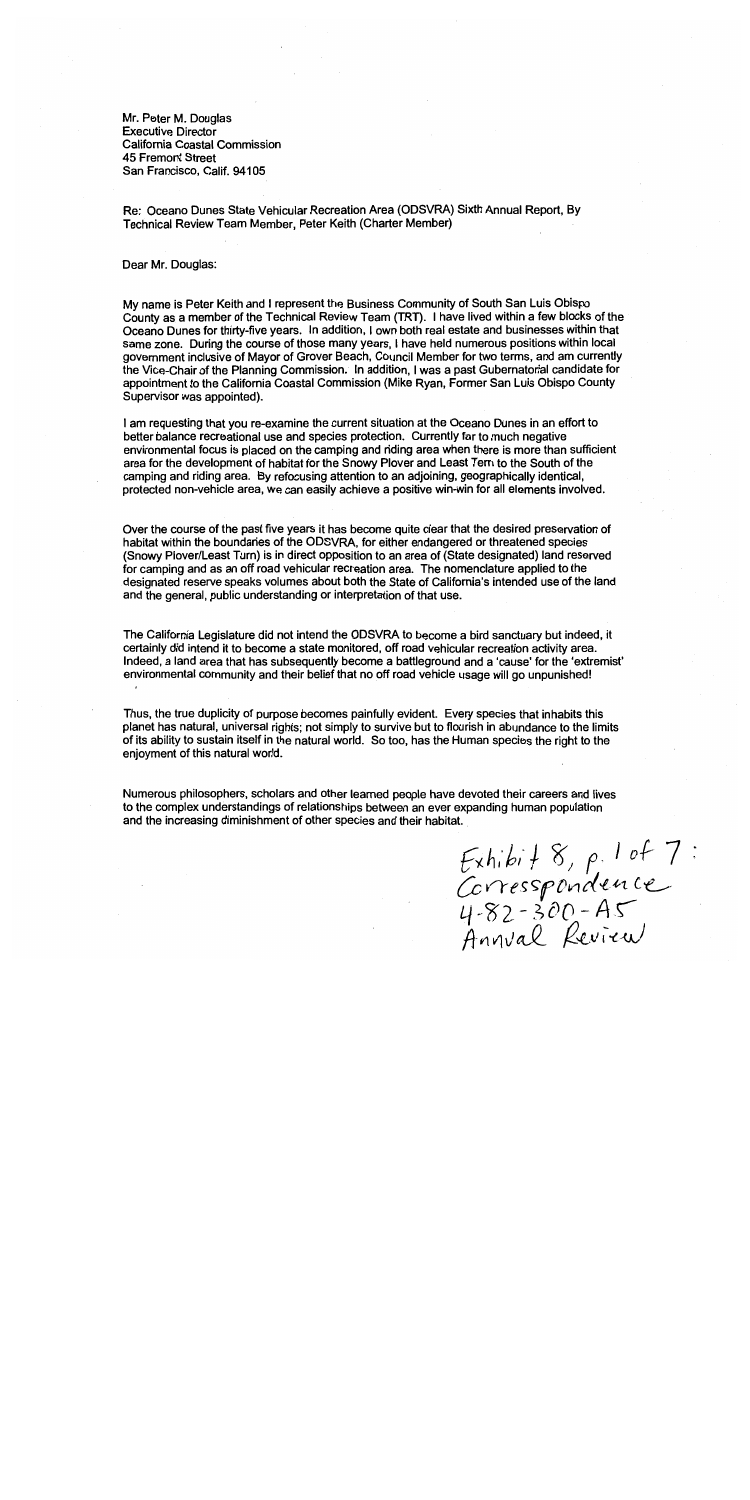

Santa Lucia Chapter P.O. Box 15755 San Luis Obispo, CA 93406  $(805) 543 - 8717$ www.santalucia.sierraclub.org

# **RECEIVED**

**January 10, 2007** 

IAN 1 6 2007

Steve Monowitz, District Manager **Central Coast District Office** California Coastal Commission 725 Front Street, Suite 300 Santa Cruz, CA 95060-4508

CALIFORNIA **COASTAL COMMISSION** CENTRAL COAST AREA

RE: Review of Coastal Development Permit 4-82-300-A5 for the Oceano Dunes State Vehicle Recreation Area (ODSVRA), San Luis Obispo County

Dear Mr. Monowitz,

The Santa Lucia Chapter of the Sierra Club represents the 2,500 members of the Sierra Club in San Luis Obispo County. On the question of whether current management measures are adequately protecting coastal resources at the Oceano Dunes State Vehicle Recreation Area, it is clear to us at this point that they are not.

We wish to bring four areas of concern to the Commission's attention. First, there is the matter of the decline of the fledgling rate of the Western snowy plover to 7 percent in the 2006 season.

Declining fledgling rates - from a high of 56.5% and 68% in 2002-3 to 25% in 2004, then rising to 40.2% in the 2005 season, then plunging down to the disastrous 7% fledged in 2006 -- trace the classic contour of a declining mean (lower highs and lower lows). Parks continues to blame predation, without evidence and to the exclusion of any other possible factor, and without explanation as to why the predator control program that apparently worked well in 2002-03 worked much less well in 2004, then better in 2005, then utterly failed in 2006. Extra measures of predator management protection were instituted in 2006. If predation was the culprit in ployer fledgling rates, then the least terns - stationery, and far more vulnerable than predators - should have been likewise impacted.

A more likely explanation is the repeated refusal of Parks to implement Coastal Commission requests for year-round fencing of nesting habitat. In 2004, the Commission noted the refusal of State Parks to reconsider its decision to reject the recommendation of the Point Reyes Bird Observatory (PRBO) and Scientific Subcommittee to close the nesting area year-round basis in order to protect habitat.

In its 2005 report to the Commission, staff correctly noted that the suggested measure of placing native plants, seaweed and driftwood in nesting areas to enhance the habitat during nesting season, then removing them for the rest of the year, would not address the problem of compacting of soils and general degradation of nesting habitat wrought by off-road vehicles throughout the rest of the year. Staff further noted that experimental year-round fencing in a test plot had resulted

 $E_1.8, p.2$  of 7<br>4-82-300-45<br>Annval Review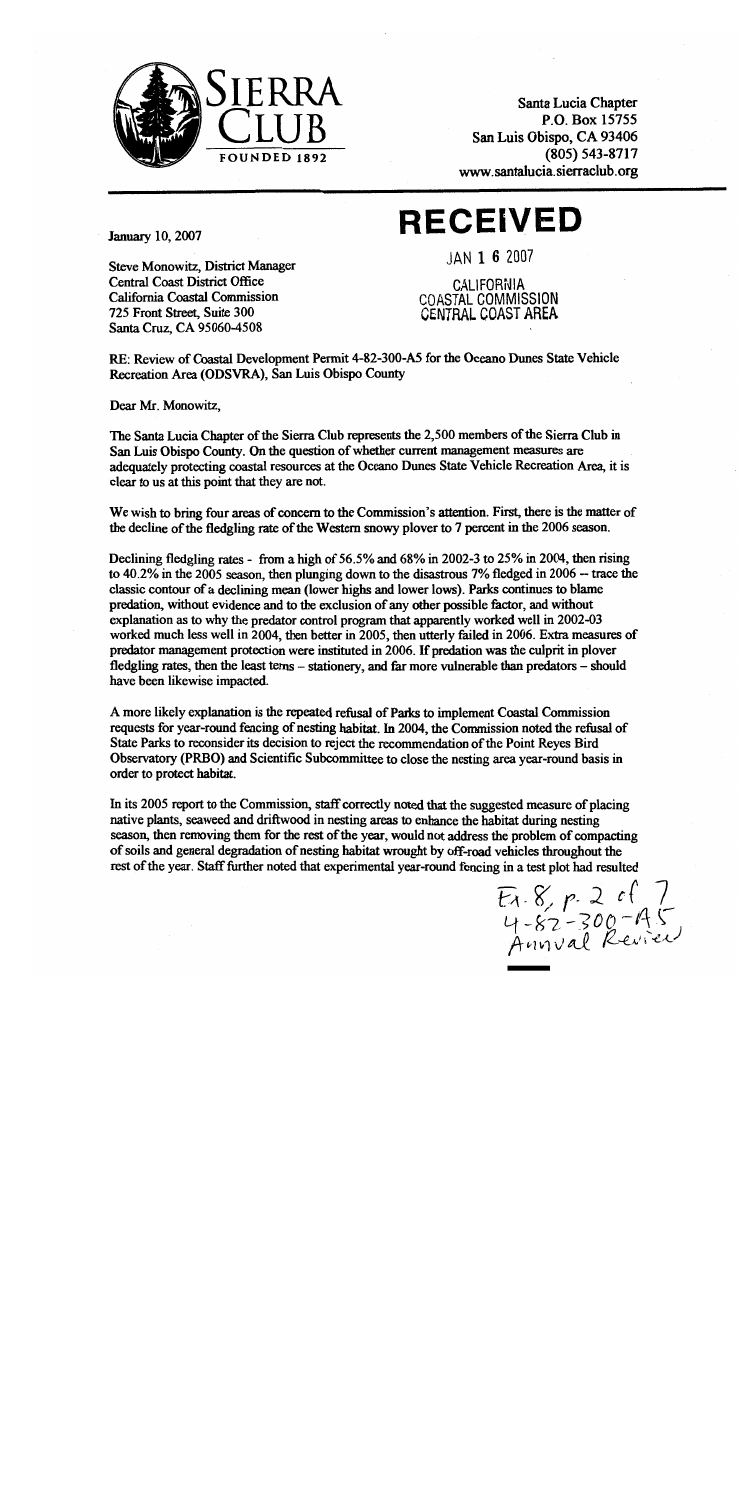in increased nesting. In 2006, staff instead agreed to a study of the "potted plant" strategy. dropping the recommendation to institute year-round fencing. Parks clearly wishes to interpret "management measures" as simply meaning "more studies," and the Commission appears to be going along with this interpretation.

Actions that should have triggered adjustments and conditions to the permit have not done so. In its annual report to the Commission of Feb. 4, 2004, noting the ongoing failure of the TRT to adopt the Scientific Subcommittee's recommendations to expand the protected nesting area and institute year-round protective fencing, staff stated: "Should the ODSVRA fail to address the recommendation of the Scientific Subcommittee and this Commission during the upcoming nesting season, adjustments will need to be considered at the next annual review."

In its memorandum to Commissioners of Jan. 27, 2005, concerning the unknown fate of the significant number of chicks that hatched but did not fledge in 2004, staff requested "the Superintendent to work with the Scientific Subcommittee to update monitoring, management and reporting procedures in a manner that would improve tracking and protection of plover fledglings." The result of that request is now before us.

At this time, the Commission needs to acknowledge the reality on the ground in the light of the unheeded requests of the Commission and the Scientific Subcommittee. With these recommendations ignored or refused and fledgling rates now at a catastrophic low, it is time to make adjustments based on the conclusion that management measures are failing to protect coastal resources at the ODSVRA.

Further support for this conclusion, and our second area of concern, surrounds the recent discovery of the tidewater goby in Arroyo Grande Creek. Here again, as evidenced in the section of the 2005 TRT report addressing the goby ("...ongoing water quality sampling and monitoring of the Arroyo Grande Creek estuary is providing additional technical and management insights..."), the mere fact of studies taking place is deemed sufficient as a measure that addresses management issues for the goby. The treatment of this subject in the recently completed Alternative Access Study (AAS) is cursory and inadequate, deeming impacts on the goby to be "unlikely" because goby are believed to exist in this area only as planktonic fry. This begs the following questions:

- Where is Parks' scientific evidence that the passage of motorized vehicles through their habitat has no impact on planktonic fry?

- How does Parks presume planktonic fry entered into the habitat if not from eggs, and where does it presume the eggs came from if not from adult gobies?

The AAS statement "Tidewater gobies are known to pass through the mouth of the creek primarily as planktonic fry" is not only unsupported, it is clearly wrong. Besides the AAS admission that endangered goby fry will pass through the mouth of the Creek where the ORVs cross, the AAS admits that mature tidewater gobies do the same (page 89), stating "Despite never persistently inhabiting a marine environment, re-colonization of extirpated habitat suggests that tidewater gobies are capable of dispersing via the ocean." Per the United States Fish And Wildlife Service's report of November 28, 2006, "Service Proposes Critical Habitat For Tidewater Goby," Federal Register, page 68916: "Some of the areas where tidewater gobies have been extirpated apparently have been recolonized when extant populations were present within a relatively short distance... $(i.e.,$  less than 6 miles...)." There are extant populations of tidewater goby a relatively short distance from Arroyo Grande Creek, in Pismo Creek to the north and Santa Maria River to the south (page 68933 of the Federal Register, Nov. 28, 2006). This dispersal between streams via

 $Ex.8, p.3 of 7  
4.82 - 300 - AS  
Annual Review$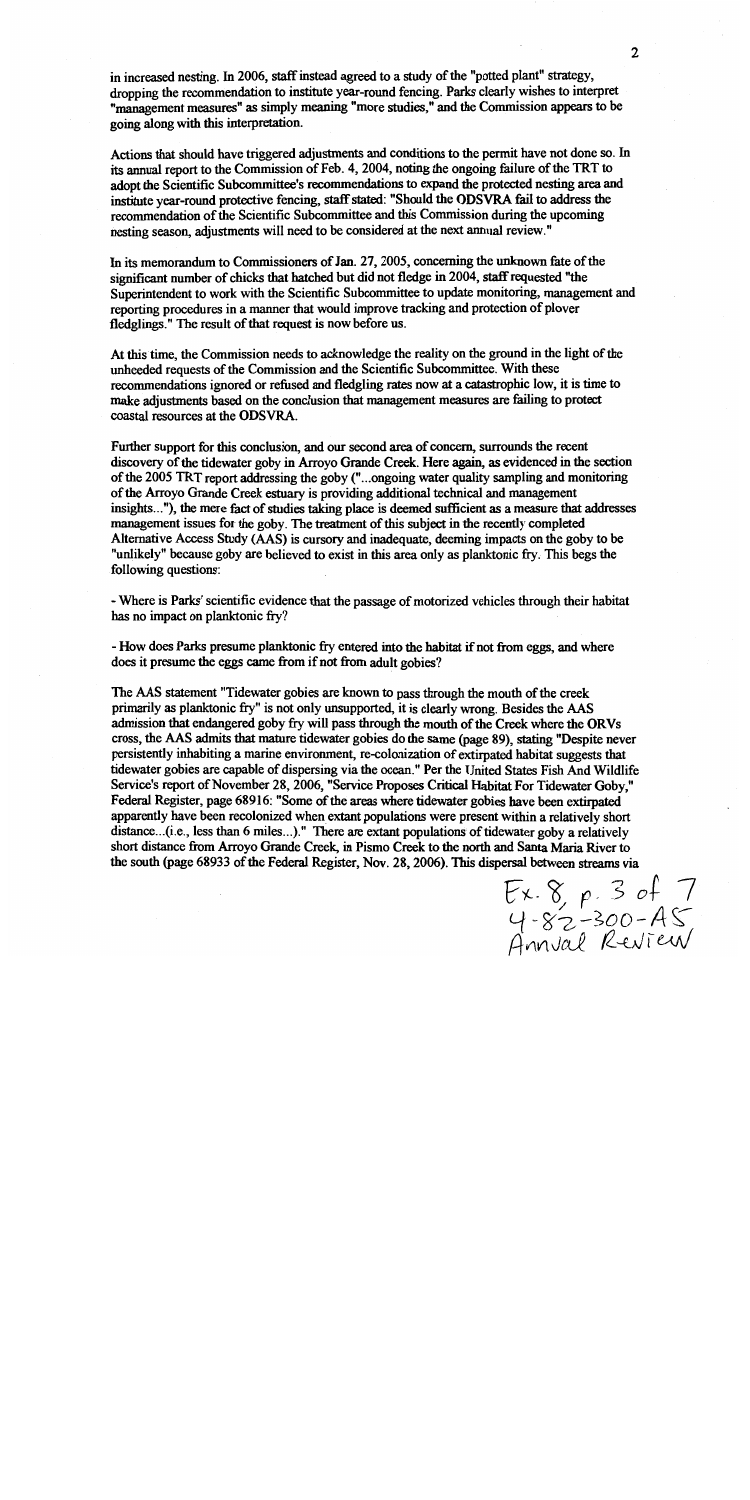the ocean would be impossible by planktonic tidewater gobies as this stage of their lives lasts only a few days (AAS, page 89).

It is abundantly clear that to leave and enter lagoons by migrating through the ocean, mature migrating gobies must swim both ways through the mouths of streams. Therefore, for the Arroyo Grande Creek tidewater goby population, every mature migrating goby must pass at least once through the ORV crossing zone. As the AAS correctly states on page 89, the tidewater goby is a benthic (bottom dwelling) fish. State Parks' short duration experiment of driving an ORV in the mouth of Arrovo Grande Creek demonstrated benthic fish are killed by this activity (see State Parks' "Aquatic Survey, Arroyo Grande Creek And Lagoon", June 13, 2005), as admitted by Parks' fisheries biologist Douglas Rischbieter where he states "surveys have documented that benthic species can be susceptible to injury from fording traffic" (State Parks' "Aquatic Survey, Arroyo Grande Creek And Lagoon", February 26-27, 2006). It is clear that the endangered. benthic tidewater goby is at risk of being killed each time it migrates between the Ocean and Arroyo Grande Creek.

Since the AAS makes no attempt to analyze the above discussed injury and mortality risks to the floating planktonic fry and the benthic migrating stages of the endangered tidewater goby in the ORV crossing zone, the AAS is extremely inadequate and does not support its conclusions that "impacts to this species are unlikely" and "No mitigation is required" (pp. 130-131).

Our third area of concern stems from the Alternative Access Study overall and what it indicates as to whether current management measures are adequately protecting coastal resources. As noted in the settlement agreement of Sierra Club v. Areias, "it is stated policy of State Parks to avoid vehicle crossings of Arroyo Grande Creek." But on page 206 of the Alternative Access Study, the purpose of which was to find an environmentally acceptable way into the ODSVRA that avoids crossing Arroyo Grande Creek, Parks states that "use of the existing access corridors [across] Arroyo Grande Creek] should be allowed to continue even if a new corridor is created."

Parks' AAS analysis of six alternative access routes to the ODSVRA ranks impacts in seven policy categories, rating sensitivity issues in each category on scale of one to five, five being the most sensitive. Crossing Arroyo Grande Creek and driving on the beach is deemed to have the lowest level of sensitivity in the categories of "Visual", "Noise", and "Traffic & Air Quality" impacts. It achieves this low ranking because the issues of impacts on the residents along several blocks of Strand Avenue next to the beach and creek, and on the thousands of non-ORV visitors to this area of the Park, is not considered as a factor.

The environmental impacts of driving a motor vehicle on a beach are not addressed. Early in the AAS process, Sierra Club, CASA, and other citizens gave Parks a copy of a recent study that concluded ORVs have significant impacts to vertebrates, invertebrates and plants existing on or under the sand of ocean beaches. We told Parks representatives that we expected the AAS to assess these significant biological impacts. The AAS has entirely avoided this impact assessment.

The AAS discussion of "Hydrology and Water Ouality Impact Assessment" fails to assess the impact of gas and oil pollutants from the undercarriages of hundreds of thousands of ORVs washing into the creek and the ocean. Parks justifies its non-analysis of these impacts caused by the existing access in the same way they justify the non-analysis of impacts of the existing access in the categories of "Visual," "Noise," and "Traffic & Air Quality:" Because the impact is already happening.

Ex. 8, p. 4 of 7<br>4-82-300-A5<br>Annval Review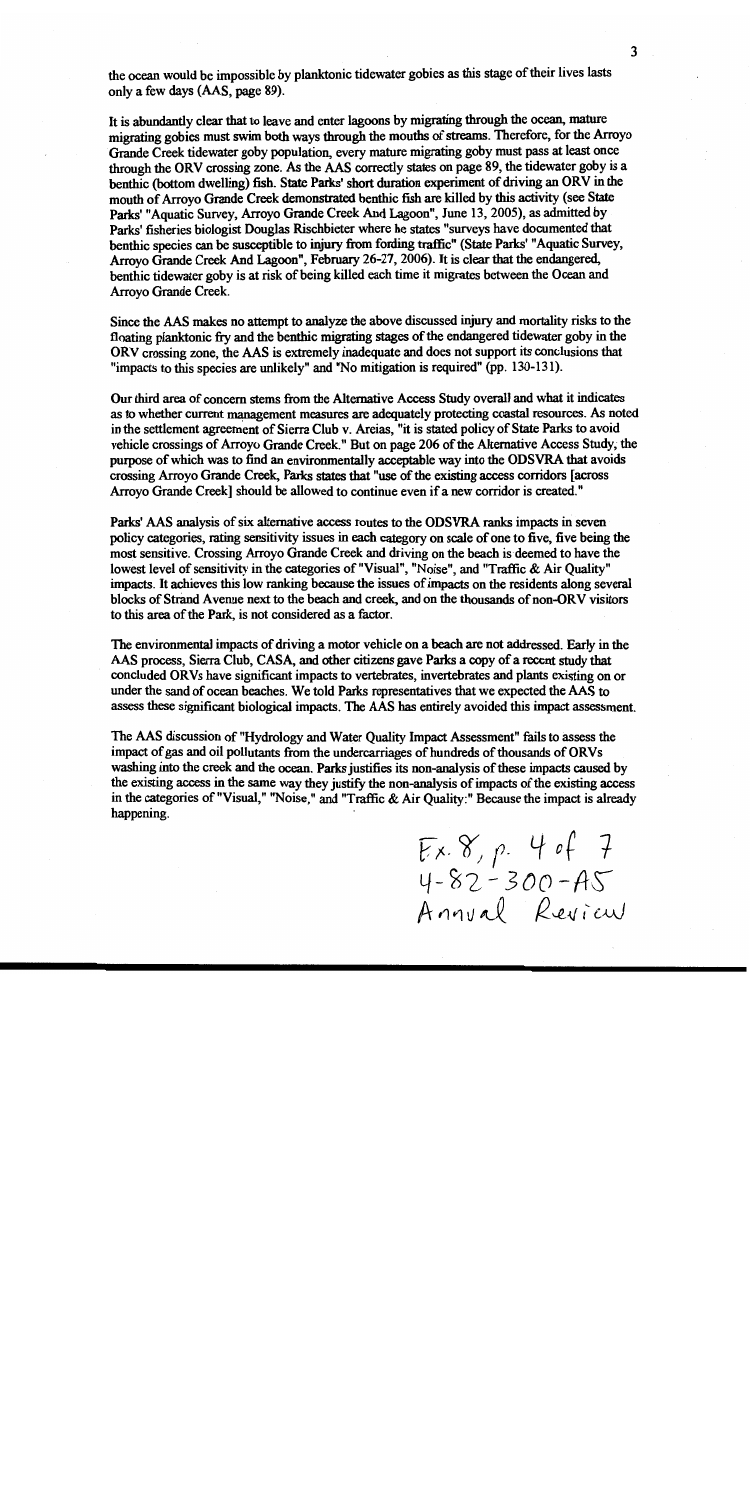This artful distortion of the concept of environmental baseline further strongly indicates that recreational use limits and resource management measures are not effectively protecting the environmentally sensitive habitat areas of the park.

Our fourth and potentially most serious area of concern arises from recent personal communication with a former ODSVRA employee, who has told us that Parks has been cutting back and reducing vegetation at the perimeter of the islands of native vegetation in the dunes and reducing the circumference of fencing around the islands in order to open up more riding area. We are told that while the permit calls for 100-foot buffer zone for the islands, no island has a 100-foot buffer zone, that riding through the vegetation islands is routine, fencing is not kept up around the islands nor in the archaeology area, and equestrians are constantly allowed in the dune preserve. Vegetation is rapidly being lost at Boy Scout, Cottonwood, and Eucalyptus Camp, and revegetation efforts are not working due to ODSVRA's current policy of putting out seed only. innefective in dunes, rather than continuing to grow plants in the greenhouse and relocate them to the dunes.

Parks will no doubt respond that these are unsubstantiated charges from a disgruntled former employee. They may be, just as they may be the direct observations of a whistle-blower. Either way, these allegations go beyond the issue of adequacy of current management measures and raise the question of bad faith and deliberate violations of the conditions of the permit, and therefore require immediate investigation.

Taken in conjunction with the ongoing failure of the Superintendent to implement recommendations of the Commission and the Scientific Subcommittee, the highly alarming reported 2006 ployer fledgling rate, the dubious assumptions and resulting non-management of the recently discovered tidewater goby, and the failure to adequately or accurately assess impacts of both the current and alternative access routes into the ODSVRA, these allegations mandate immediate suspension of the Costal Development Permit until an independent investigation has provided satisfactory answers and all the concerns listed above are adequately addressed.

Short of this, the Commission should set a permit condition requiring Parks to maintain a set acreage of vegetation, with amounts set for the foredunes, willow ridges and back dunes.

In 2006, the Department of Fish and Game stated that they could no longer participate in the TRT, to which staff commented "This is problematic in that the Special Condition for the permit requires participation of the Department of Fish and Game." At this time, the Commission should act on the obvious, dissolve the TRT, and allow the Scientific Advisory Committee established under the HCP to take over the function of the Scientific Subcommittee.

Sincerely,

pula Ching

**Andrew Christie Chapter Director** 

 $E x. 8, p. 5 of 7  
4.82.300 - AS  
Annual Review$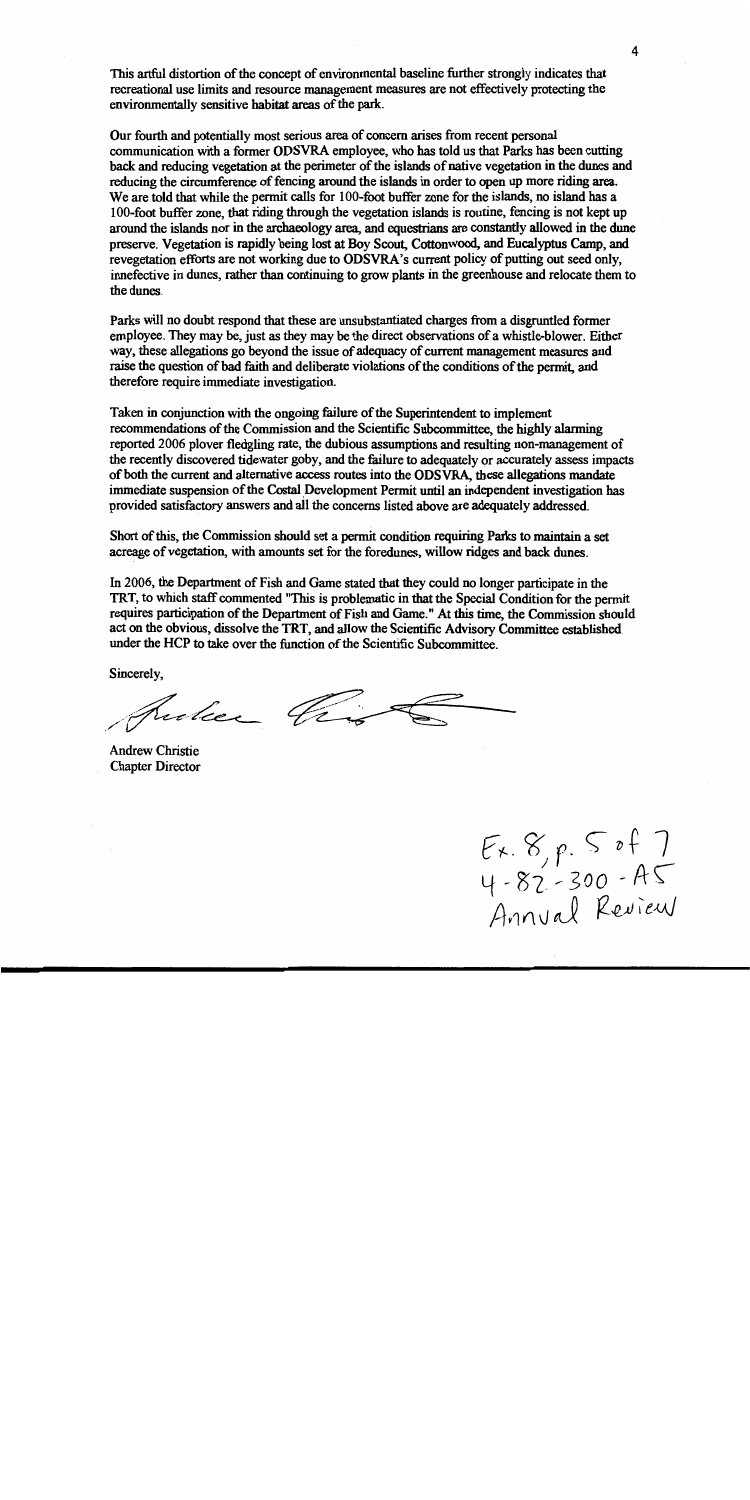# **Steve Monowitz**

| From:    | Bill Denneen [bdenneen@kcbx.net] |
|----------|----------------------------------|
| Sent:    | Sunday, January 28, 2007 6:25 AM |
| To:      | <b>Steve Monowitz</b>            |
| $Cc$ :   | BCuddy@thetribunenews.com        |
| Subject: | AAS                              |

CA COASTAL COMMISSION (CCC) <smonowitz@coastal.ca.gov> TO: ALTERNATIVE ACCESS STUDY (AAS) for the OCEANO DUNES SVRA RE: The CCC should immediately do its job and remove all

vehicle use (except emergency) from the mouth of Arroyo Grande Creek which is Critical Habitat for at least 4 Endanger Species. I have waited over 2 decades for this Alternative

Access Study. It has been delayed so many times while the issue has been "studied". The cost of the report was almost \$200,000.

The OHV Divison of State Parks is funded by a percent of the gas tax and as the price of gas goes up they get more money---they are rich. It was prepared by Condor Environmental, Leader Elihu Gervirts, 3944 State Street, Suite #300, Santa Barbara, CA. 93105

The "Alternative Access" is an alternative to the mouth of Arroyo Grande Creek which is "critical habitat" for at least 4 endangered species The beach is functioning as a 'sink'. A 'sink' is an area where a species is attracted but is unable to reproduce sufficiently to maintain their numbers. There were 50 nesting sites of the "Snowies" along the west coast but only 8 are left----an important one at the mouth of Arroyo Grande Creek.

Citizens need time to get away from the pressures of our technological civilization dominated by cars. We need time to walk on a beach, listened to waves, see birds flying, to relax, qet away from freeways for our own sanity.

The "Abstract" page at the bottom it states: "The  $\rightarrow$ > study concludes that continued use of the Grand Avenue and Pier > Avenue is the environmentally preferred alternative." This does not > make sense--- the Alternative Access Study was to find an > alternative access????

A few details I have trouble with: > >1. p130 Tidewater goby -- states "impacts to this species are > unlikely" yet just above that it states they must pass through the > mouth of AGCreek as planktonic fry.

> >2. p 209 Grand and Pier Ave access no noise problem ---have you > talked to folks living on Strand Way?

"No Biology problems" for Grand & Pier Ave. How is  $> 3. p 209$ > this conclusion reached? Isn't the purpose of the study to get > vehicles off the Critical Habitat at the mouth of AGCreek ?? > >4. p 131 Western Snowy Plover ---- How many survived & fledged > this past repro season? It states "not expected to change the > level of impact" which is true but isn't the purpose of this AAS > to remove the vehicles so that more Snowies will survive? Where is > the data for the last breeding season???

> >5. p 11 It states the purpose of the AAS "is to identify > alternative routes for motorized vehicles to access the vehicle > riding area....." It would seem the best alternative access if > vehicles must be there is through the refinery (Conoco )

President Bush stated in his State of the Union  $\overline{ }$ > Address (Jan.06) that "We are addicted to oil.". I suggest that we > reduce this "addiction" by NOT promoting use of gas tax dollars to > promote MORE vehicle use as a type of so called > "recreation"--------a vicious cycle.

Defund the OHV Divison of CA State Parks by > terminating its existance. Legislation put it in, legislation can > take it out. Why is our State Park System promoting vehicle use > as a type of "recreation"??  $>$  >

SLOCounty owns 580 acres within ODSVRA which is 44%

 $\mathbf{1}$ 

 $Ex.8, p.6 of 7  
4-82-300-AS  
Annual Reuieu$